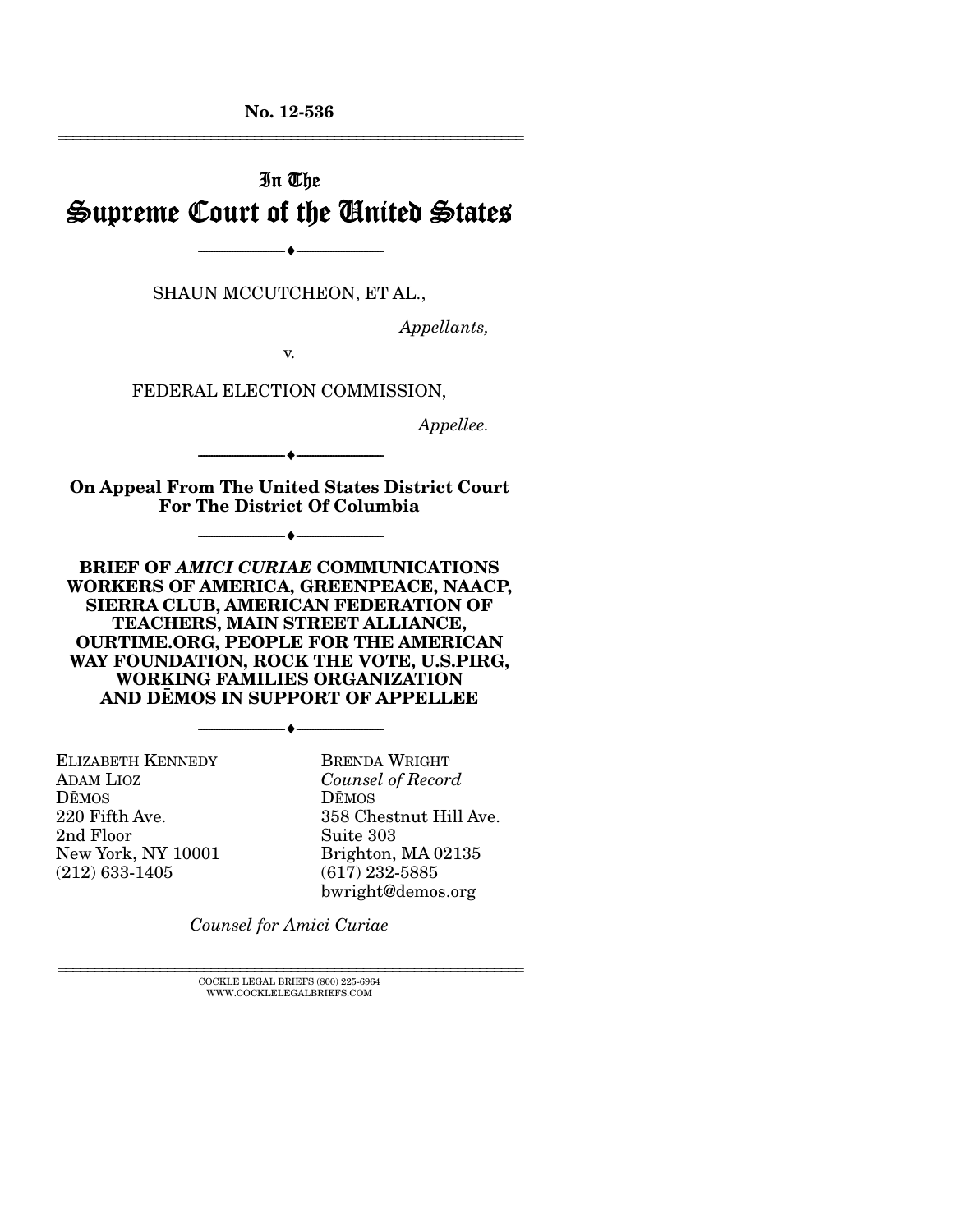## TABLE OF CONTENTS

# Page

| TABLE OF AUTHORITIES                                                                                                                                                                         | iv          |
|----------------------------------------------------------------------------------------------------------------------------------------------------------------------------------------------|-------------|
| INTEREST OF AMICI CURIAE                                                                                                                                                                     | 1           |
| SUMMARY OF ARGUMENT                                                                                                                                                                          | $\mathbf 1$ |
|                                                                                                                                                                                              | 4           |
| AGGREGATE CONTRIBUTION LIMITS<br>I.<br>ARE A LONGSTANDING MEASURE TO<br>MEET THE GOVERNMENT'S RESPON-<br>SIBILITY TO FIGHT THE REALITY AND<br>APPEARANCE OF CORRUPTION                       | 4           |
| Aggregate contribution limits fight<br>А.<br>the reality and appearance of corrup-<br>tion without unduly burdening the<br>exercise of a constitutional right                                | 5           |
| В.<br>Government has a compelling inter-<br>est in fighting the reality and ap-<br>pearance of corruption to protect the<br>integrity of democratic governance                               | 7           |
| THE EROSION OF PUBLIC CONFI-<br>II.<br>DENCE IN GOVERNMENT STEMMING<br>FROM CONTRIBUTIONS THAT CRE-<br>ATE THE APPEARANCE OF CORRUP-<br>TION IS A SERIOUS, AND NOT A<br>SPECULATIVE, CONCERN | 12          |
| A. Americans' confidence in government                                                                                                                                                       |             |
|                                                                                                                                                                                              | 13          |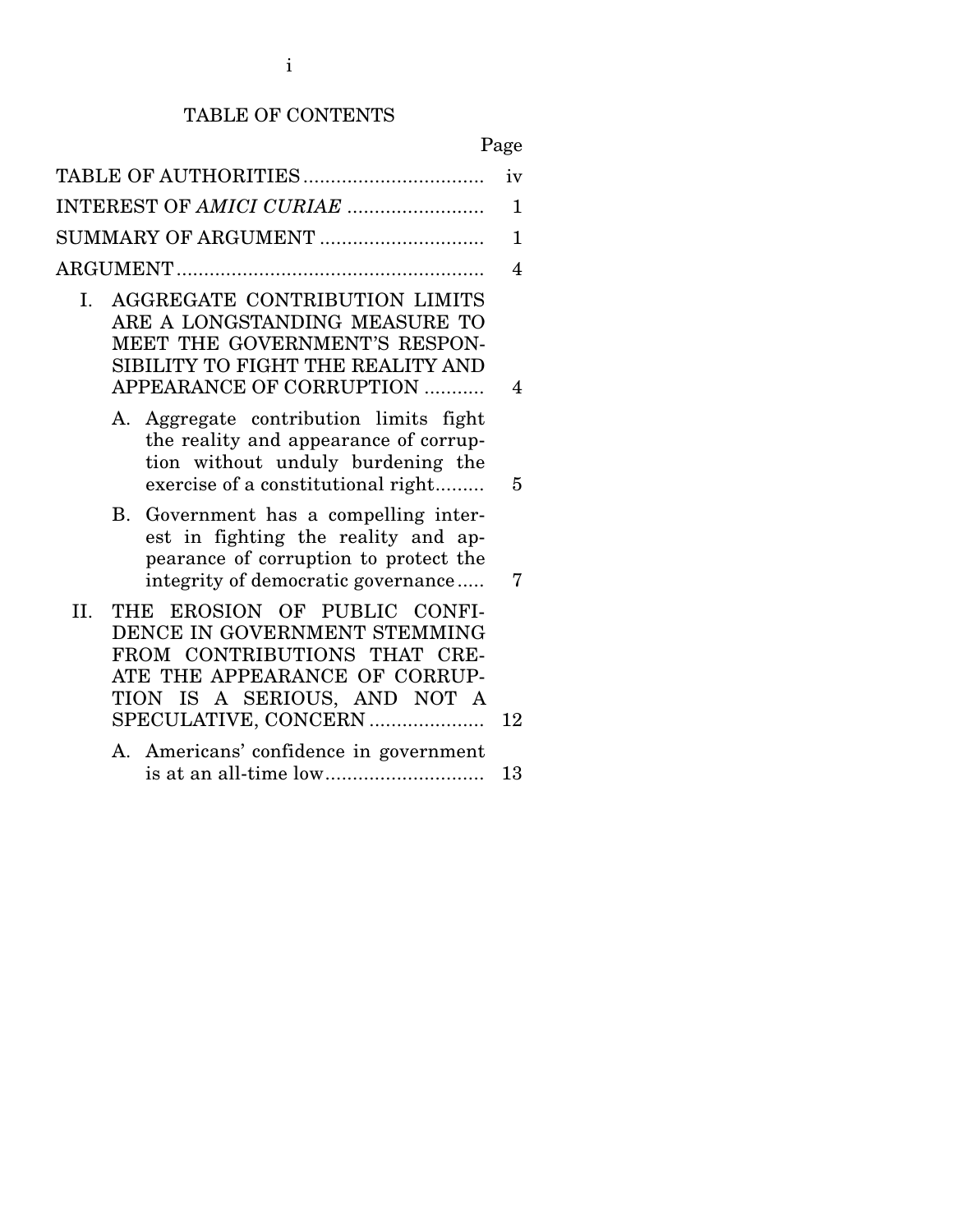## TABLE OF CONTENTS – Continued

Page

|      | В. | Americans believe their elected rep-<br>resentatives are more responsive to<br>financial supporters than to constitu-                                                | 15 |
|------|----|----------------------------------------------------------------------------------------------------------------------------------------------------------------------|----|
|      | C. | Americans believe that government's<br>differential response to wealthy do-<br>nors is caused by the corrupting in-<br>fluence of large contributions                | 18 |
| III. |    | AMERICANS'<br><b>CONCERNS</b><br><b>ABOUT</b><br>IMPROPER INFLUENCE<br>DONORS'<br>OVER GOVERNMENT ARE JUSTIFIED<br>AND NOT SPECULATIVE                               | 22 |
|      |    | A. The policy preferences of those who<br>make large donations differ<br>can<br>greatly from those of ordinary Ameri-                                                | 23 |
|      |    | B. The largest contributors already dom-<br>inate the funding of U.S. elections                                                                                      | 27 |
|      |    | C. Public policy outcomes in the U.S. are<br>strongly responsive to the preferences<br>of the affluent, even when those pref-<br>erences diverge markedly from those | 32 |
| IV.  |    | STRIKING THE AGGREGATE LIMITS<br>WILL INCREASE THE DANGER<br>OF<br>CORRUPTION AND AGGRAVATE THE                                                                      |    |
|      |    | APPEARANCE OF CORRUPTION                                                                                                                                             | 37 |
|      |    |                                                                                                                                                                      | 41 |

ii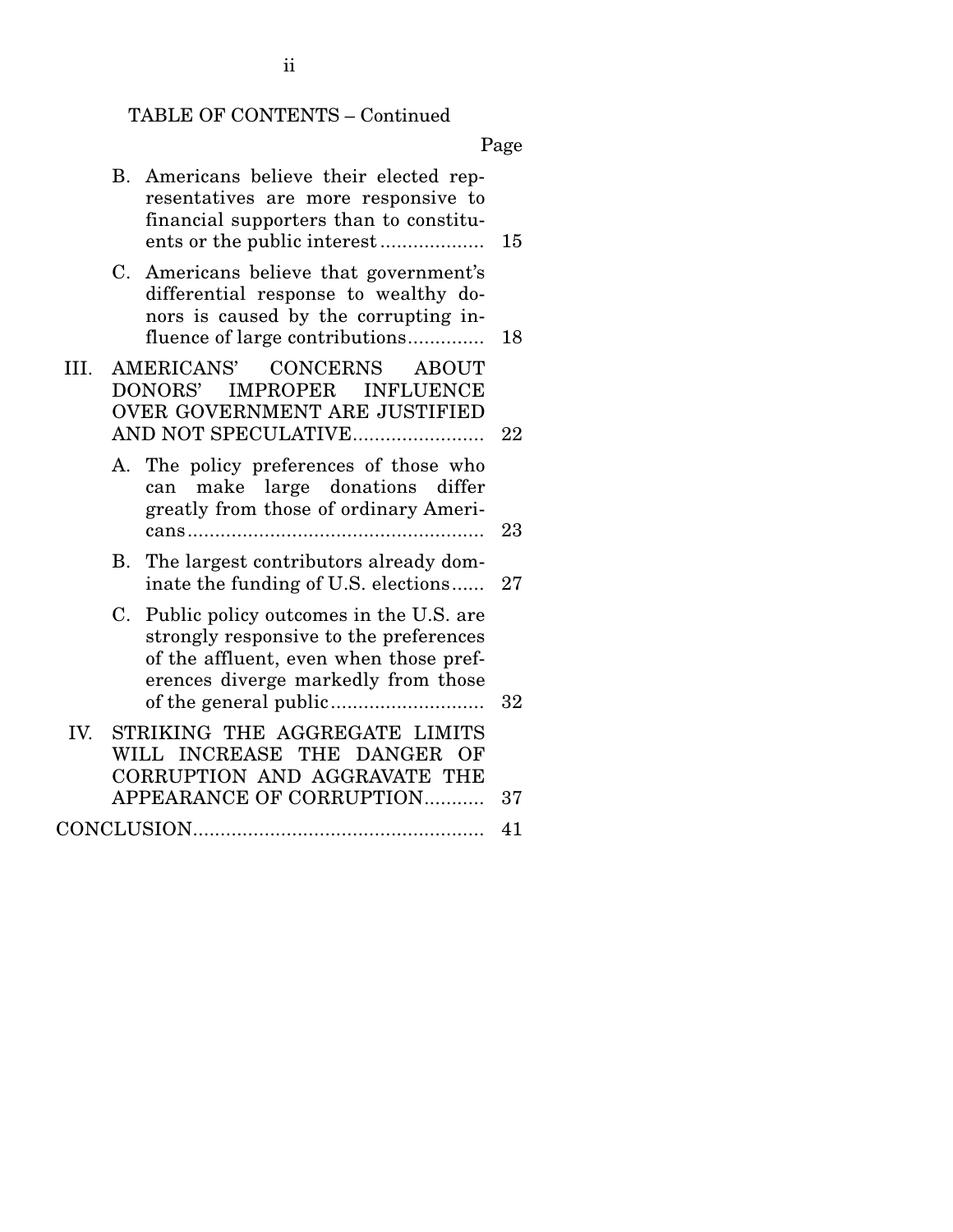iii

# TABLE OF CONTENTS – Continued

Page

APPENDIX

| ORGANIZATIONAL | DESCRIPTIONS | OF |
|----------------|--------------|----|
|                |              |    |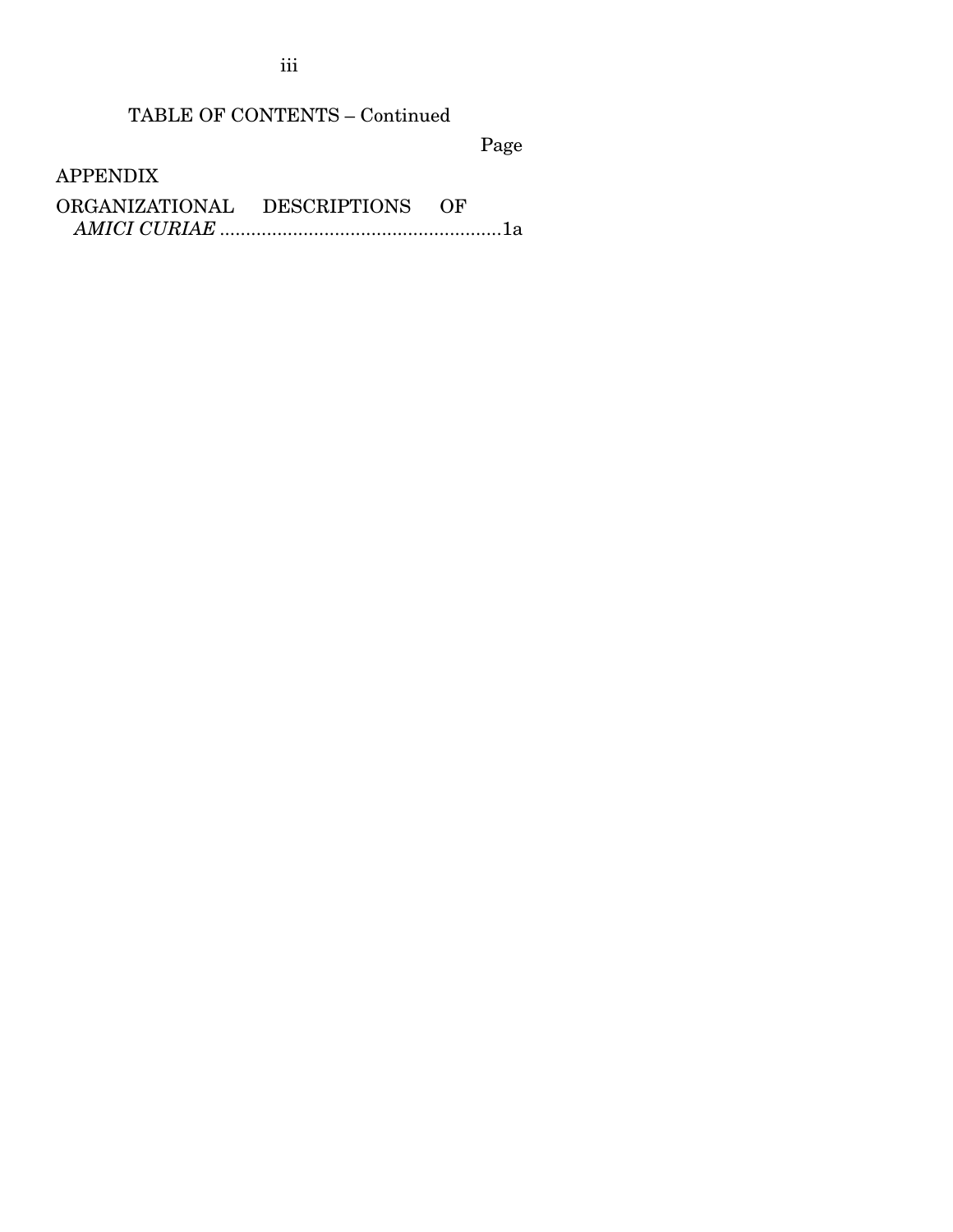iv

# TABLE OF AUTHORITIES

# Page

## CASES

| Beaumont v. FEC, 539 U.S. 146 (2002) 6, 40                                                     |
|------------------------------------------------------------------------------------------------|
| Buckley v. Valeo, 424 U.S. 1 (1976) (per curiam)  passim                                       |
| California Medical Ass'n v. FEC, 453 U.S. 182                                                  |
| Citizens Against Rent Control v. Berkeley, 454                                                 |
| Citizens United v. FEC, 558 U.S. 310 (2010)  11, 15, 32                                        |
| FEC v. Colo. Republican Fed. Campaign<br>Comm. (Colorado II), 533 U.S. 431 (2001)8, 9          |
| FEC v. National Right to Work Comm., 459                                                       |
| FEC v. Nat'l Conservative Political Action                                                     |
| FEC v. Colorado Federal Campaign Comm.,                                                        |
| $McConnell$ v. $FEC$ , 251 F. Supp. 2d 176<br>(D.D.C.), aff'd in part, rev'd in part, 540 U.S. |
|                                                                                                |
| $McCutcheon$ v. $FEC$ , 893 F. Supp. 2d 133                                                    |
| Nixon v. Shrink Mo. Gov't PAC, 528 U.S. 377                                                    |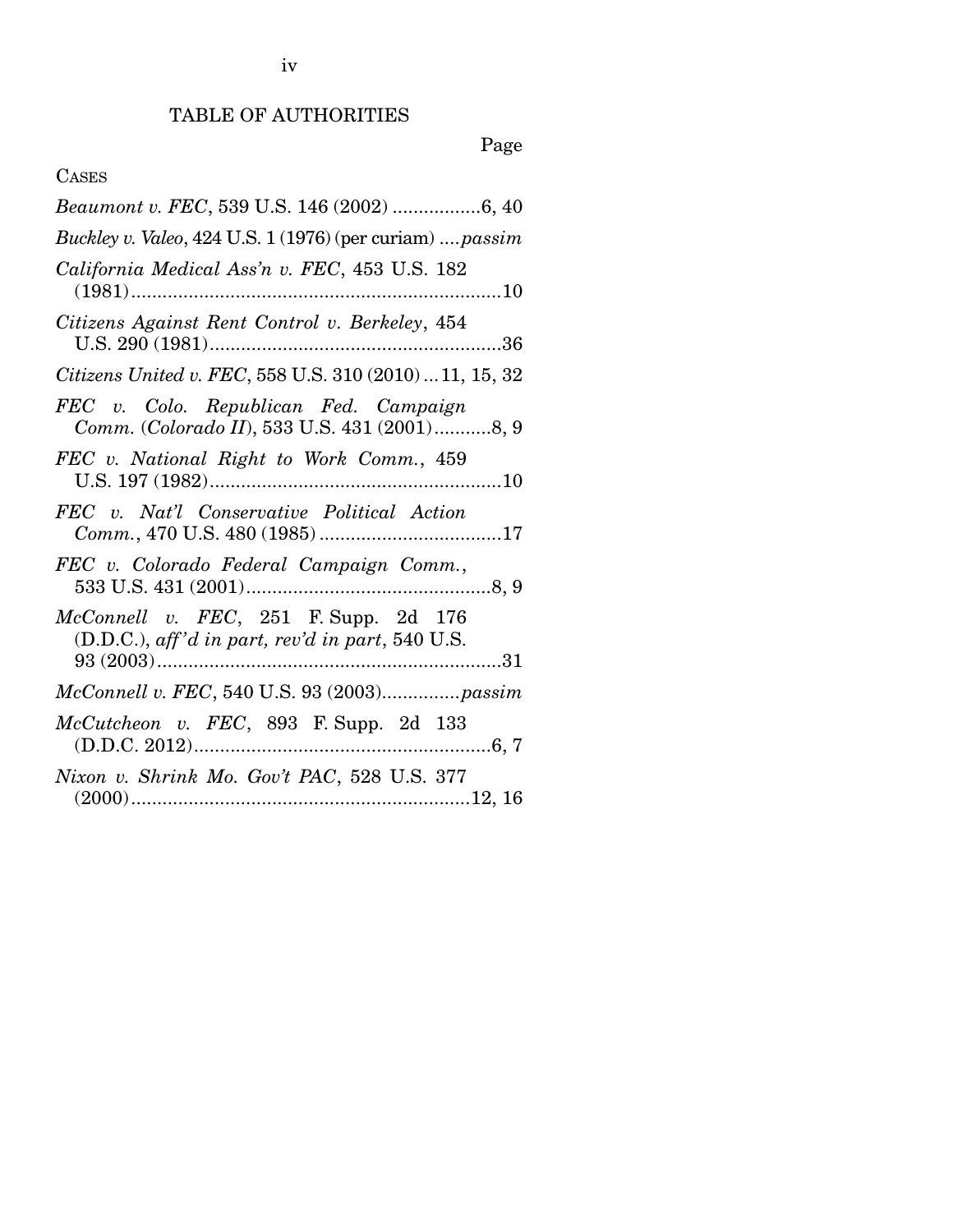### TABLE OF AUTHORITIES – Continued

| U.S. Civil Service Comm'n v. Nat'l Ass'n of |  |
|---------------------------------------------|--|
| Letter Carriers, AFL-CIO, 413 U.S. 548      |  |
|                                             |  |

## STATUTES, REGULATIONS, AND RULES

| Federal Election Campaign Act of 1971, Pub. L.           |
|----------------------------------------------------------|
| Pub. L. No. 107-155, § 307, 116 Stat. 81 (2002)5, 11, 12 |

## ADMINISTRATIVE OPINIONS, RULEMAKINGS, AND NOTICES

| FEC, Price Index Adjustments for Contribution      |
|----------------------------------------------------|
| and Expenditure Limitations and Lobbyist           |
| <b>Bundling Disclosure Threshold, Notice 2013-</b> |
|                                                    |

## OTHER AUTHORITIES

| Am. Nat'l Election Studies, The ANES Guide to                                                           |
|---------------------------------------------------------------------------------------------------------|
| Public Opinion and Electoral Behavior (last                                                             |
|                                                                                                         |
| Am. Nat'l Election Studies, User's Guide and<br>Codebook for the Preliminary Release of the             |
| ANES 2012 Time Series Study (July 1, 2013)  14, 38                                                      |
| $I_{\text{source}}$ M Deatels $I_{\text{total}}$ D <sub>ream</sub> D <sub>ream</sub> $m_{\text{total}}$ |

|  | Larry M. Bartels, Unequal Democracy: The |  |  |  |
|--|------------------------------------------|--|--|--|
|  | Political Economy of the New Gilded Age  |  |  |  |
|  |                                          |  |  |  |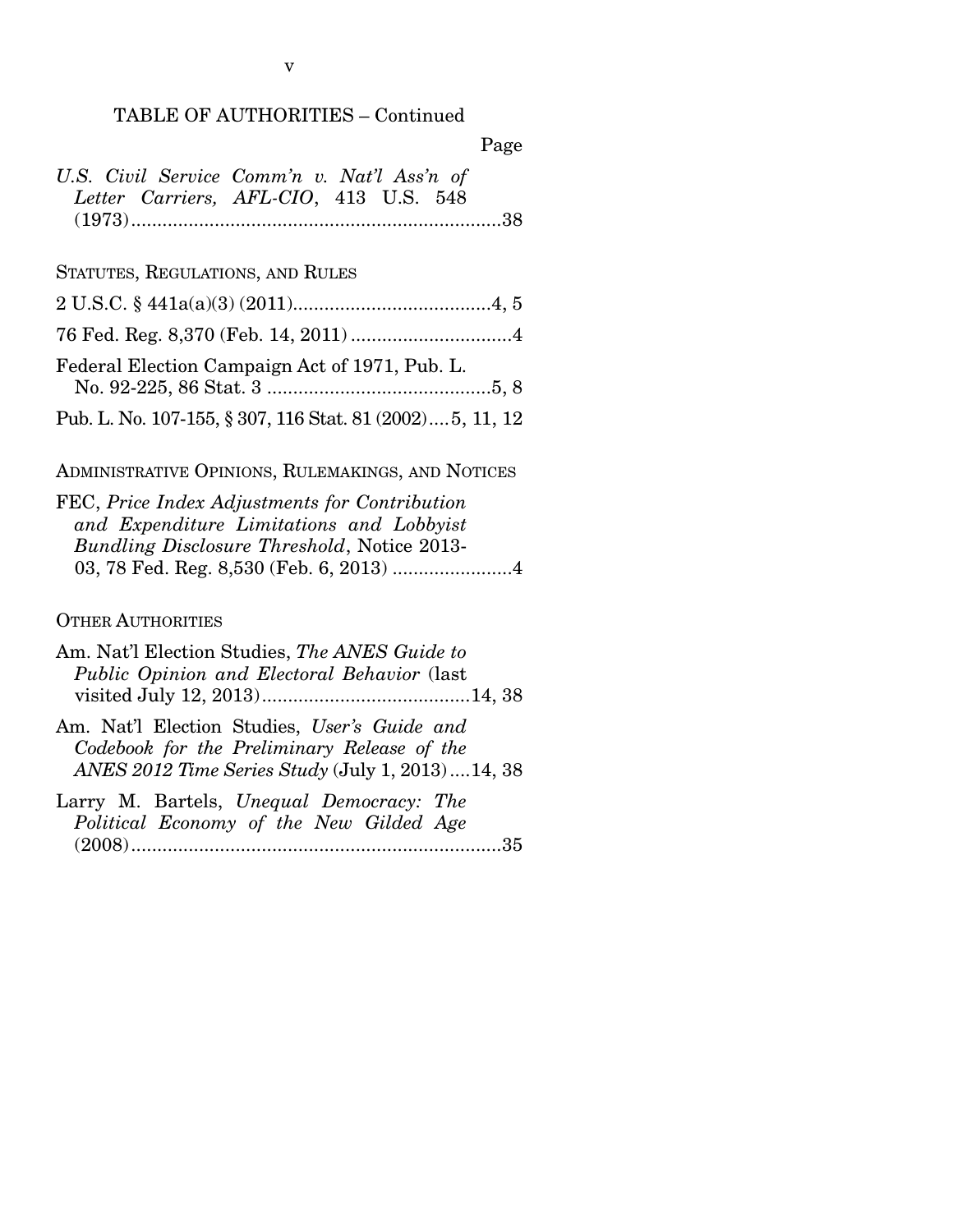## TABLE OF AUTHORITIES – Continued

## Page

| Paul Blumenthal, Chris Murphy: 'Soul-<br>Crushing' Fundraising Is Bad for Congress,<br>Huffington Post (May 7, 2013, 5:40 PM)30                                                   |
|-----------------------------------------------------------------------------------------------------------------------------------------------------------------------------------|
| Brennan Ctr. for Justice, National Survey:<br>Super PACs, Corruption, and Democracy                                                                                               |
| David Callahan & J. Mijin Cha, Stacked Deck:<br>How the Dominance of Politics by the Afflu-<br>ent and Business Undermines Economic Mo-<br>bility in America, Dēmos (2013) 25, 35 |
| Center for Responsive Politics, Donor De-                                                                                                                                         |
| Common Cause, Fair Elections Poll, Money in                                                                                                                                       |
| Lee Drutman, Sunlight Foundation, The Politi-<br>cal 1% of the 1% in 2012, Sunlight Founda-<br>tion Blog (June 24, 2013, 9:00 AM) 27, 28, 30                                      |
| Martin Gilens, Affluence and Influence: Eco-<br>nomic Inequality and Political Power in                                                                                           |
| John Green, et al., Individual Congressional<br>Campaign Contributors: Wealthy, Conserva-                                                                                         |
| Greenberg Quinlan Rosner Research, Money in<br>Politics is a Ballot Box Issue, Democracy<br>Corps Nat'l Surveys (May 9, 2012)20, 39                                               |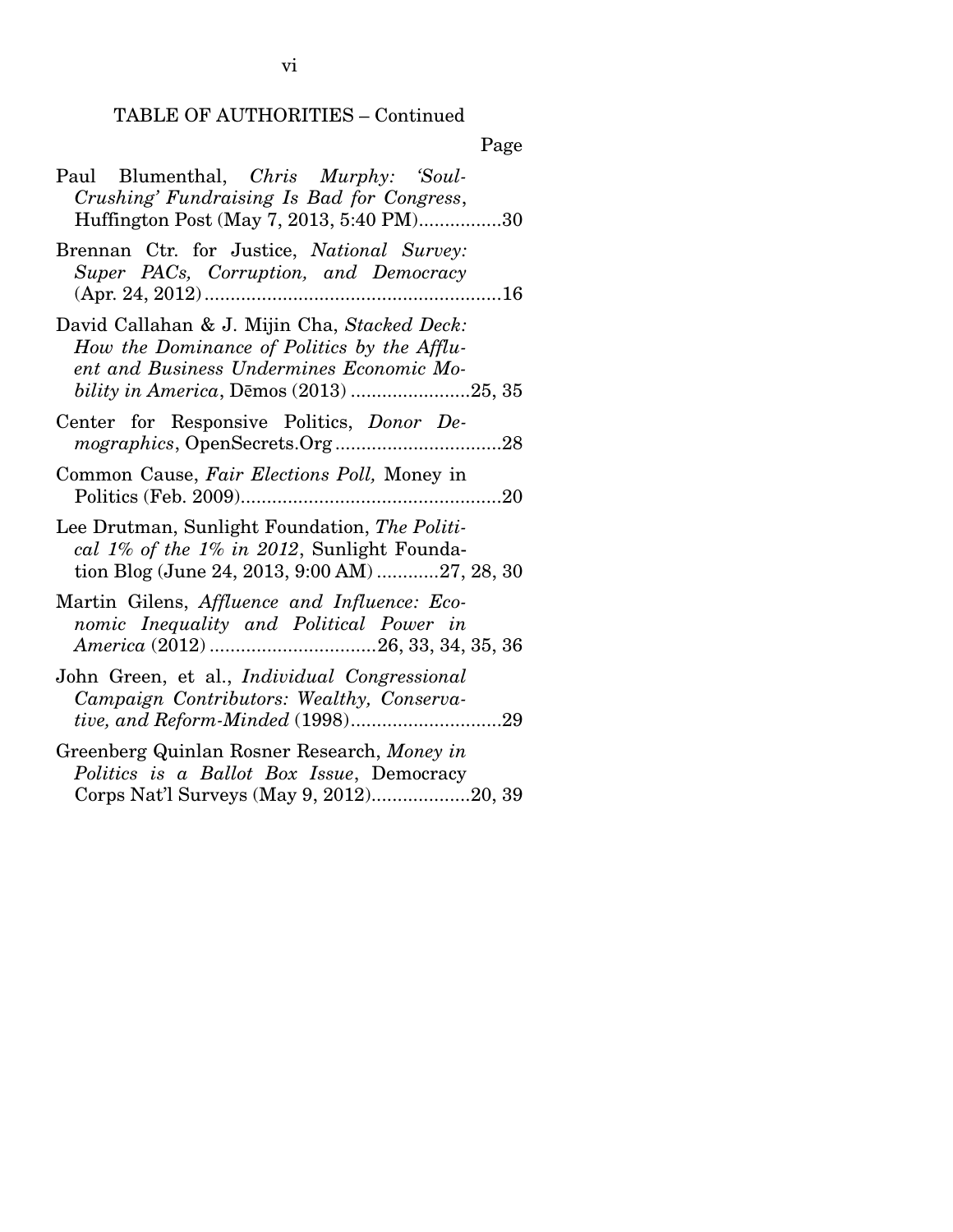TABLE OF AUTHORITIES – Continued

Page

- Greenberg Quinlan Rosner Research, *Voters Push Back against Big Money Politics*, Democracy Corps Nat'l Surveys (Nov. 13, 2012) ........ 17
- Samuel Issacharoff, *On Political Corruption*, 124 Harv. L. Rev. 118 (2010) ............................. 18, 19
- Liz Kennedy, *Citizens Actually United: The Overwhelming, Bi-Partisan Opposition to Corporate Political Spending and Support for Achievable Reforms*, DƝmos (Oct. 25, 2012) ..... 15, 20
- Adam Lioz & Blair Bowie, *Billion Dollar Democracy: The Unprecedented Role of Money in the 2012 Elections, Demos (2013) ............27, 28*
- Mem. of Campaign Legal Center & Democracy 21 as *Amici Curiae* in Opp'n Pls.['] Mot. Prelim. Inj., *McCutcheon v. FEC*, 893 F. Supp. 2d 133 (D.D.C. 2012) (No. 12cv1034(JEB)(JRB)(RLW)) ..................................... 7
- Memorandum from Celinda Lake et al., Lake Research Partners & Brian Nienaber & Ashlee Rich, Tarrance Group, *Nationwide Poll Results on Economic Recovery – January 2009* (Feb. 1, 2009) ............................................ 16, 19
- Elizabeth Mendes & Joy Wilke, Gallup, *Americans' Confidence in Congress Falls to Lowest on Record*, Gallup Poll (June 13, 2013) .................. 14
- Merits Brief of the Appellee, *McCutcheon v. FEC*, No. 12-536, 2013 WL 3773847 ........................ 6

vii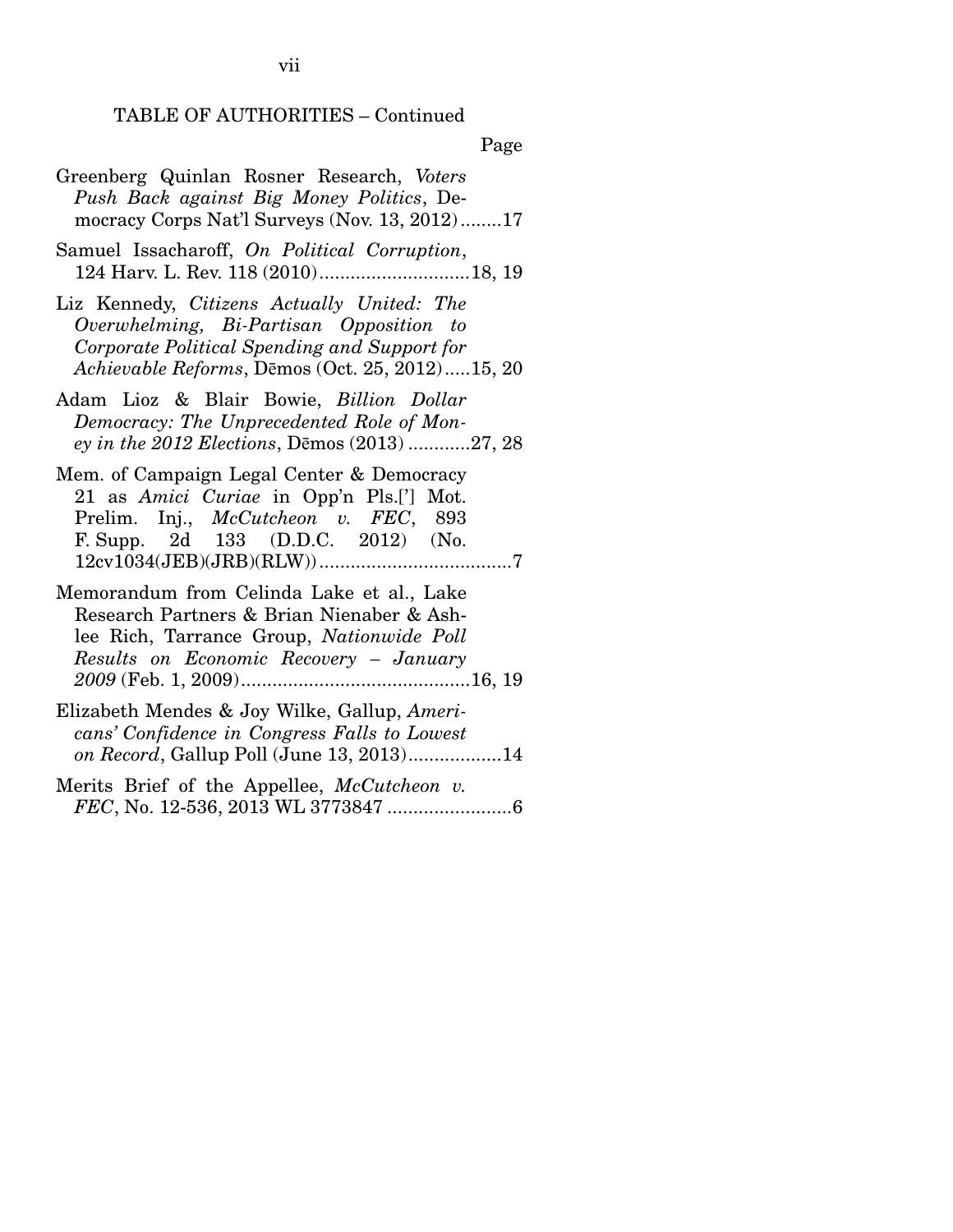viii

# TABLE OF AUTHORITIES – Continued

Page

| Benjamin I. Page et al., Democracy and the<br>Policy Preferences of Wealthy Americans, 11<br>Persp. On Pol. 51 (2013) 24, 25, 26, 28, 29                                                |
|-----------------------------------------------------------------------------------------------------------------------------------------------------------------------------------------|
| Susan Page, Why 90 Million Americans Won't<br>Vote in November, USA Today, Aug. 15, 2012 37                                                                                             |
| Nathaniel Persily & Kelli Lammie, Perceptions<br>of Corruption and Campaign Finance: When<br>Public Opinion Determines Constitutional                                                   |
| Robert Post, Campaign Finance Regulation<br>and First Amendment Fundamentals, in<br>Money, Politics, and the Constitution: Beyond                                                       |
| Public Campaign, <i>Color of Money: The 2004</i>                                                                                                                                        |
| Martin Schram, Speaking Freely: How Con-<br>gress is Compromised in the Great Money<br>Chase, Center for Responsive Politics (1995) 18                                                  |
| Molly J. Walker-Wilson, Financing Elections<br>and "Appearance of Corruption": Citizen Atti-<br>tudes and Behavior in 2012 (St. Louis Univ.<br>Legal Studies Research Paper Series, No. |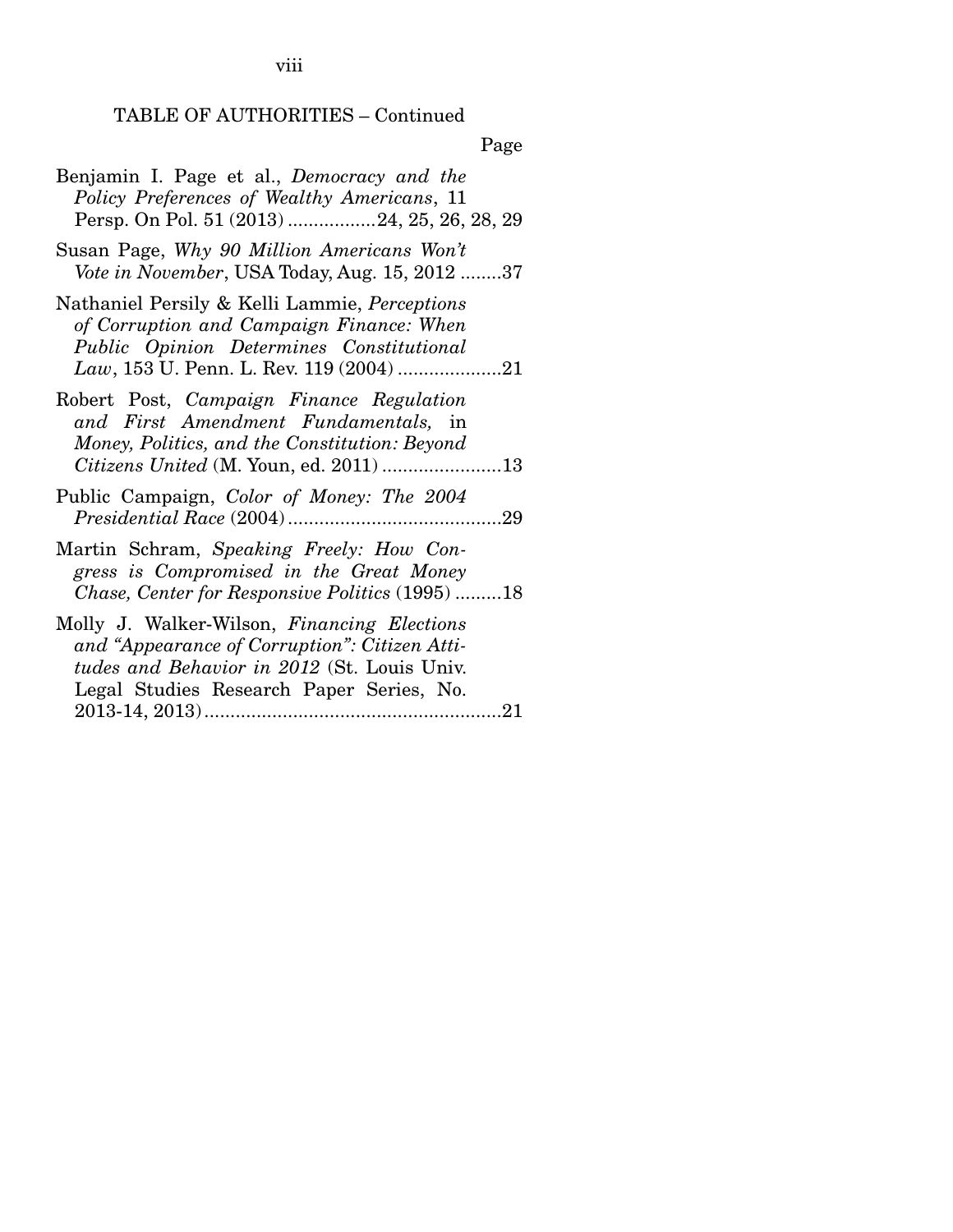This brief is filed on behalf of *amici curiae* Communications Workers of America, Greenpeace, NAACP, Sierra Club, the American Federation of Teachers, Main Street Alliance, OurTime.org, People for the American Way Foundation, Rock the Vote, U.S.PIRG, the Working Families Organization, and Demos. *Amici* collectively represent millions of Americans who are concerned about the effect of large campaign contributions on the integrity and responsiveness of the United States government. A description of each *amicus* is included in an Appendix to this Brief.<sup>1</sup>

#### **SUMMARY OF ARGUMENT**

--------------------------------- i ---------------------------------

This Court has long grounded its campaign finance jurisprudence on the government's compelling interest in fighting corruption or its appearance. Fighting the perception and the reality of a democratic government corrupted by the improper influence of financial support, however, is more than just a compelling reason for regulation; it is a responsibility of any democratic government. Legitimacy – the belief

<sup>&</sup>lt;sup>1</sup> Pursuant to Rule 37.6, no counsel for a party authored this brief in whole or in part, and no counsel or party made a monetary contribution intended to fund the preparation or submission of this brief. No person or entity other than *amici curiae* has made a monetary contribution to the preparation or submission of this brief. The written consents of the parties to the filing of this brief have been filed with the Clerk.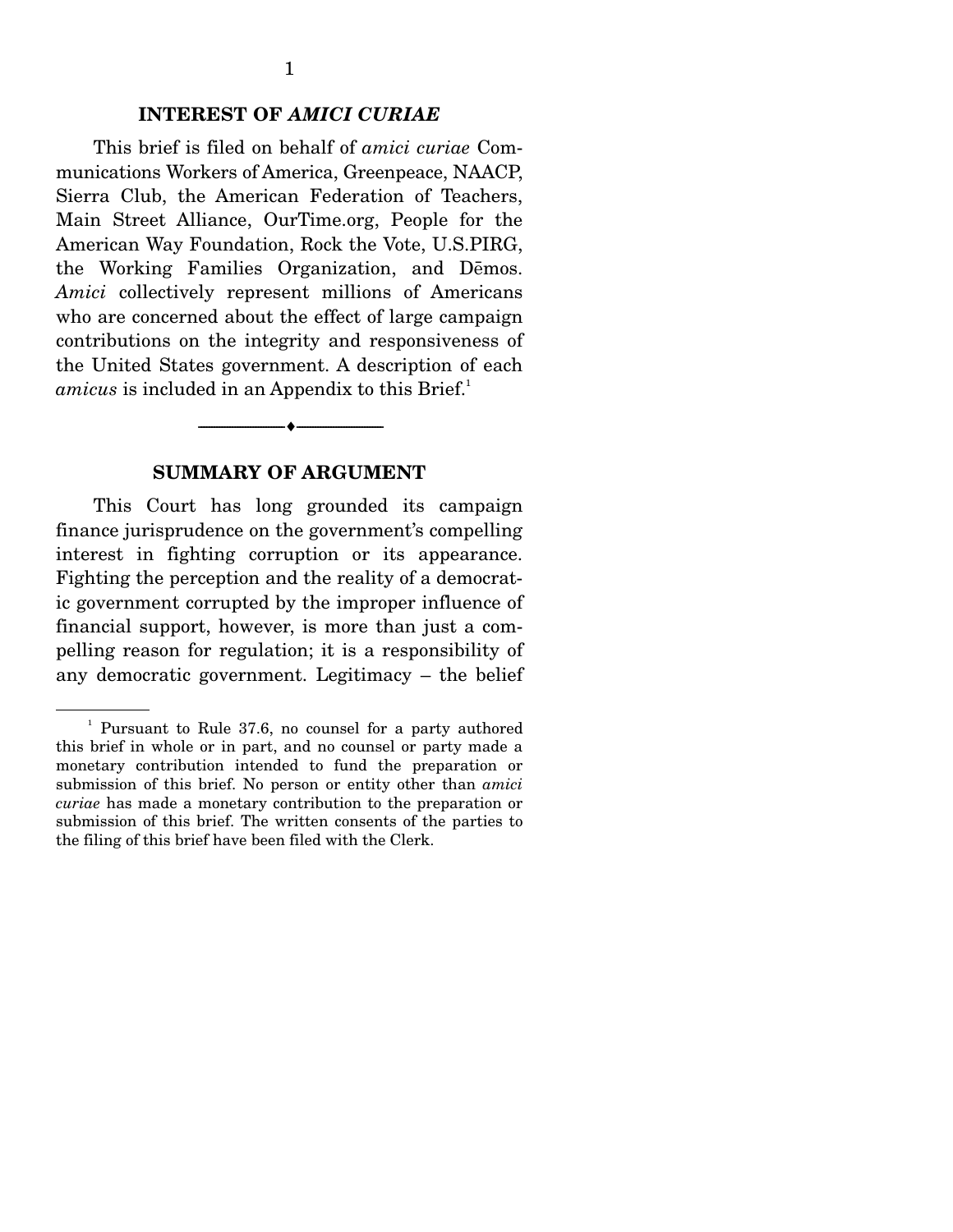by the people that they are fairly represented – after all, is a first principle of democratic governance.

 Aggregate contribution limits function in tandem with base contribution limits to protect the legitimacy of our democratic government by combatting the perception and reality of corruption. *See infra* Point I. Aggregate limits ensure that no one donor can find ways to funnel hundreds of thousands of dollars to a candidate or a party, and candidates and officeholders cannot solicit huge sums from a single donor – which evidence suggests would foster a belief among the public that elected officials are improperly influenced by such large contributions. At the same time, contribution limits impose only an indirect burden on speech and thus are not subject to strict scrutiny. For these reasons, this Court upheld aggregate contribution limits in *Buckley v. Valeo*, 424 U.S. 1 (1976) (per curiam), and has had no cause to reconsider this sound principle.

 Appellants ask this Court to overrule settled precedent regarding contribution limits at a particularly inopportune time, because even with these limits in place public confidence in U.S. government is by some measures at an all-time low. Public opinion data demonstrate that this lack of confidence in government is tied to the widespread perception that government is more responsive to financial supporters than to voters or the public interest, and is corrupted by the improper influence of money in campaigns. *See infra* Point II.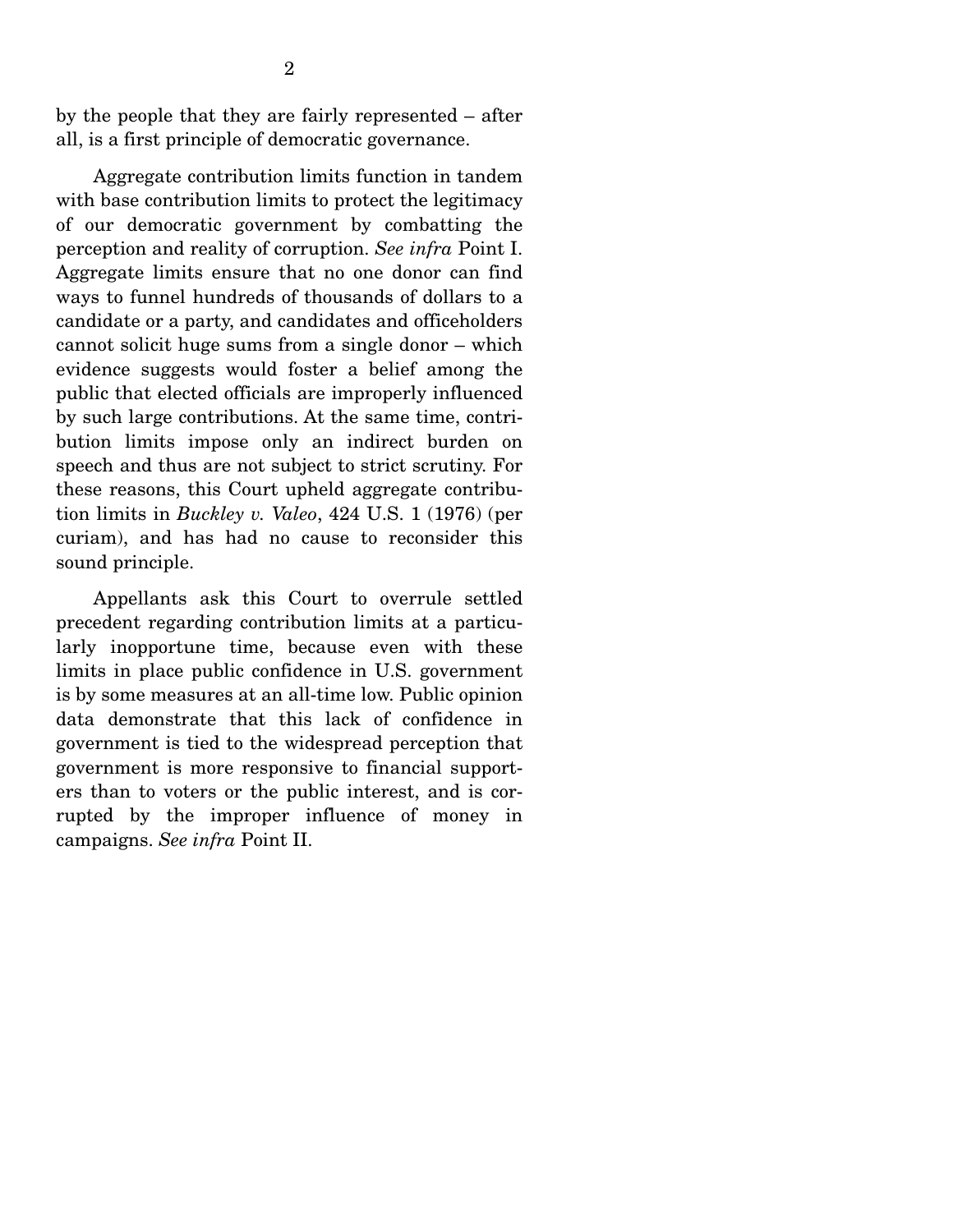Recent political science research has demonstrated more clearly than ever before that this public concern is not speculative or irrational but rather quite closely tethered to reality. *See infra* Point III. Campaign funding has long been the province of large donors, but the near-dominance of a tiny fraction of the U.S. population over contributions to federal candidates has escalated in recent years. Important new research has documented that the wealthy have starkly different policy priorities than the general public, especially on economic issues, and that government in the U.S. responds differentially – often dramatically so – to the preferences of those who are able to make large campaign contributions, even when these preferences run counter to those of the general public. This particularly affects communities of color, which are far less likely to be represented among the ranks of those whose policy preferences appear to influence officeholders. Campaign finance is a significant factor in this dynamic.

 Striking aggregate contribution limits will exacerbate problems of corruption and its appearance. *See infra* Point IV. Without these limits, a small cadre of donors will be able to contribute millions of dollars to candidates, parties, and political action committees, and candidates and officeholders will be permitted to solicit large sums from potential donors, functionally reviving the "soft money" system that Congress acted to end a mere 11 years ago. This will provide further (and renewed) incentive for federal candidates and officeholders to grant these donors improper influence,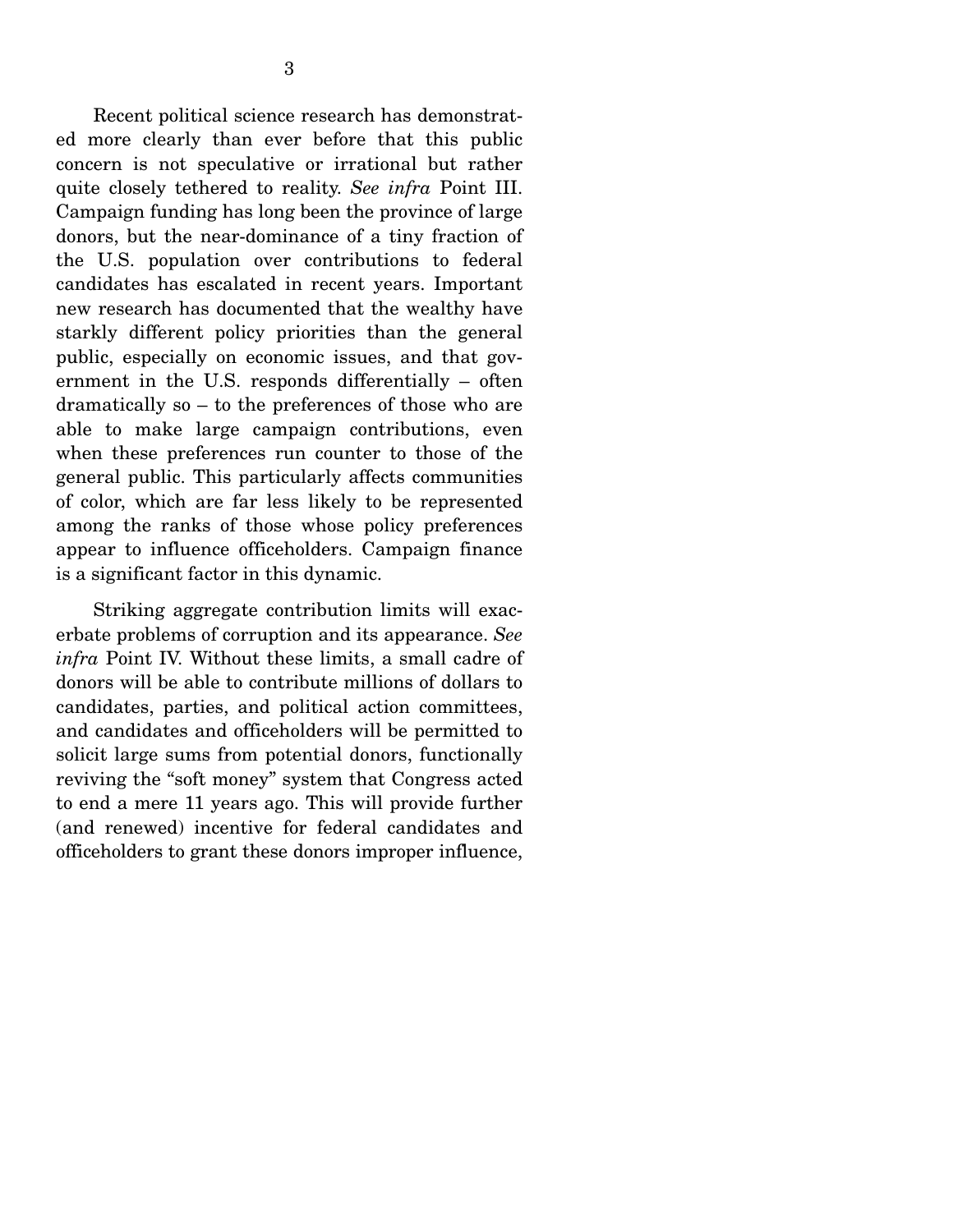skewing policy outcomes more and more towards the preferences of donors as opposed to those of the general public.

 Perceptions of corruption are already at dangerous levels in the United States. These perceptions are not irrational fears but rather reasoned reactions to a system that is more responsive to the policy preferences of a narrow segment of the electorate as a result of the improper influence gained through large financial contributions. This Court must not risk undermining the legitimacy of our Republic by overturning longstanding precedent to strike a key bulwark against the reality and appearance of corruption of our democratic government.

#### **ARGUMENT**

 $\bullet$   $-$ 

### **I. AGGREGATE CONTRIBUTION LIMITS ARE A LONGSTANDING MEASURE TO MEET THE GOVERNMENT'S RESPONSI-BILITY TO FIGHT THE REALITY AND APPEARANCE OF CORRUPTION.**

Appellants challenge the aggregate biennial limit that currently caps the total that an individual can contribute to all federal candidates, parties, and committees combined at \$123,200. *See* 2 U.S.C. § 441a(a)(3) (2011); 76 Fed. Reg. 8,370 (Feb. 14, 2011); FEC, *Price Index Adjustments for Contribution and Expenditure Limitations and Lobbyist Bundling Disclosure Threshold*, Notice 2013-03, 78 Fed. Reg.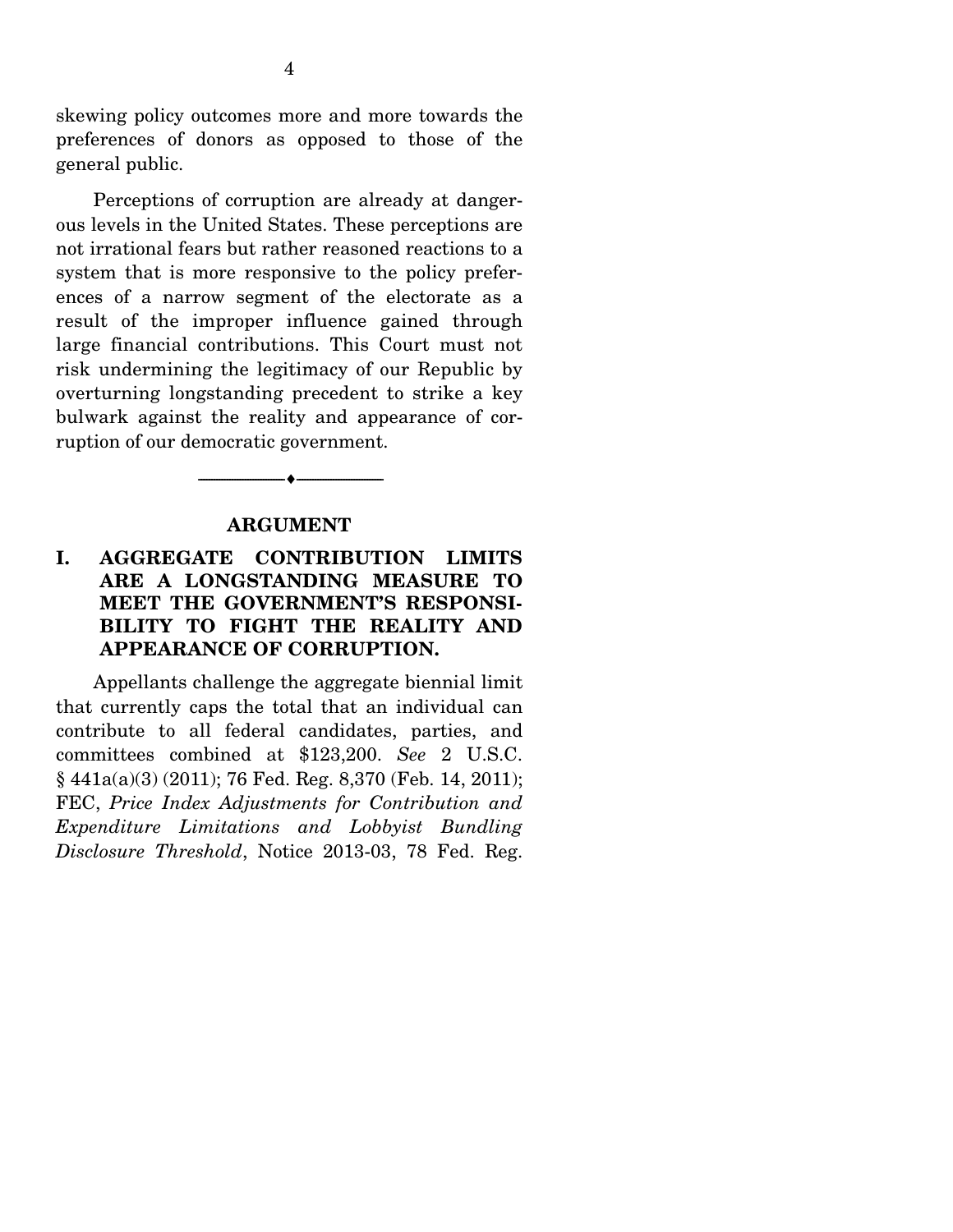8,530, 8,532 (Feb. 6, 2013). The \$123,200 aggregate limit is broken down between a \$48,600 ceiling on contributions to all federal candidates and their committees, and a \$74,600 limit on contributions to all other committees (including no more than \$48,600 to committees other than national party committees). 2 U.S.C. § 441a(a)(3). These limits are needed to ensure that donors cannot circumvent the complementary limits on contributions to individual candidates, parties and committees, and to serve the longrecognized governmental interest in deterring "the reality or appearance of improper influence stemming from the dependence of candidates on large campaign contributions." *Buckley*, 424 U.S. at 58.

#### **A. Aggregate contribution limits fight the reality and appearance of corruption without unduly burdening the exercise of a constitutional right.**

Congress adopted base and aggregate contribution limits in the 1974 Amendments to the Federal Election Campaign Act of 1971 (FECA), which were upheld in *Buckley*. Federal Election Campaign Act of 1971, Pub. L. No. 92-225, 86 Stat. 3. Though details of the protections have changed, their purpose to fight the reality and appearance of corruption has not.

 Appellants challenge the aggregate contribution limits adopted in the Bipartisan Campaign Reform Act of 2002 ("BCRA"). Pub. L. No. 107-155, § 307, 116 Stat. 81, 102-03 (2002). The court below upheld them,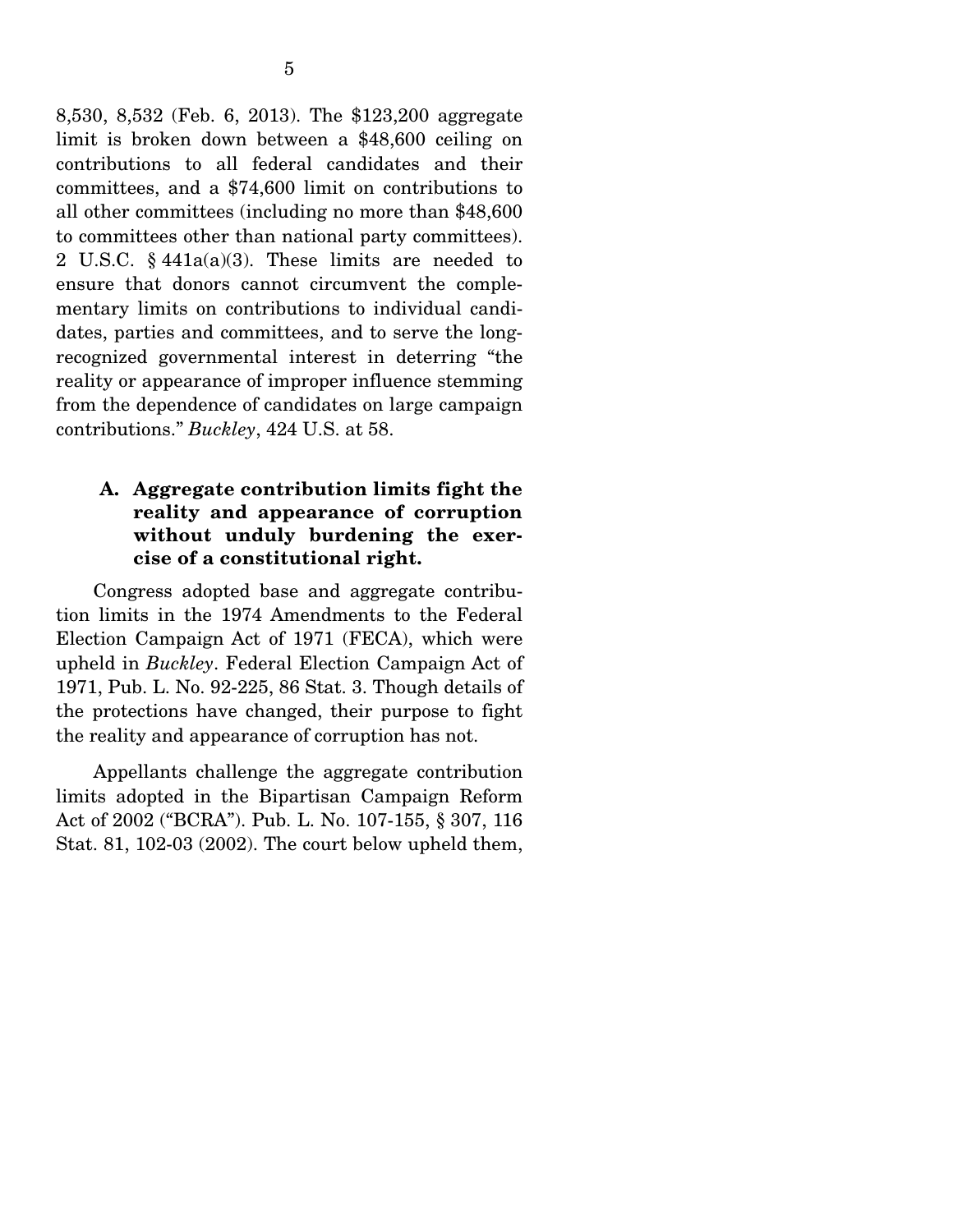finding that without the aggregate limits, "an individual might contribute \$3.5 million to one party and its affiliated committees in a single election cycle." *McCutcheon v. FEC*, 893 F. Supp. 2d 133, 135 (D.D.C. 2012).

 In *Buckley*, the Court determined that "[w]hile contributions may result in political expression if spent by a candidate or an association . . . , the transformation of contributions into political debate involves speech by someone other than the contributor." *Buckley*, 424 U.S. at 20-21. Hence, the aggregate contribution limits entail only a marginal restriction upon First Amendment rights, and thus this "quite modest restraint," *id.* at 38, is subject to less exacting scrutiny than is a limit on expenditures. This core distinction between limits on expenditures and limits on contributions has remained at the heart of this Court's campaign finance jurisprudence since *Buckley*. *See, e.g.*, *Beaumont v. FEC*, 539 U.S. 146, 162 (2002) ("[A] contribution limit involving significant interference with associational rights passes muster if it satisfies the lesser demand of being closely drawn to match a sufficiently important interest." (internal quotation marks omitted)).<sup>2</sup> Appellant McCutcheon

<sup>2</sup> *Amici* agree with, and do not further address here, the FEC's argument that Appellants have presented no sound justification for the Court to overrule *Buckley* by applying strict scrutiny to the contribution limits challenged in this case. *See*  Merits Brief of the Appellee at 25-31, *McCutcheon v. FEC,* No. 12-536, 2013 WL 3773847.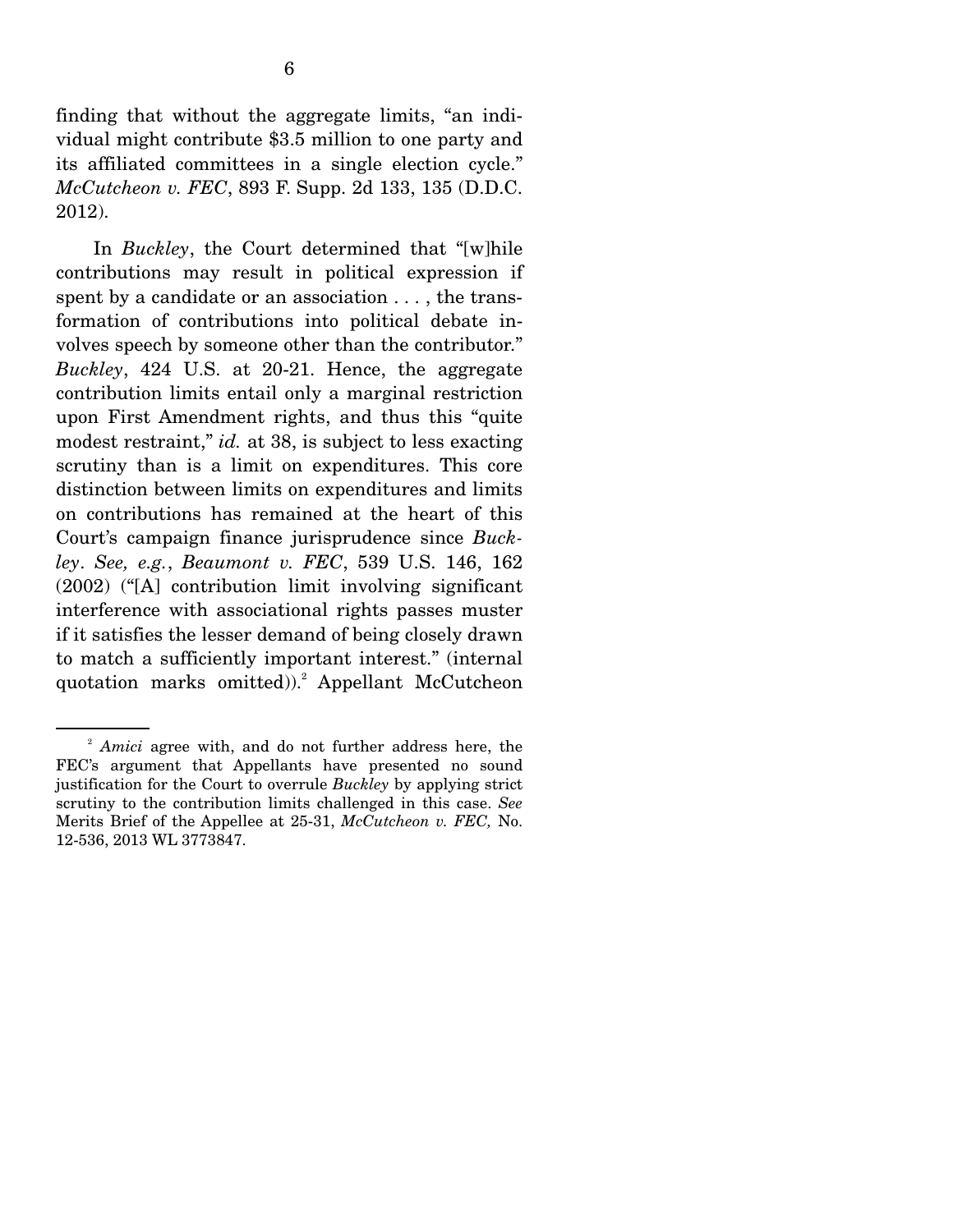can exercise his associational rights by contributing money to as many candidates as he likes, and is not barred from giving to any candidate, party, or committee. He merely has to abide by clear total ceilings on contributions because Congress has determined that aggregate limits are important to fight the reality and appearance of corruption and to prevent circumvention of the base limits.

 In *McConnell v. FEC,* 540 U.S. 93 (2003), this Court upheld a ban on "soft money" contributions to political parties precisely because of the importance of effective contribution limits to fighting corruption and its appearance. The aggregate limits at issue in this case serve the same function – namely, preventing the inevitable reality and appearance of corruption when candidates and officeholders solicit huge sums from individuals with particular policy agendas, and when such individuals are permitted to funnel contributions well over base limits to key officeholders or party leaders. *See* Mem. of Campaign Legal Center & Democracy 21 as *Amici Curiae* in Opp'n Pls.['] Mot. Prelim. Inj. at 6-9, *McCutcheon v. FEC*, 893 F. Supp. 2d 133 (D.D.C. 2012) (No. 12cv1034(JEB)(JRB)(RLW)).

### **B. Government has a compelling interest in fighting the reality and appearance of corruption to protect the integrity of democratic governance.**

Contribution limits protect against *quid pro quo* corruption and the appearance thereof. As the Court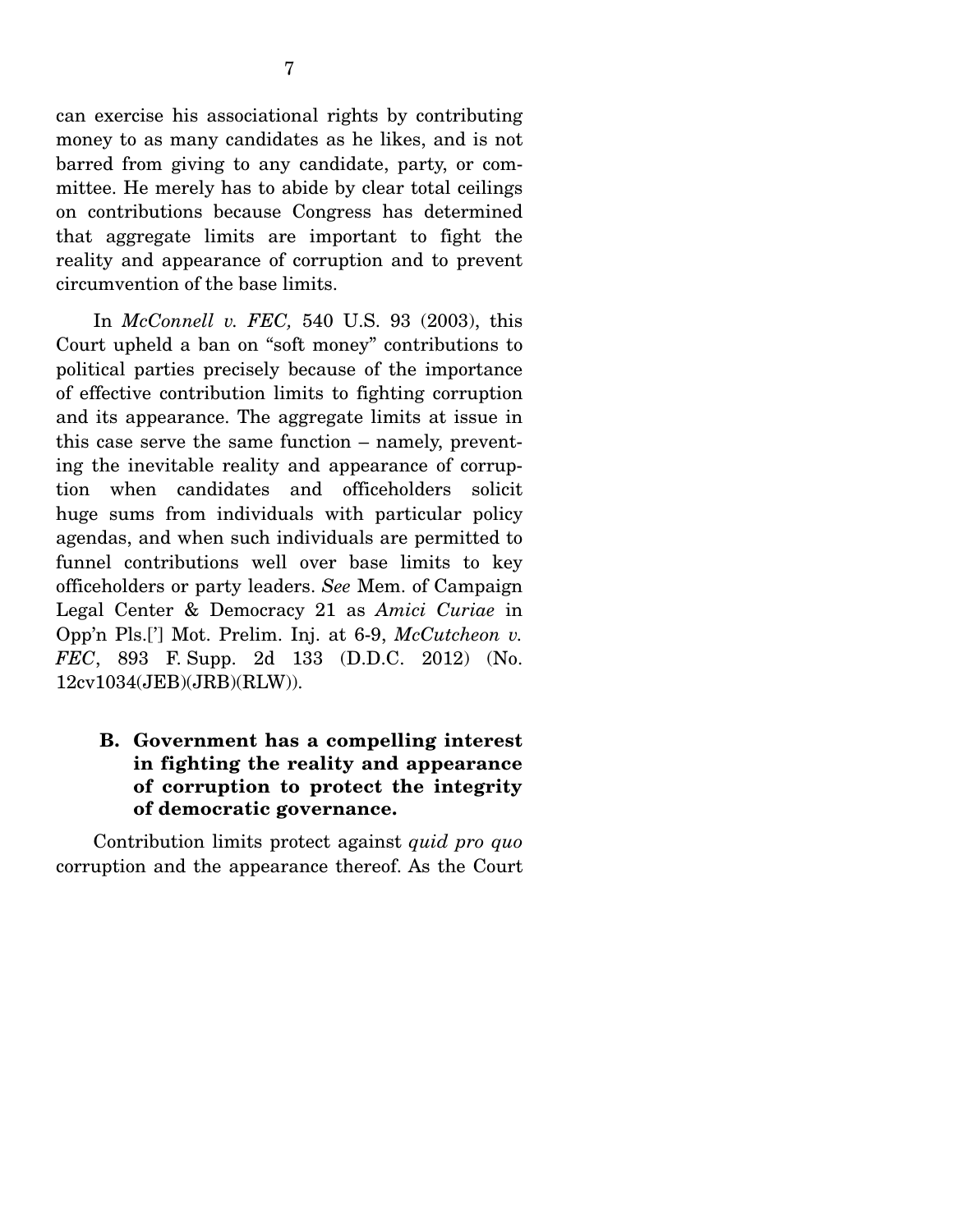has continuously recognized, rules to fight the reality and appearance of corruption are necessary to protect the integrity of democratic government and the interests of its citizens. "Our cases have made clear that the prevention of corruption or its appearance constitutes a sufficiently important interest to justify political contribution limits." *McConnell v. FEC,* 540 U.S. at 143. The Court has consistently cited the danger that large contributions pose to representative government, recognizing that "[t]o the extent that large contributions are given to secure a political *quid pro quo* from current and potential officeholders, the integrity of our system of representative democracy is undermined." *Buckley*, 424 U.S. at 26-27; *see also FEC v. Colo. Federal Campaign Comm.* (*Colorado II*), 533 U.S. 431, 440-41 (2001) ("[L]imits on contributions are more clearly justified by a link to political corruption than limits on other kinds of . . . political spending are.").

 The Court has written " . . . the primary interest served by the limitations ... is the prevention of corruption and the appearance of corruption spawned by the real or imagined coercive influence of large financial contributions on candidates' positions and on their actions if elected to office." *Buckley*, 424 U.S. at 25. In upholding FECA's original contribution limits, the *Buckley* Court explained that:

These limitations, along with the disclosure provisions, constitute the Act's primary weapons against the reality or appearance of improper influence stemming from the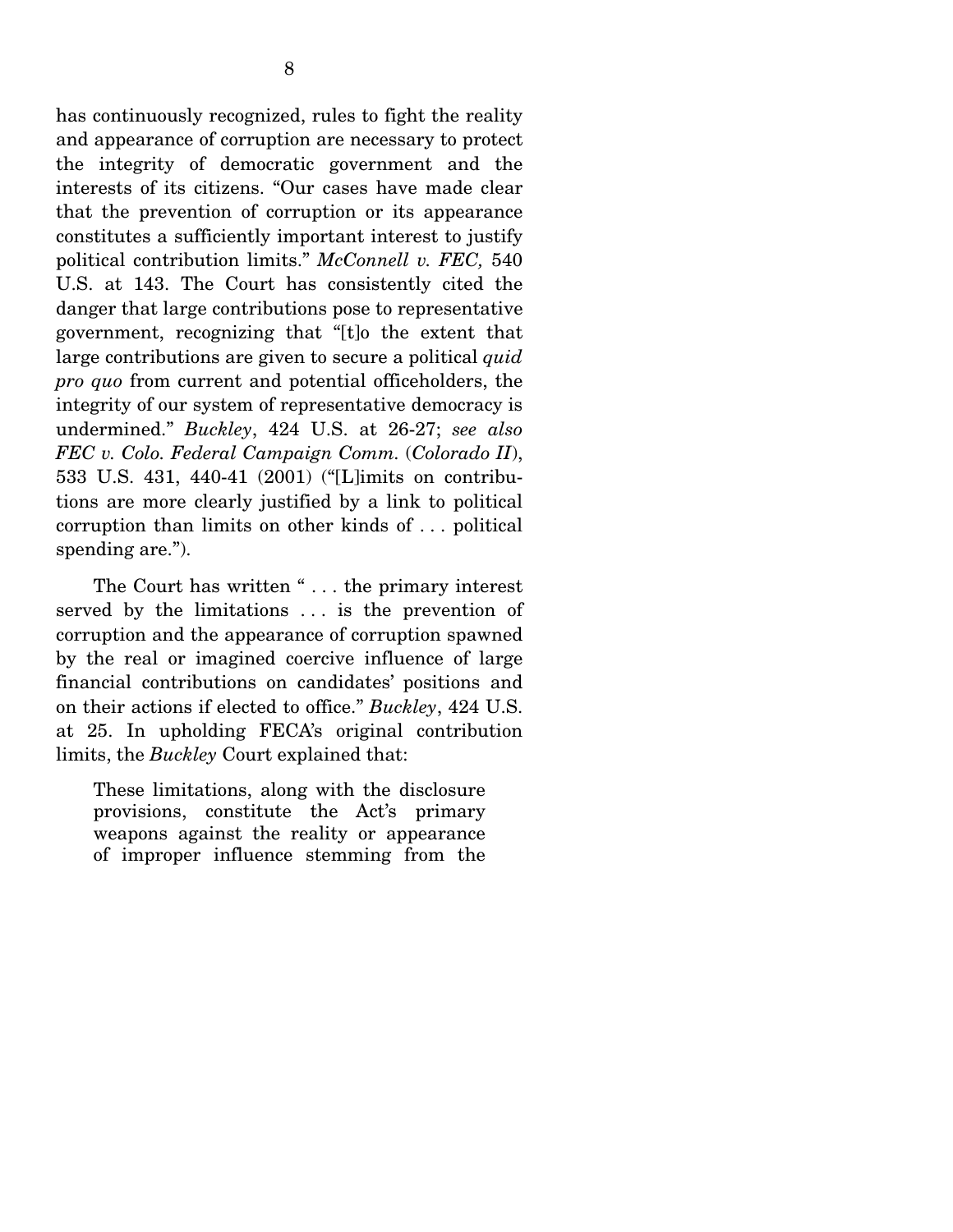dependence of candidates on large campaign contributions. The contribution ceilings thus serve the basic governmental interest in safeguarding the integrity of the electoral process without directly impinging upon the rights of individual citizens and candidates to engage in political debate and discussion*.*

#### *Id.* at 58.

 Congress is also entitled to take into account the fact that experience "demonstrates how candidates, donors, and parties test the limits of the current law, and it shows beyond serious doubt how contribution limits would be eroded if inducement to circumvent them were enhanced. . . ." *Colorado II*, 533 U.S. at 446-47. The aggregate contribution limits serve to alleviate the threat of corruption arising from solicitations of multiple donations from one big donor.

 While the prospect of an individual contributing more than \$3.5 million in a federal election, or candidates or officeholders soliciting hundreds of thousands of dollars from a single donor through joint fundraising committees, certainly raises the risk of actual corruption, government also retains a strong interest in deterring the appearance of corruption that such large contributions inevitably create. The Court has recognized that "[o]f almost equal concern as the danger of actual *quid pro quo* arrangements is the impact of the appearance of corruption stemming from public awareness of the opportunities for abuse inherent in a regime of large individual financial contributions." *Buckley*, 424 U.S. at 27.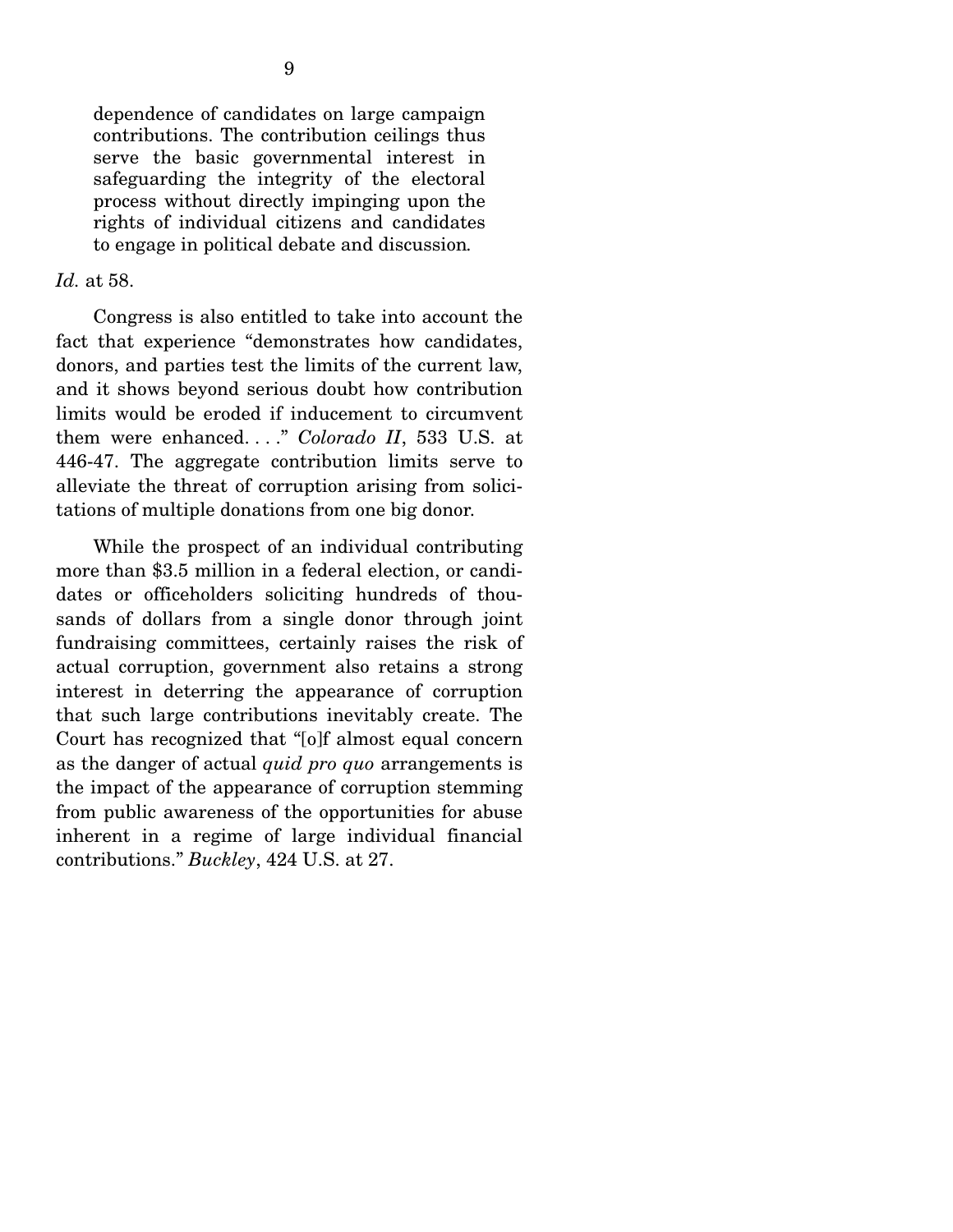A democratic government has not merely a compelling interest, but a responsibility, to prevent the loss of faith in government that is created by a regime of large individual contributions. The Court has wisely recognized that "Congress could legitimately conclude that the avoidance of the appearance of improper influence 'is also critical . . . if confidence in the system of representative [g]overnment is not to be eroded to a disastrous extent.' " *Id.* (quoting *United States Civil Serv. Comm'n v. Nat'l Ass'n of Letter Carriers*, 413 U.S. 548, 565 (1973)). As the Court has written, "in *Buckley v. Valeo*, we specifically affirmed the importance of preventing both the actual corruption threatened by large financial contributions and the eroding of public confidence in the electoral process through the appearance of corruption. These interests directly implicate 'the integrity of our electoral process, and, not less, the responsibility of the individual citizen for the successful functioning of that process." **FEC** v. National Right to Work Comm., 459 U.S. 197, 208 (1982) (quoting *United States v. UAW-CIO*, 352 U.S. 567, 570 (1957)). *See also Cal. Med. Ass'n v. FEC*, 453 U.S. 182, 194 n.15, 195 (1981) (noting that the *Buckley* Court upheld base and aggregate limits because "such limitations served the important governmental interests in preventing the corruption *or appearance of corruption* of the political process that might result if such contributions were not restrained" (emphasis added) (citing *Buckley v. Valeo*, 424 U.S. at 23-38)).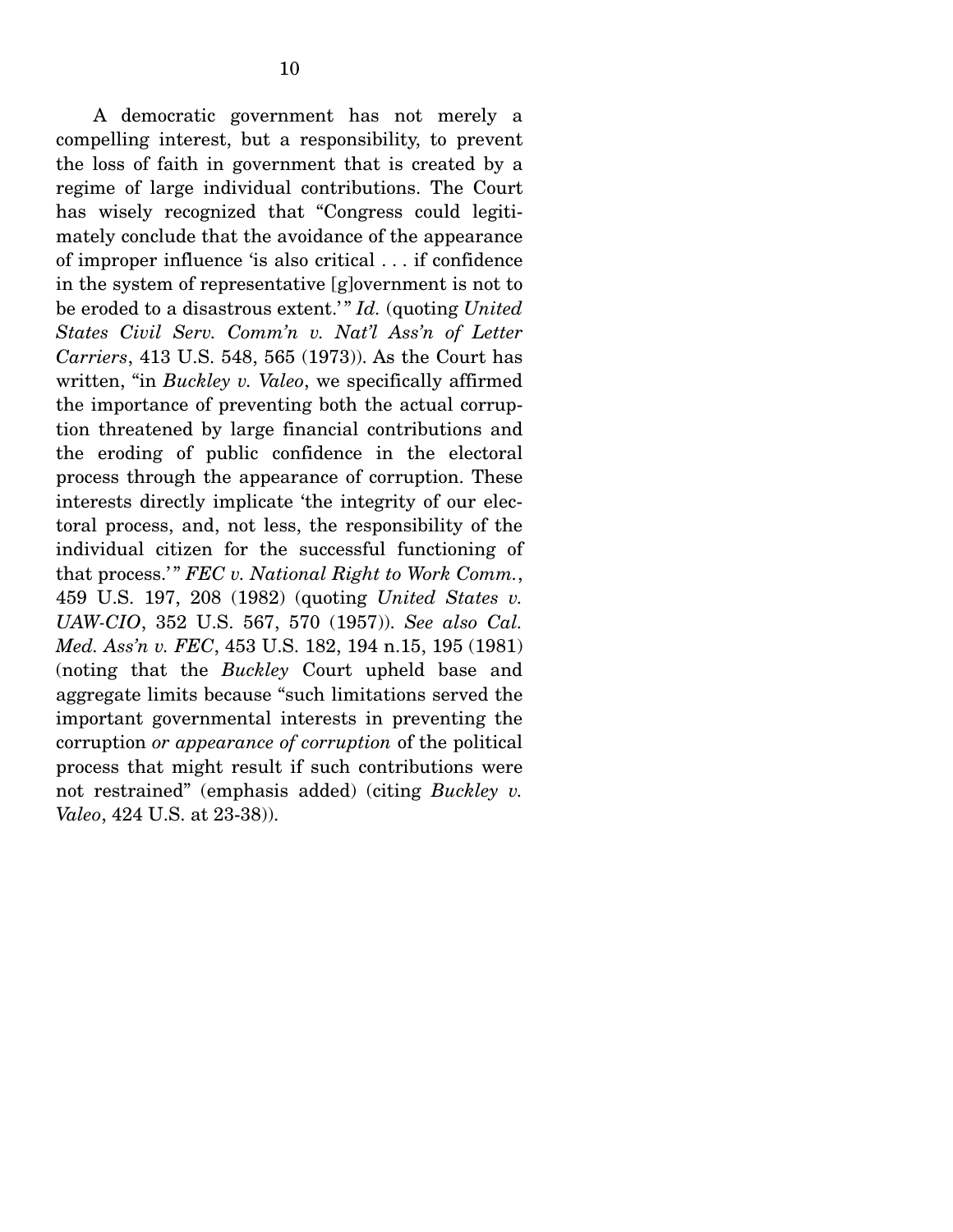The Court should be wary of exacerbating fundraising dynamics that put pressure on representatives to favor the positions of those upon whom they rely for financial support. The Court recognized in *Citizens United v. FEC*, 558 U.S. 310, 361 (2010), that "[i]f elected officials succumb to improper influences . . . ; if they surrender their best judgment; and if they put expediency before principle, then surely there is cause for concern. We must give weight to attempts by Congress to seek to dispel either the appearance or the reality of these influences."

 While in *Citizens United* Justice Kennedy wrote "the appearance of influence and access . . . will not cause the electorate to lose faith in our democracy," this was in the context of examining independent expenditures, "by definition . . . not coordinated with a candidate." *Id.* The Court has never doubted that direct financial relationships between supporters and candidates or parties present a serious risk of corruption and the appearance of corruption. In fact, the *Citizens United* Court made this precise distinction, stating that "[t]he BCRA record establishes that certain donations to political parties, called 'soft money,' were made to gain access to elected officials. This case, however, is about independent expenditures, not soft money." 558 U.S. at 360-61 (citations omitted). The instant case, of course, is not about independent expenditures; it is in fact about the type of large direct contributions given by individual donors and solicited by candidates and officeholders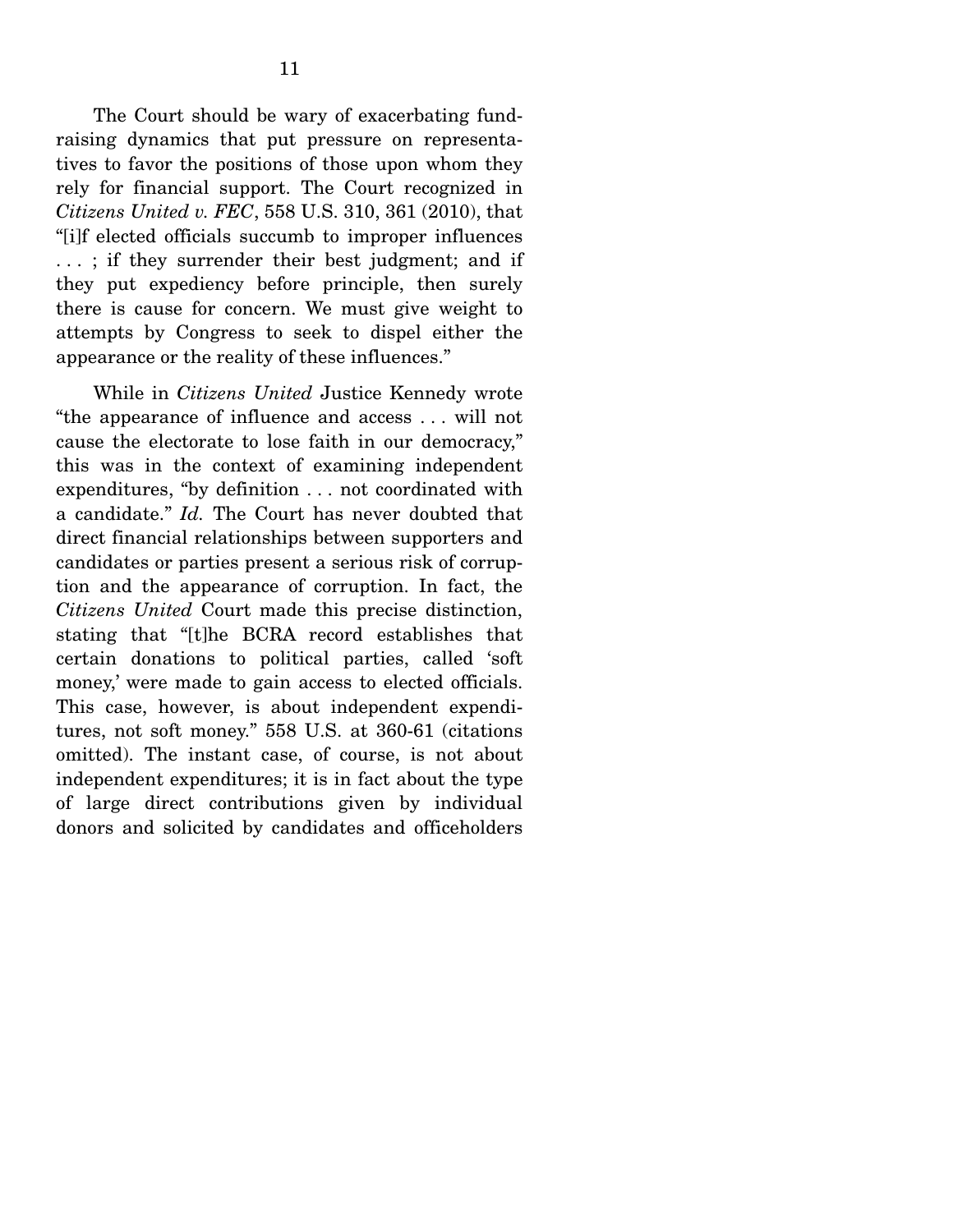that characterized the "soft money" system that Congress acted through BRCA to end.

 Invalidation of the current aggregate limits would allow a single individual to direct huge sums to federal candidates, committees, and parties in an election cycle, and allow candidates and officeholders to solicit such sums directly. Allowing such enormous contributions would give rise to the kind of improper influence over federal officeholders that undermines public confidence in government and its ability to be responsive to the citizenry as a whole. The Court has repeatedly relied on its finding that "[t]ake away Congress' authority to regulate the appearance of undue influence and 'the cynical assumption that large donors call the tune could jeopardize the willingness of voters to take part in democratic governance.'" *McConnell*, 540 U.S. at 144 (quoting *Nixon v.*) *Shrink Mo. Gov't PAC*, 528 U.S. 377, 390 (2000)).

### **II. THE EROSION OF PUBLIC CONFIDENCE IN GOVERNMENT STEMMING FROM CONTRIBUTIONS THAT CREATE THE APPEARANCE OF CORRUPTION IS A SERIOUS, AND NOT A SPECULATIVE, CONCERN.**

Appellants ask this Court to strike aggregate contribution limits at a particularly inopportune time. Even with these limits in place, significant majorities of Americans express the concern that the actions of their government are responsive to the wishes of financial supporters; that their government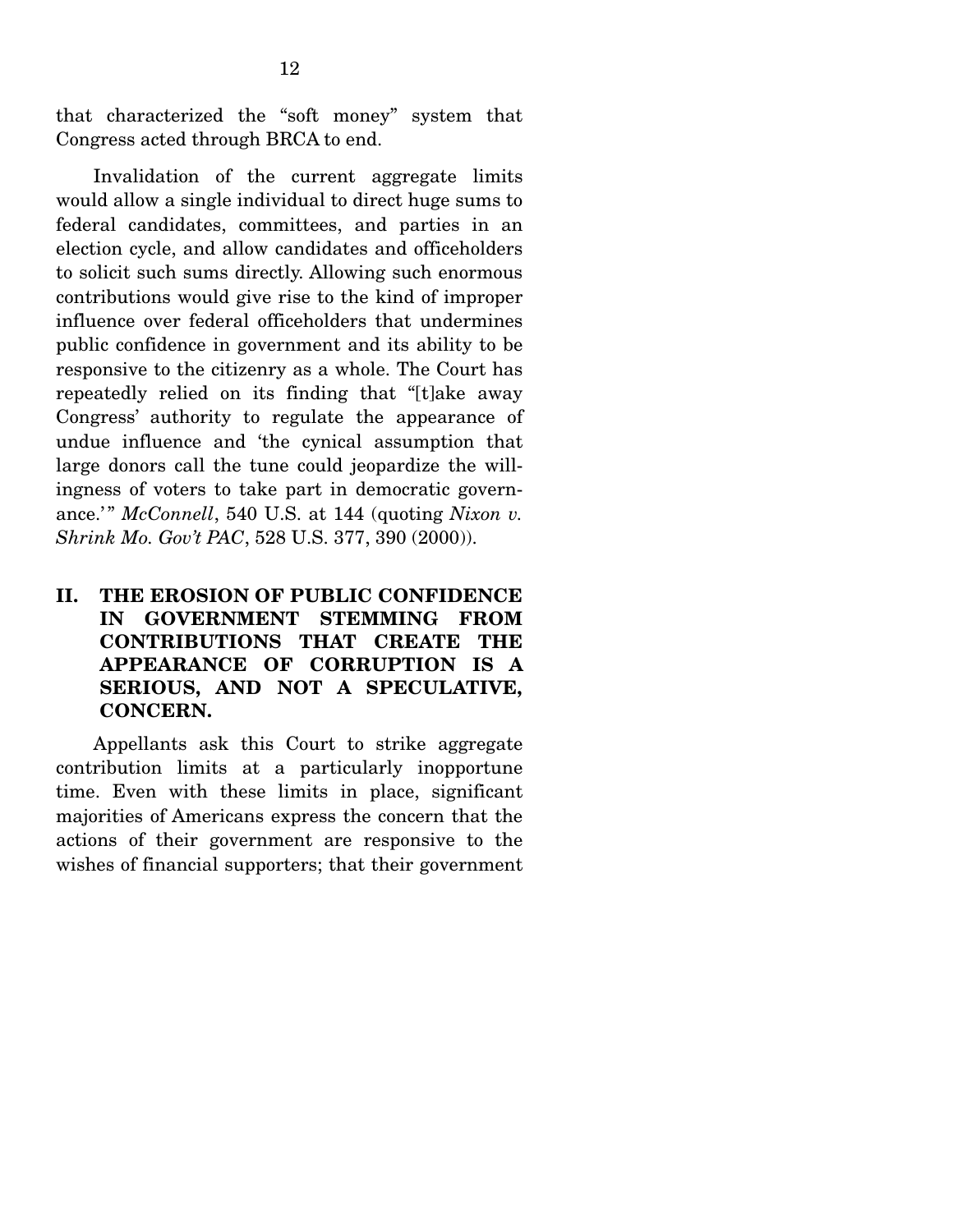does not represent their interests or respond to the needs of the broad populace anymore; and that this reflects a corruption of government and its ability to serve the public. The legal scholar Robert Post describes "the growing fear that our elections are increasingly failing to fulfill their democratic task, and that as a consequence the successful legitimation of our constitutional government may be slipping from our grasp." Robert Post, *Campaign Finance Regulation and First Amendment Fundamentals,* in *Money, Politics, and the Constitution: Beyond Citizens United* 11, 18 (M. Youn, ed. 2011).

#### **A. Americans' confidence in government is at an all-time low.**

Where the public believes that government is corrupt, we can expect to see an erosion of "confidence in the system of representative government." *See Buckley*, 424 U.S. at 26-27.

 Since 1958, the National Election Survey has included three questions that pertain to corruption in government. Survey administrators use these questions to calculate the Trust in Government Index, which measures Americans' faith in government on a one to 100 scale. In 2008, the last year for which the Trust in Government Index is available, the Index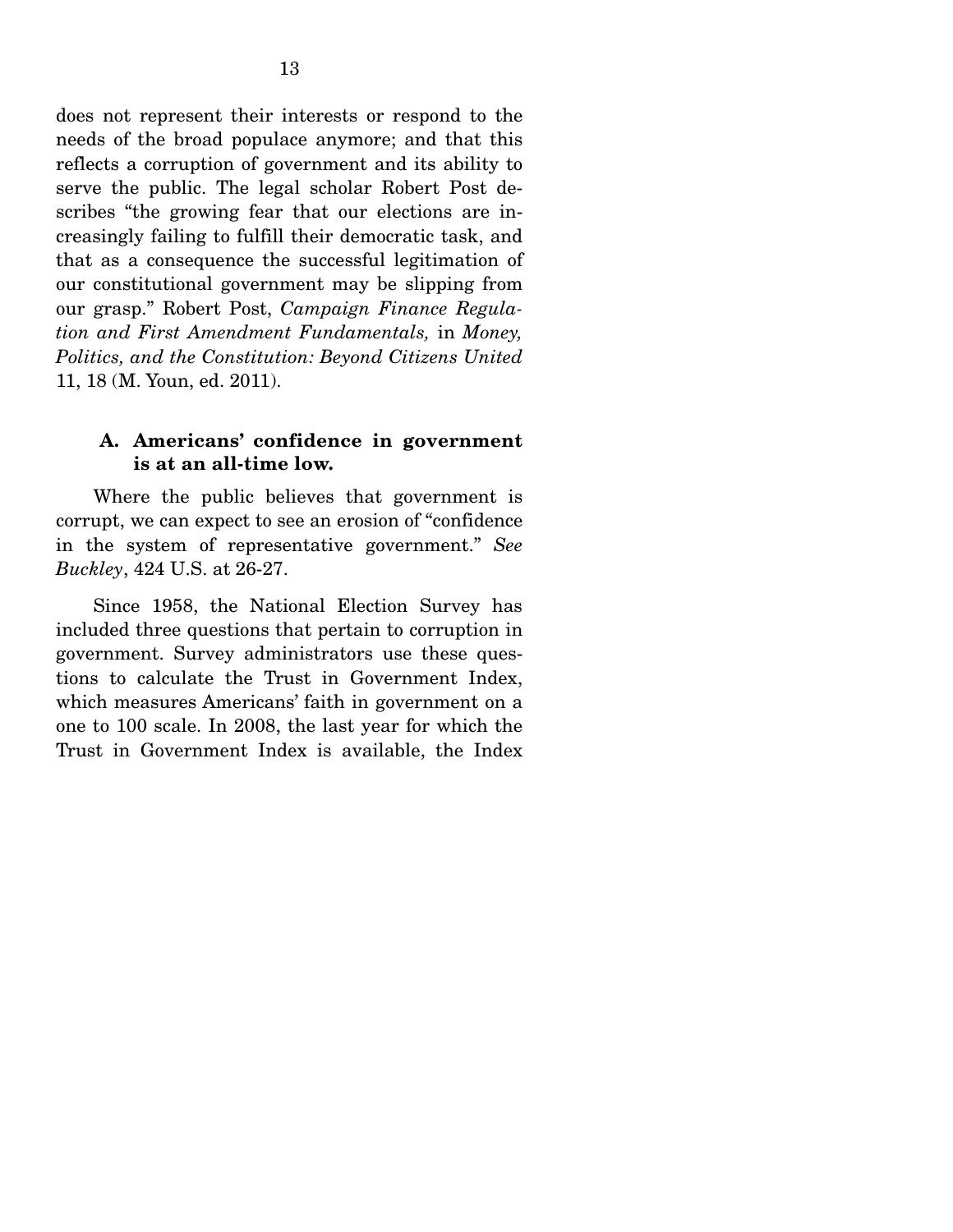tied with its prior (1994) low of 26. Since then the indicia that make up the Index have all declined.<sup>3</sup>

 Further, the public has the lowest level of confidence in Congress on record. A majority, 52%, has little or no confidence in Congress. This is the lowest level of confidence *for any institution* on record since Gallup began asking this question in 1973. Elizabeth Mendes & Joy Wilke, Gallup, *Americans' Confidence in Congress Falls to Lowest on Record*, Gallup Poll  $(J$ une 13, 2013). $4$ 

<sup>3</sup> Am. Nat'l Election Studies, *User's Guide and Codebook for the Preliminary Release of the ANES 2012 Time Series Study* 451, 454, 455, 489 (July 1, 2013) [hereinafter *NES 2012 Dataset*], *available at* http://www.electionstudies.org; *see also*  Am. Nat'l Election Studies, *The ANES Guide to Public Opinion and Electoral Behavior*, tbl.5A.5, *available at* http://www.election studies.org/nesguide/toptable/tab5a\_5.htm (last visited July 12, 2013). For example, in 2008 69% of Americans agreed with the statement that the "government is pretty much run by a few big interests looking out for themselves" as opposed to being "run for the benefit of all the people." By 2012, the percentage of Americans believing government is run by a few big interests looking out for themselves had shot up ten points, to 79% of Americans; the share of Americans who thought that our government is run for the benefit of all had fallen from 29% in 2008 to only 19% in 2012. Voters' responses to other questions making up the indicia show similar changes. In 2008, 51% of voters thought "quite a few" of the people running the government are crooked. In 2012, that figure rose to almost 60%. In 2008, 25% said that they trust Congress to do the right thing "most of the time," dropping to only 5.7% in 2012. *Id*.

<sup>4</sup>  *Available at* http://www.gallup.com/poll/163052/americansconfidence-congress-falls-lowest-record.aspx. The public's rate of confidence in the institutions polled was: the military (76%); (Continued on following page)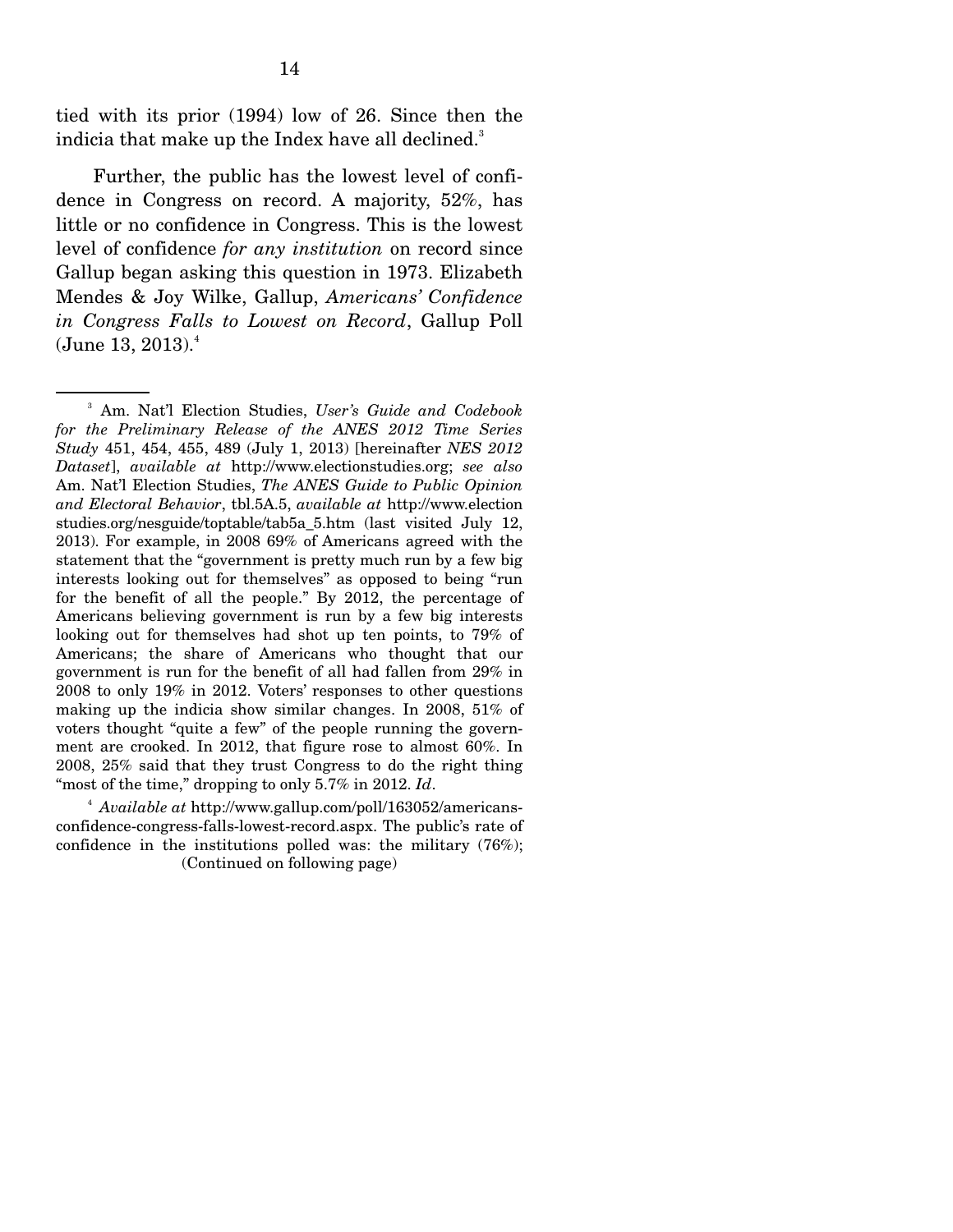Americans do not just have low confidence in government generally; this lack of confidence is driven by specific concerns about corruption. Six out of ten Americans worry very or fairly often about corruption of government, and another quarter worry about it occasionally. Liz Kennedy, *Citizens Actually United: The Overwhelming, Bi-Partisan Opposition to Corporate Political Spending and Support for Achievable Reforms*, Dřmos 4 (Oct. 25, 2012) [hereinafter L. Kennedy].5 Taken together, 86% of Americans are worried about corruption of our government. *Id.* Similarly, 82% of Americans are very often, fairly often, or occasionally worried about special interests buying elections. *Id.* 

#### **B. Americans believe their elected representatives are more responsive to financial supporters than to constituents or the public interest.**

"Democracy is premised on responsiveness." *Citizens United*, 558 U.S. at 359 (quoting *McConnell*, 540 U.S. at 297 (Kennedy, J., concurring in part and

small business (65%); the police (57%); church or organized religion (48%); presidency (36%); medical system (35%); U.S. Supreme Court (34%); public schools (32%); criminal justice system (28%); banks (26%); television news (23%); newspapers (23%); big business (22%); organized labor (20%); health maintenance organizations (19%); Congress (10%). *Id*.

<sup>5</sup> *Available at* http://www.demos.org/sites/default/files/ publications/CitizensActuallyUnited\_CorporatePoliticalSpending. pdf.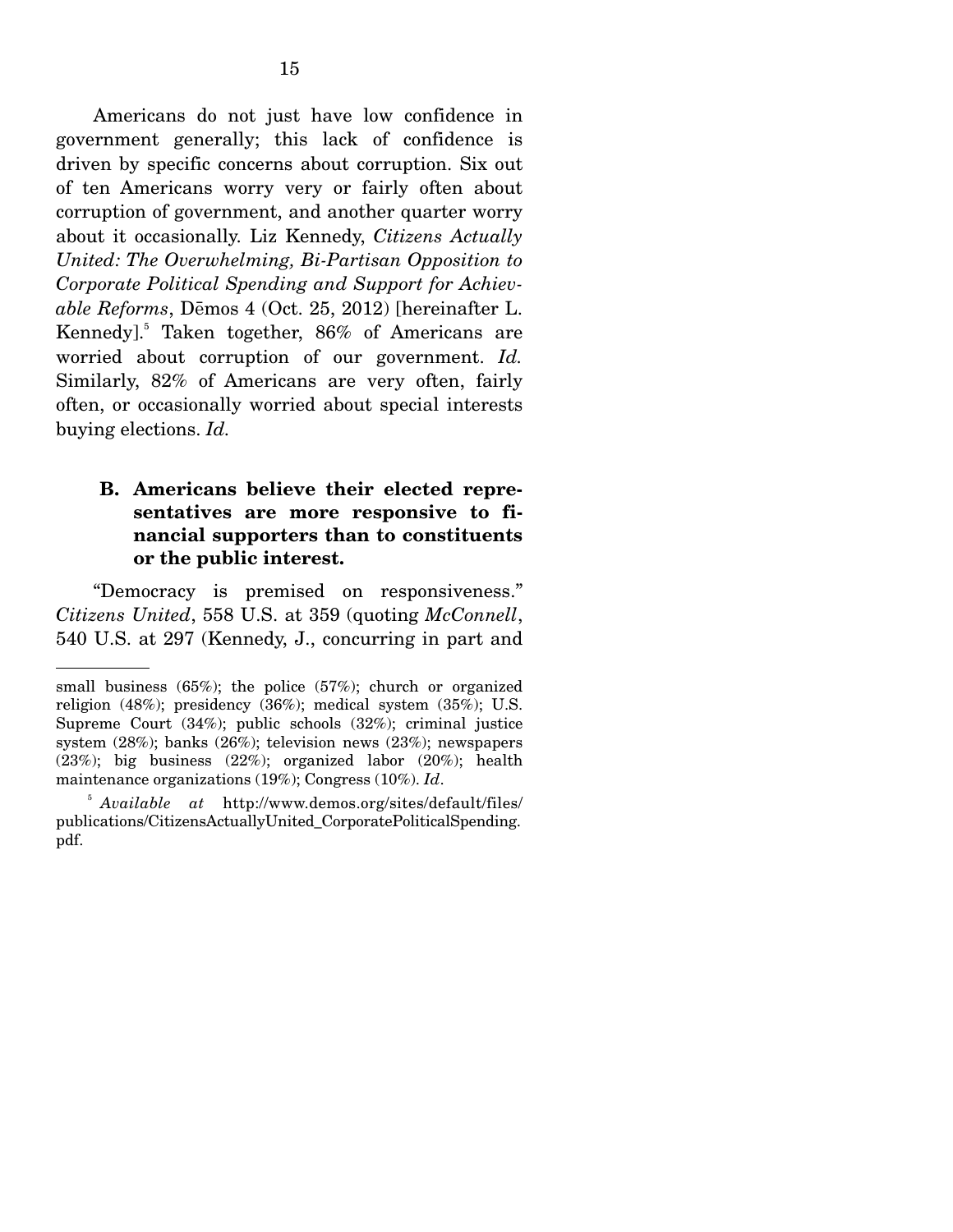dissenting in part)). However, "[i]f elected officials succumb to improper influences ...; if they surrender their best judgment; and if they put expediency before principle, then surely there is cause for concern. We must give weight to attempts by Congress to seek to dispel either the appearance or the reality of these influences." *Id.* at 310.

 There is striking evidence that Americans believe that "politicians [are] too compliant with the wishes of large contributors." *Nixon v. Shrink Mo. Gov't PAC*, 528 U.S. 389 (2000) (citing *Buckley*, 424 U.S. at 28). Sixty percent of Americans say members of Congress are more likely to vote in a way that pleases their financial supporters, while only 20% think representatives will vote in the best interests of their constituents. Memorandum from Celinda Lake et al., Lake Research Partners & Brian Nienaber & Ashlee Rich, Tarrance Group, *National Polling on Support for a Proposal to Tackle Big Money in Congressional Elections* 2 (Feb. 1, 2009) [hereinafter *Lake*/*Tarrance Poll*].6 Two-thirds of Americans do not think that voters and donors have the same access and influence on candidates. *See* Brennan Ctr. for Justice, *National Survey: Super PACs, Corruption, and Democracy* 2 (Apr. 24, 2012).<sup>7</sup>

<sup>6</sup> *Available at* http://www.acrreform.org/wp-content/uploads/ 2011/05/Fair-Elections-Polling-2.6.09.pdf. 7

*Available at* http://www.brennancenter.org/sites/default/ files/legacy/Democracy/CFR/SuperPACs\_Corruption\_Democracy. pdf.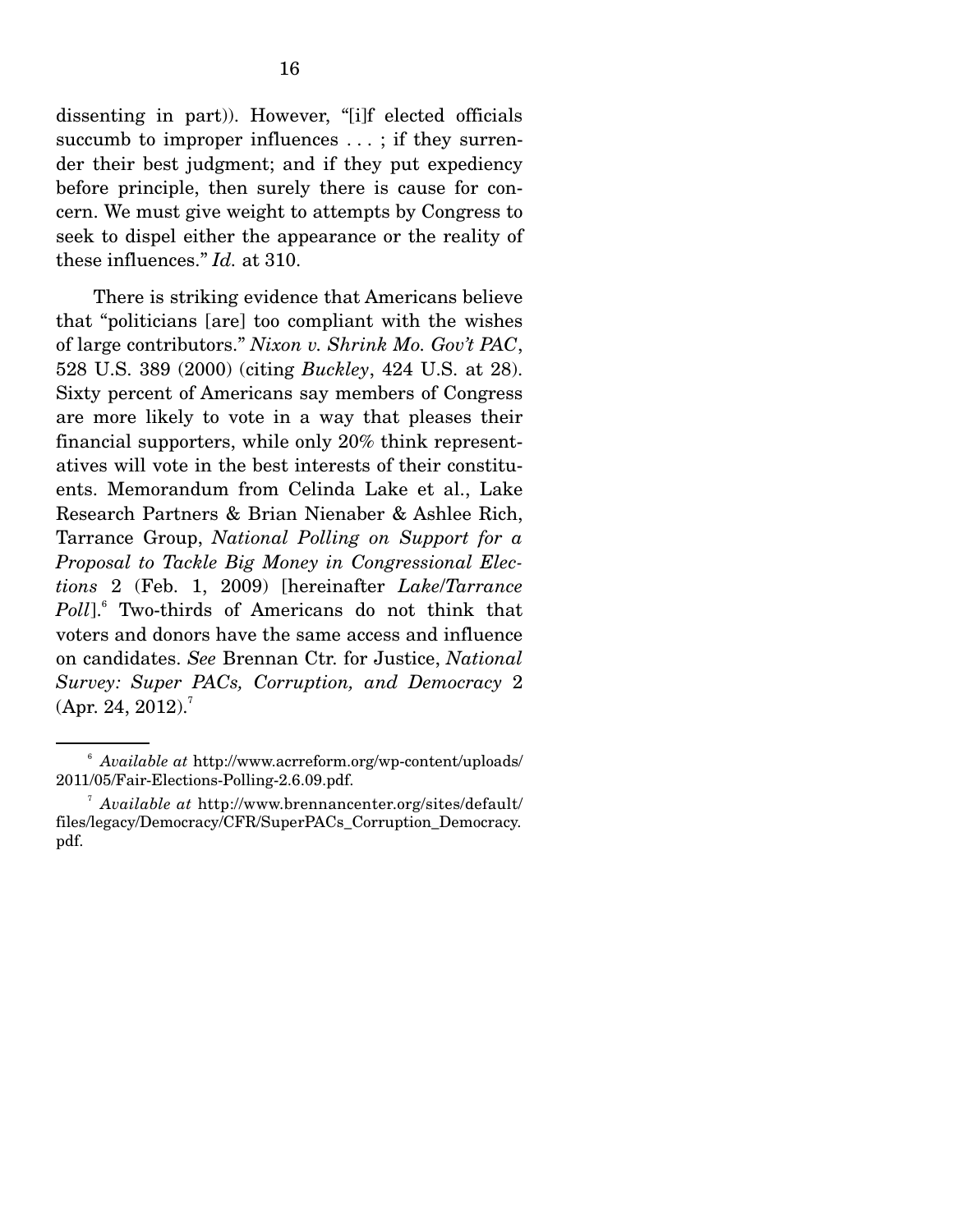A recent study found that "[v]oters are deeply concerned that all of this money purchases influence in Congress and drowns out the voices of ordinary voters. When asked who has the most influence on Congressional votes, the views of constituents ranked at the bottom of the list, while 59 percent of voters said 'special interest groups and lobbyists' and almost half (46 percent) said campaign contributors." Greenberg Quinlan Rosner Research, *Voters Push Back against Big Money Politics*, Democracy Corps Nat'l Surveys  $1$  (Nov. 13, 2012). $^8$ 

 "Just as troubling to a functioning democracy as classic *quid pro quo* corruption is the danger that officeholders will decide issues not on the merits or the desires of their constituencies, but according to the wishes of those who have made large financial contributions valued by the officeholder." *McConnell*, 540 U.S. at 153. This entails "a subversion of the political process. Elected officials are influenced to act contrary to their obligations of office by the prospect of financial gain to themselves or infusions of money into their campaigns." *FEC v. Nat'l Conservative Political Action Comm.*, 470 U.S. 480, 498 (1985).

 These dangers are not imaginary, but real. For example, former Senator Wyche Fowler described succumbing to influence from business interests who were constantly asking for special provisions in the

<sup>8</sup> *Available at* http://www.democracycorps.com/attachments/ article/930/dcor.pcaf.postelect.memo.111312.final.pdf.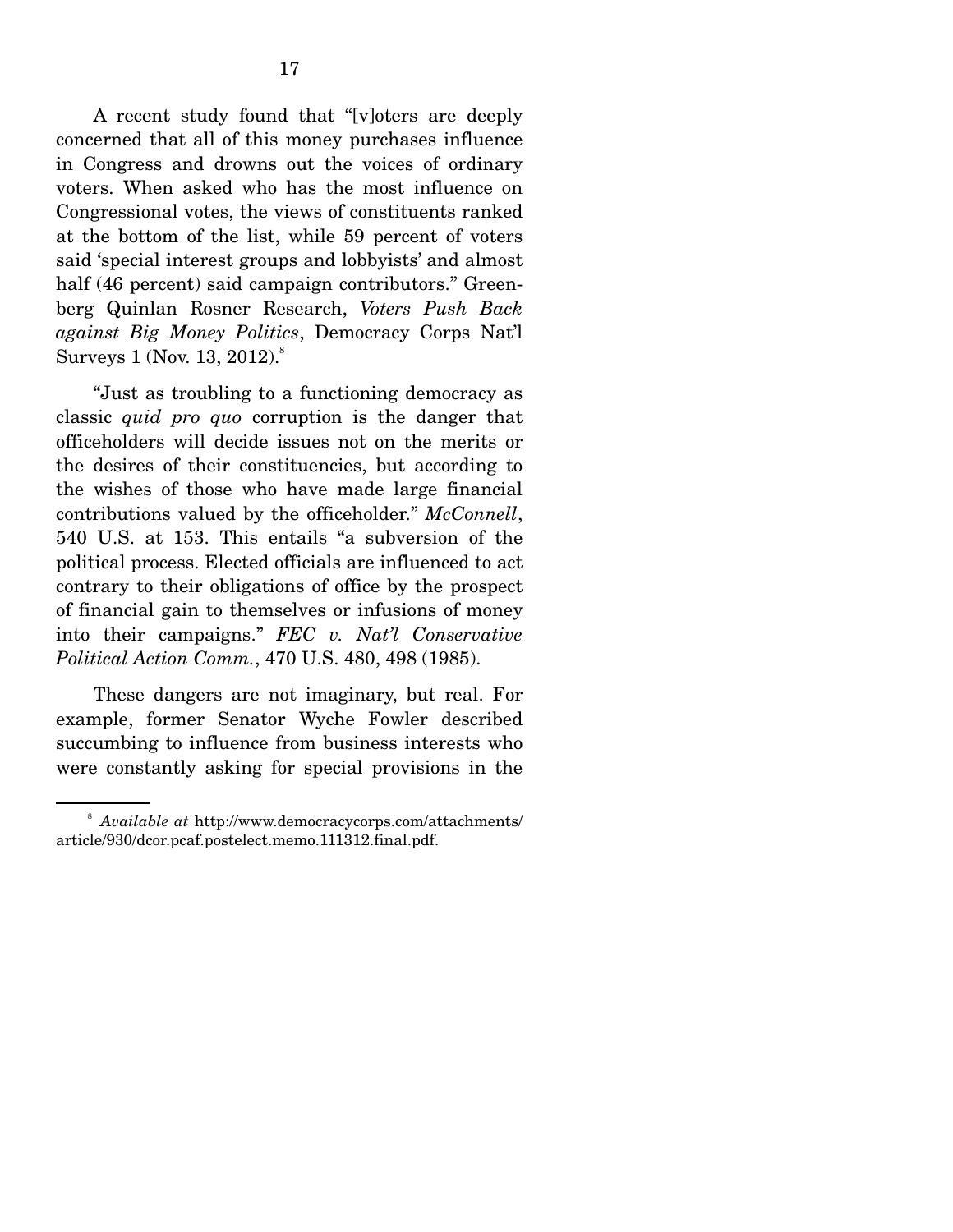tax code when he was on the Ways and Means Committee: "I am sure that on many occasions – I'm not proud of it  $- I$  made the choice that I needed this big corporate client and therefore I voted for, or sponsored its provision, even though I did not think that it was in the best interests of the country or the economy."<sup>9</sup>

### **C. Americans believe that government's differential response to wealthy donors is caused by the corrupting influence of large contributions.**

Professor Samuel Issacharoff describes the danger that "the electoral system leads the political class to offer private gain from public action to distinct, tightly organized constituencies, which in turn may be mobilized to keep compliant public officials in office." Samuel Issacharoff, *On Political Corruption*, 124 Harv. L. Rev. 118, 126 (2010). Those in positions of economic power can use their financial resources to support the election efforts of favored politicians to keep their power; elected officials can use their political power to further the economic interests of their financial supporters. A vicious cycle can form where the economic and political power that each group

<sup>9</sup> Martin Schram, *Speaking Freely: How Congress is Compromised in the Great Money Chase*, *Center for Responsive Politics* 28 (1995). Senator Wyche's observation is just one of many similar observations documented in *Speaking Freely.*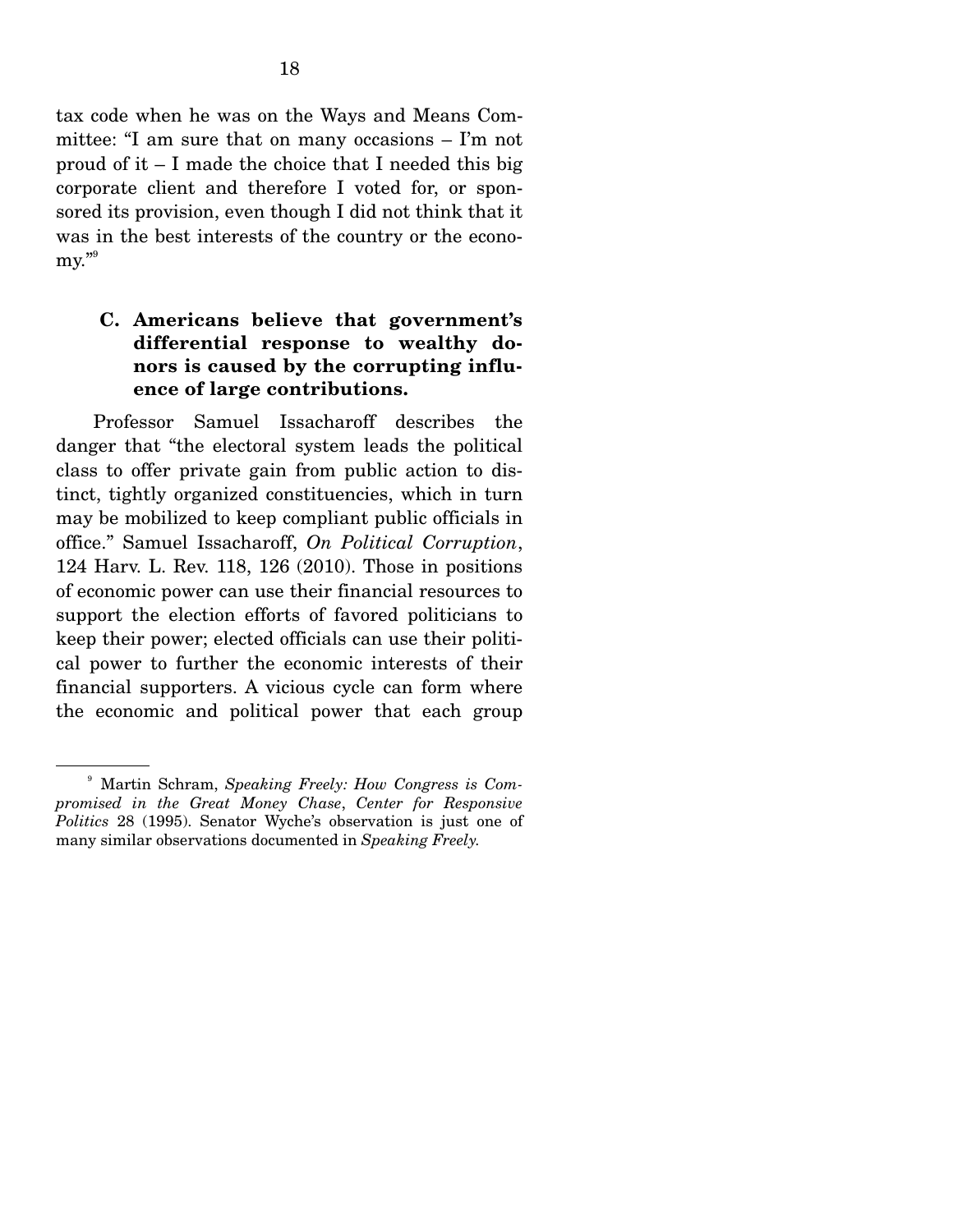helped the other attain can be used to retain those gains.

 Professor Issacharoff identifies the danger as "the potential private capture of the powers of the state," and reminds us that

[t]he American recognition of the risk of legislation in the private interest dates at least to *The Federalist No. 10*, in which Madison identified as a central problem of republican governance the ability to resist 'a number of citizens . . . who are united and actuated by some common impulse of passion, or of interest, adverse to the rights of other citizens, or to the permanent and aggregate interests of the community.'

*Id.* at 129 (quoting James Madison, *The Federalist No. 10*, in *The Federalist Papers* 72 (Clinton Rossiter ed., 2003)).

 This is in fact what the public sees in our modern democracy. Americans believe that large financial contributions are the reason their representatives are more responsive to private interests with financial resources than to the public interest. Seventy-three percent of voters thought that the influence of campaign money given to members of Congress was a "major factor in causing the current financial crisis on Wall Street." *Lake*/*Tarrance Poll*, at 2. They thought large campaign contributions from the banking industry led to lax oversight of the industry. This was true for three out of four Democrats (76%) and Republicans (74%). *Id.* And, Americans recently reported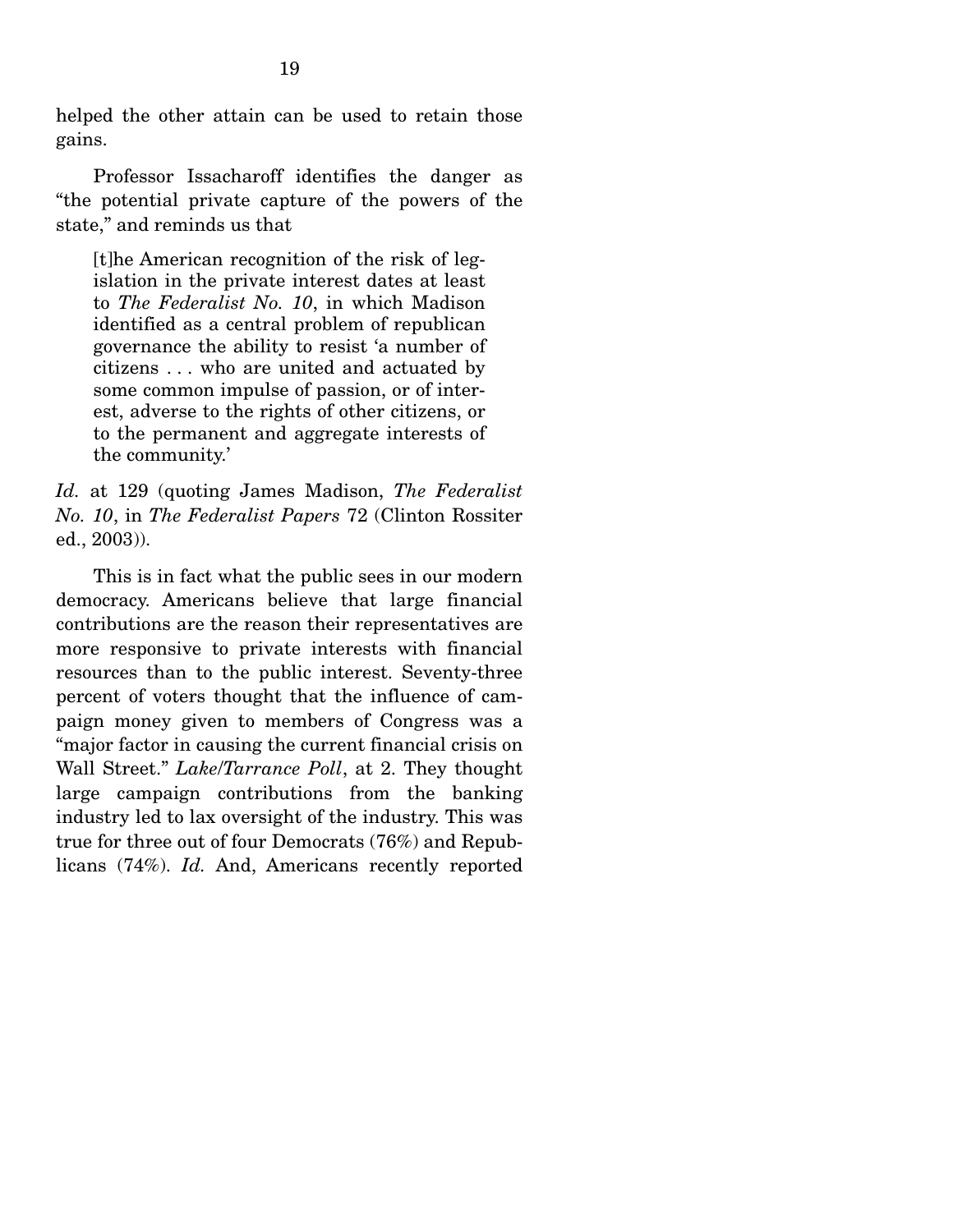feeling that the federal government "is so corrupted by big banks, big donors, and corporate lobbyists that it no longer works for the middle class." Greenberg Quinlan Rosner Research, *Money in Politics is a Ballot Box Issue*, Democracy Corps Nat'l Surveys 1  $(May 9, 2012)$  [hereinafter *Money in Politics Survey*].<sup>10</sup>

 Americans fear that improper influence from private economic interests is preventing government from acting to address their real problems. Almost eight in ten Americans agree with the statement "I am worried that large political contributions will prevent Congress from tackling the important issues facing America today, like the economic crisis, rising energy costs, reforming health care, and global warming." Common Cause, *Fair Elections Poll*, *Money in*   $Politics$  (Feb. 2009).<sup>11</sup>

 And citizens see this improper influence as corruption. "Eighty-five percent of Americans call it corruption when financial supporters have more access and influence with members of Congress than average Americans," and "fifty-seven percent say this is very corrupt." L. Kennedy, *supra*, at 3.

 Such findings present a serious challenge, because "[c]itizen distrust in the democratic process

<sup>10</sup> *Available at* http://www.democracycorps.com/attachments/ DCorps\_PCAF\_memo\_FINAL.pdf.

<sup>&</sup>lt;sup>11</sup> *Available at http://www.commoncause.org/atf/cf/{fb3c17e2*cdd1-4df6-92be-bd4429893665}/POLLING%20MEMO%20FEB% 202009%20FINAL.PDF.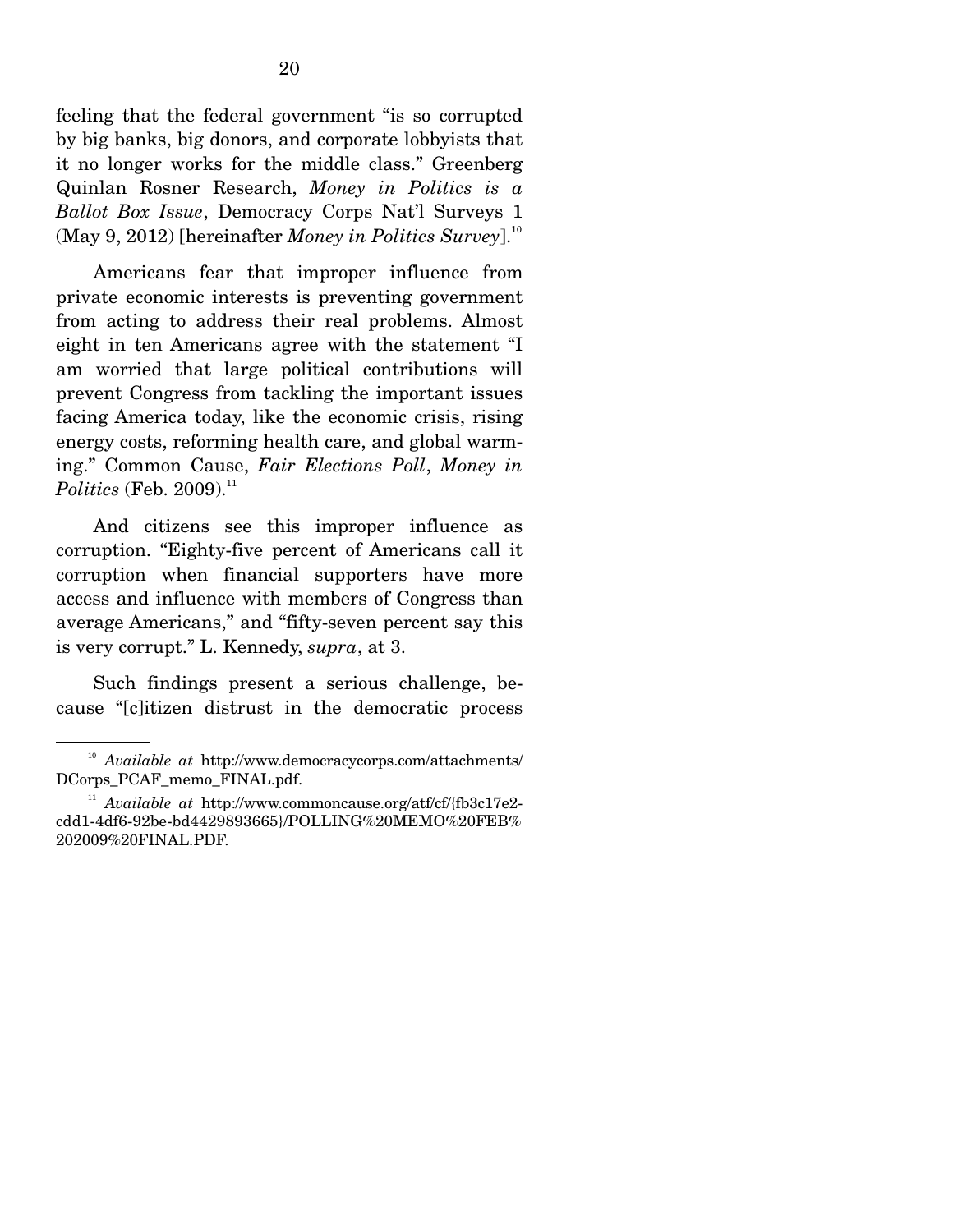threatens the health of a democracy." Molly J. Walker-Wilson*, Financing Elections and "Appearance of Corruption": Citizen Attitudes and Behavior in 2012* 37 (*St. Louis Univ. Legal Studies Research Paper Series*, No. 2013-14, 2013) (examining how appearance of corruption undermines Americans' sense of political efficacy and deters civic participation). $^{12}$ Striking the aggregate limits and unleashing direct contributions of more than \$3.5 million by one individual can only deepen the public's already strong concerns about the integrity of their government. $^{13}$ 

<sup>12</sup> *Available at* http://papers.ssrn.com/sol3/papers.cfm? abstract\_id=2231695.

<sup>&</sup>lt;sup>13</sup> Professors Nathanial Persily and Kelli Lammie question the notion that the public perception of corruption is correlated with the "activity taking place in the campaign finance system." Nathaniel Persily & Kelli Lammie, *Perceptions of Corruption and Campaign Finance: When Public Opinion Determines Constitutional Law*, 153 U. Penn. L. Rev. 119, 123 (2004). They recognize, however, that "the inability of the campaign finance system to affect such perceptions might be a product of the constraints placed by the jurisprudence itself." *Id.* They also note that "[i]n the end, we must admit that large shares of the American population distrust their government and believe the campaign finance system is a source of undue influence." *Id.* at 174. It also follows that, while current levels of confidence in government are uncomfortably low, they could be worse if the few protections fighting the reality and appearance of corruption were not in place or were dismantled.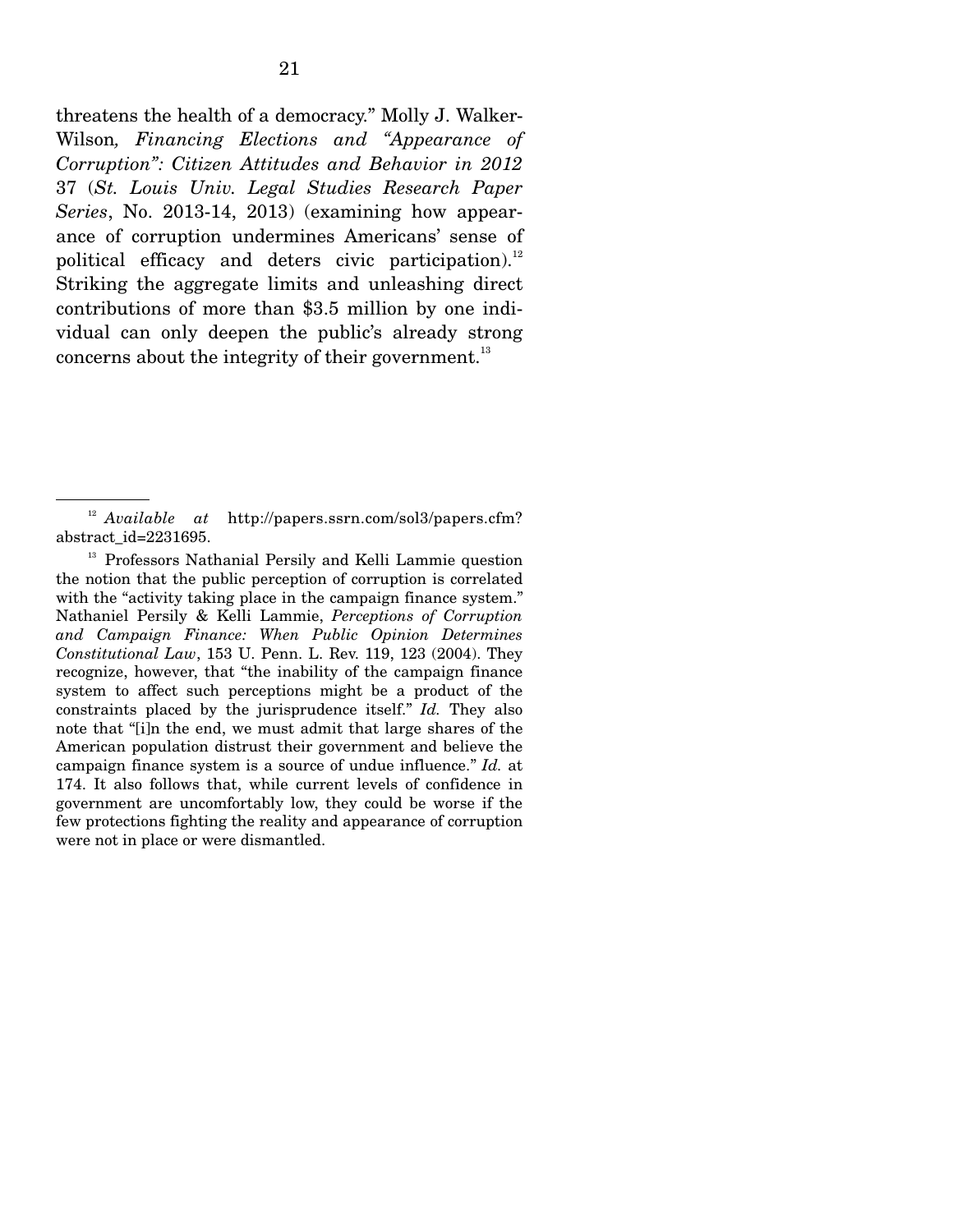As the preceding discussion has shown, Americans are deeply concerned that their elected officials do not respond to the needs of their constituents or the public interest as a whole, but instead to the interests of the largest donors – implicating the very corruption danger the Court's precedents have identified. *See, e.g., McConnell*, 540 U.S. at 187. Examining three related empirical questions sheds light on whether Americans' concerns are grounded in reality: (1) do the policy preferences of those able to make large donations actually differ in significant ways from those of other Americans; (2) do such donors dominate campaign funding such that we should expect candidates to privilege their policy preferences; and (3) is government in fact more responsive to the wishes of those with more economic clout?

 Answering these empirical questions is important for understanding the compelling nature of the interests served by the limits on aggregate contributions at issue in this case. After all, if the wealthier Americans who are able to make large donations held substantially the same views as the general public, then their outsized influence on government policy might matter less because it would not skew policy outcomes in a particular direction. Similarly, if there were no evidence that government policies actually respond more strongly to the preferences of those who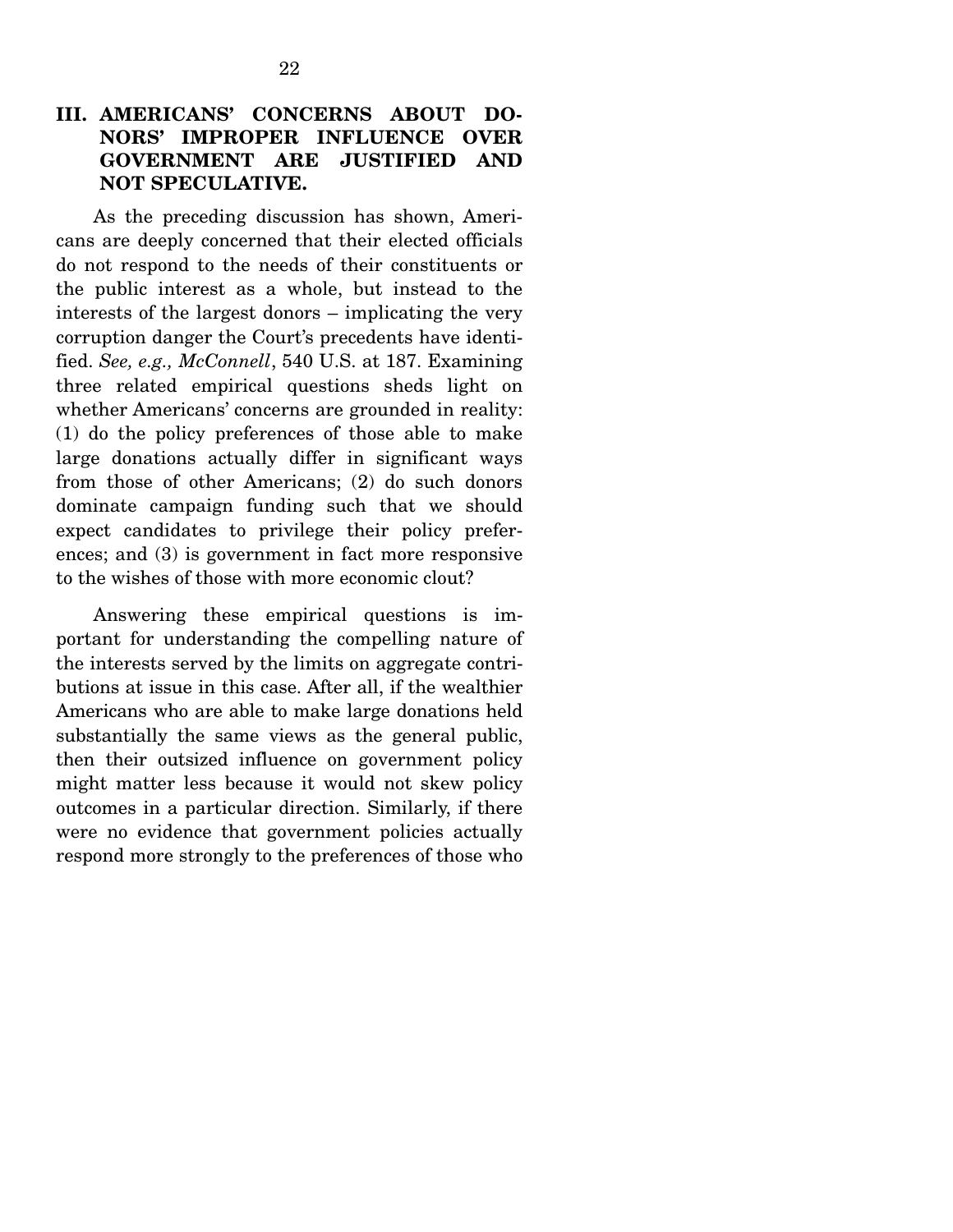fund campaigns, then again, the public's concern about this might appear less compelling.

 The answers, however, are clear, and show that Americans' concerns about the capture of their government by financial supporters are justified and not imaginary. Important research confirms that the people who have the financial resources to provide major funding to political campaigns have systematically different policy preferences than the general public, especially on economic issues; that contributions from just a tiny subset of Americans disproportionately dominate campaign funding; and that our government responds differentially – often dramatically so – to the policy preferences of the wealthy. It is this reality that creates a substantial and realistic appearance of corruption, and is a driving force behind the dismal figures reported in the previous section regarding public confidence in our electoral system and public institutions.

#### **A. The policy preferences of those who can make large donations differ greatly from those of ordinary Americans.**

A substantial body of research documents the differing preferences of the wealthy from the general public on many important policy issues. $^{14}$  One of the

<sup>&</sup>lt;sup>14</sup> *Amici* discuss the preferences of the wealthy here not because they are concerned with the opinions of wealthy Americans *per se*, but because these preferences serve as a reasonable (Continued on following page)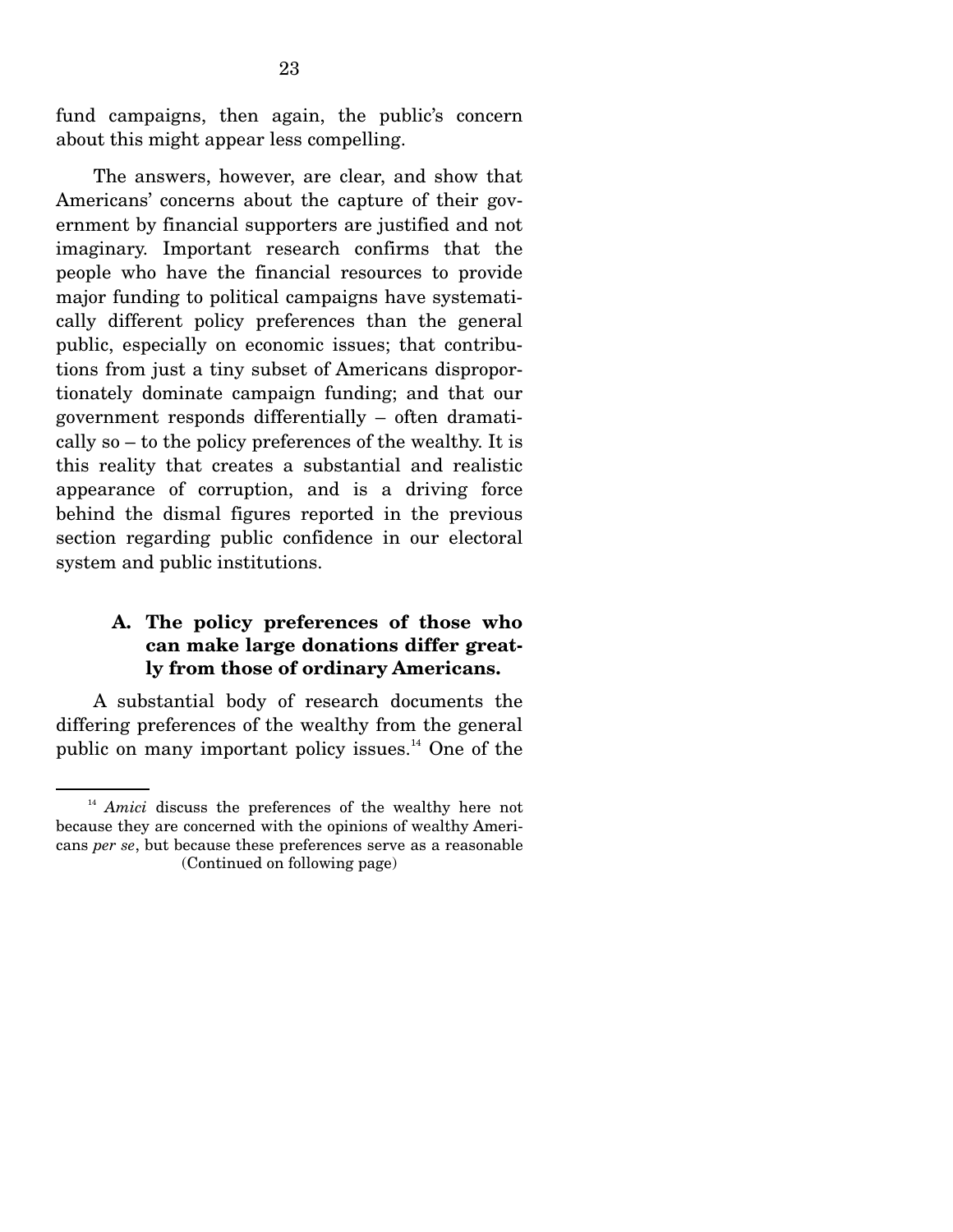most revealing recent studies is *Democracy and the Policy Preferences of Wealthy Americans*, carried out in 2011 by political science scholars Benjamin I. Page, Larry M. Bartels, and Jason Seawright. Their study gives an unprecedented window into the opinions of the very wealthy and how they differ from those of other Americans. *See generally* Benjamin I. Page et al., *Democracy and the Policy Preferences of Wealthy Americans*, 11 Persp. On Pol. 51 (2013) [hereinafter *Policy Preferences*].<sup>15</sup>

 The authors of *Policy Preferences* find that the preferences of the very rich differ substantially from those of the general public – especially on key questions about how to structure the economy and respond to America's economic needs. One example concerns the central question of how government should prioritize job creation as compared to reducing the nation's budget deficit. In polls conducted over the past several years, the general public has been consistently more concerned with job creation and

proxy for the views of those who make the large political contributions at issue in this case. As shown below, evidence confirms the twin common-sense notions that large donors are more likely than non-donors or small donors to be wealthy and that wealthy Americans are more likely than other citizens to be large donors.

 $15$  The study is based on interviews of a representative sample of respondents in the Chicago metropolitan area corresponding to the top 1% of American wealth-holders. Interviewees had a mean wealth of \$14.0 million, a median wealth of \$7.5 million and an average yearly income of slightly more than \$1 million. *Id*. at 53.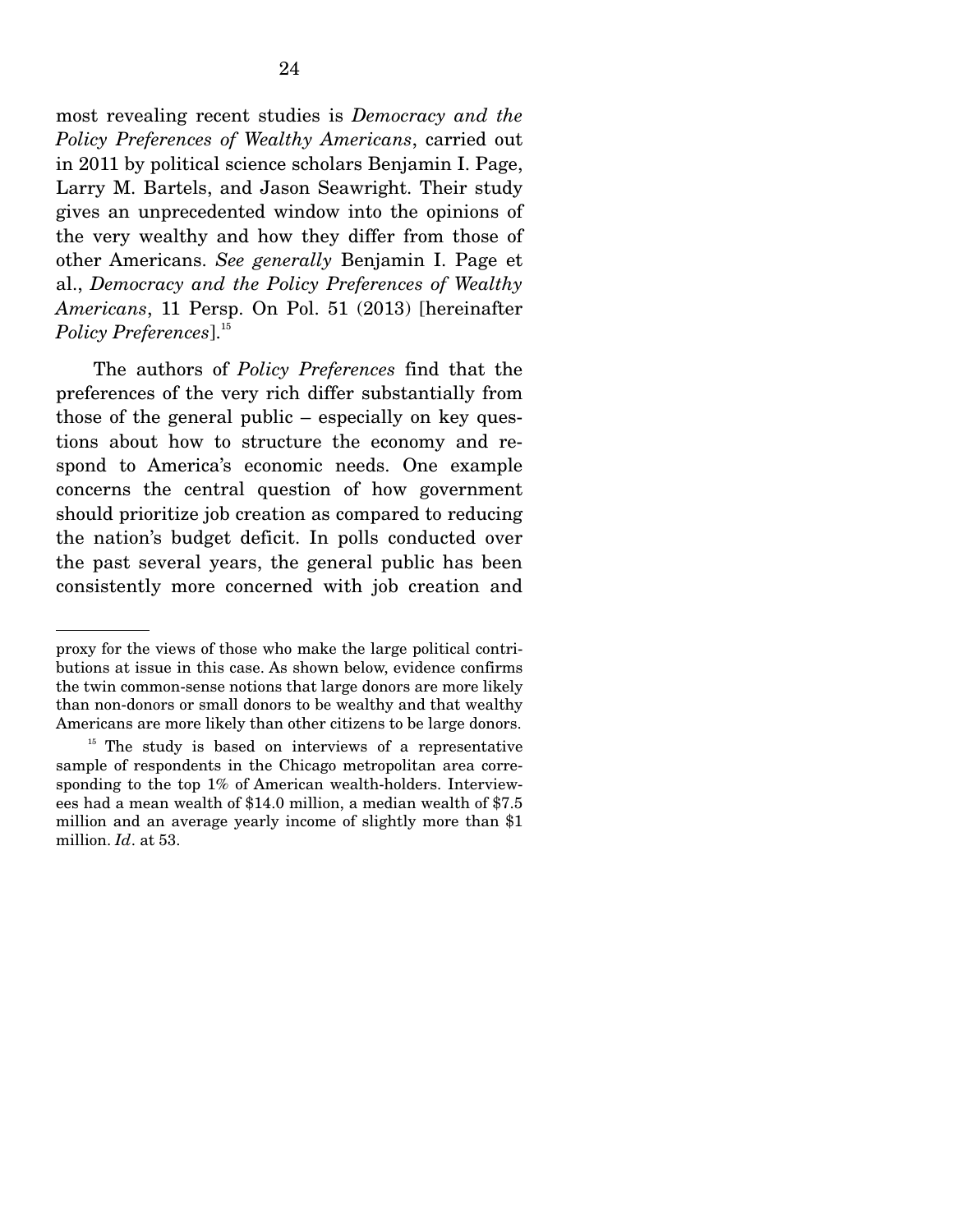economic growth than with reducing the deficit, often by two-to-one margins or more. David Callahan & J. Mijin Cha, *Stacked Deck: How the Dominance of Politics by the Affluent and Business Undermines Economic Mobility in America*, Demos 5-6 & 5 tbl.1  $\left( 2013\right) .^{16}$ 

 In contrast, when the high-wealth interviewees in the *Policy Preferences* study were asked to name the most important problem facing the country, "[o]ne third (32 percent) of all open-ended responses mentioned budget deficits or excessive government spending, far more than mentioned any other issue." *Policy Preferences*, *supra*, at 55. By comparison, unemployment and education "was mentioned as the *most*  important problem by only 11 percent, indicating that they ranked a distant second and third to budget deficits among the concerns of wealthy Americans." *Id.*

 This disparity concerning the importance of the deficit is not an aberration. The *Policy Preferences*  study finds significant differences across a range of issues related to economic well-being and the role that government should play in the economy. This is particularly true for policy preferences regarding the government's role in encouraging job creation and employment. A full two-thirds (68%) of the general public believes that "the government in Washington

<sup>16</sup> *Available at* http://www.demos.org/sites/default/files/ publications/Demos-Stacked-Deck.pdf.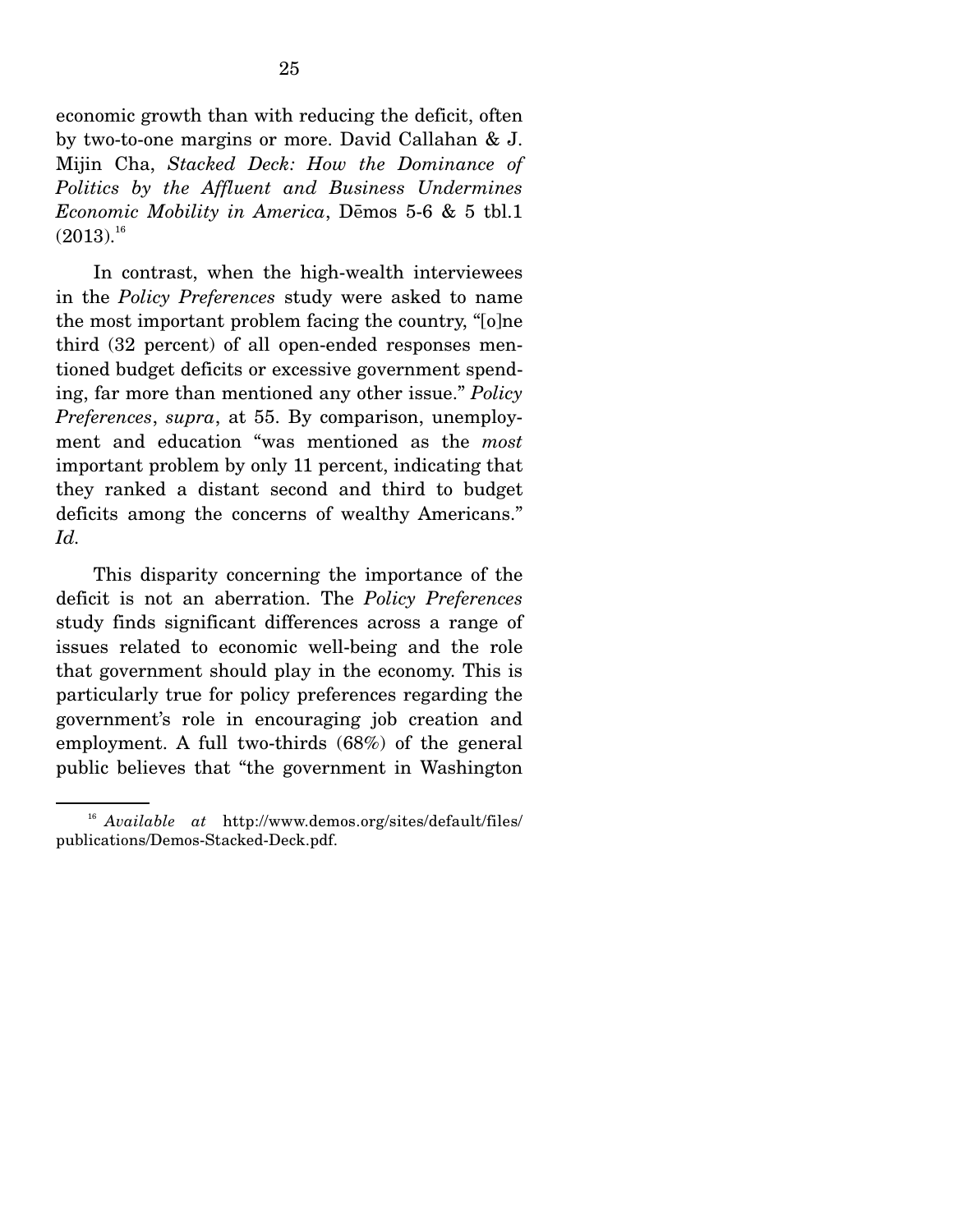ought to see to it that everyone who wants to work can find a job." *Id.* at 57 tbl.5. But among the wealthy respondents in the *Policy Preferences* study, only 19% agreed with that statement – more than a three to one disparity. *See id*.

 Similarly, 78% of the public supports a minimum wage high enough that no family with a full time worker falls below the poverty line, while only 40% of the wealthy agree. A majority (53%) of the public believes that "the federal government should provide jobs for everyone able and willing to work who cannot find a job in private employment," but only 8% of wealthy respondents agree. *Id.*

 The *Policy Preferences* authors also find that its respondents were far more likely to favor cutting spending on programs such as Social Security, Food Stamps, and health care than was the general public, which instead would prefer to see expanded government spending on such programs. *Id.* at 56-57 & 56 tbl.4.

 The *Policy Preferences* findings are particularly important because the authors were able to isolate policy views among a highly affluent group of Americans corresponding roughly to the top  $1\%$  – extending previous research that had compared policy differences among more broadly defined wealth categories. *See* Martin Gilens, *Affluence and Influence: Economic Inequality and Political Power in America* 2-3, 70-96 (2012) (defining "affluent" as Americans at 90th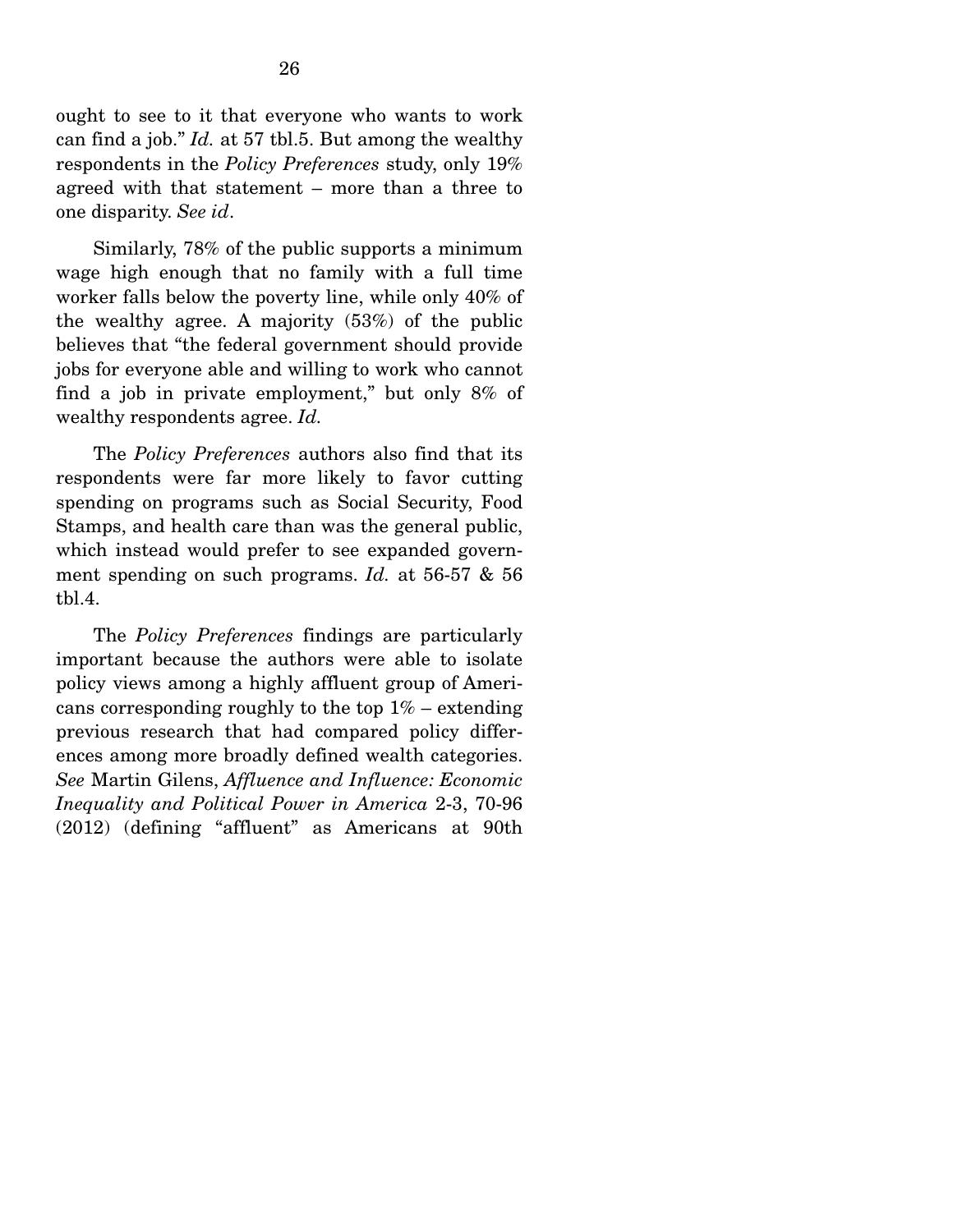income percentile – the top  $10\%$  – earning at least \$135,000 per year in 2010, and still finding significant differences in public opinion based upon wealth). Taken together, this is exactly the segment of the population that has the capacity to contribute large sums to political candidates, parties, and committees.

#### **B. The largest contributors already dominate the funding of U.S. elections.**

Candidates for federal office are heavily dependent on campaign contributions from individuals. Adam Lioz & Blair Bowie, *Billion Dollar Democracy: The Unprecedented Role of Money in the 2012 Elections*, Dřmos 12-13 (2013) [hereinafter *Billion Dollar Democracy*].<sup>17</sup> Even with current limits on contributions in place, those who make the largest contributions provide candidates with a huge percentage of their overall funds. Data compiled by the Sunlight Foundation shows that in the 2012 elections, over a quarter of all of the identifiable political contributions to any candidate, party, committee, or group came from just 31,385 people. This number represents just one ten-thousandth of the U.S. population. Lee Drutman, Sunlight Foundation, *The Political 1% of the 1% in 2012*, Sunlight Foundation Blog (June 24,

<sup>17</sup> *Available at* http://www.demos.org/sites/default/files/ publications/BillionDollarDemocracy\_Demos.pdf.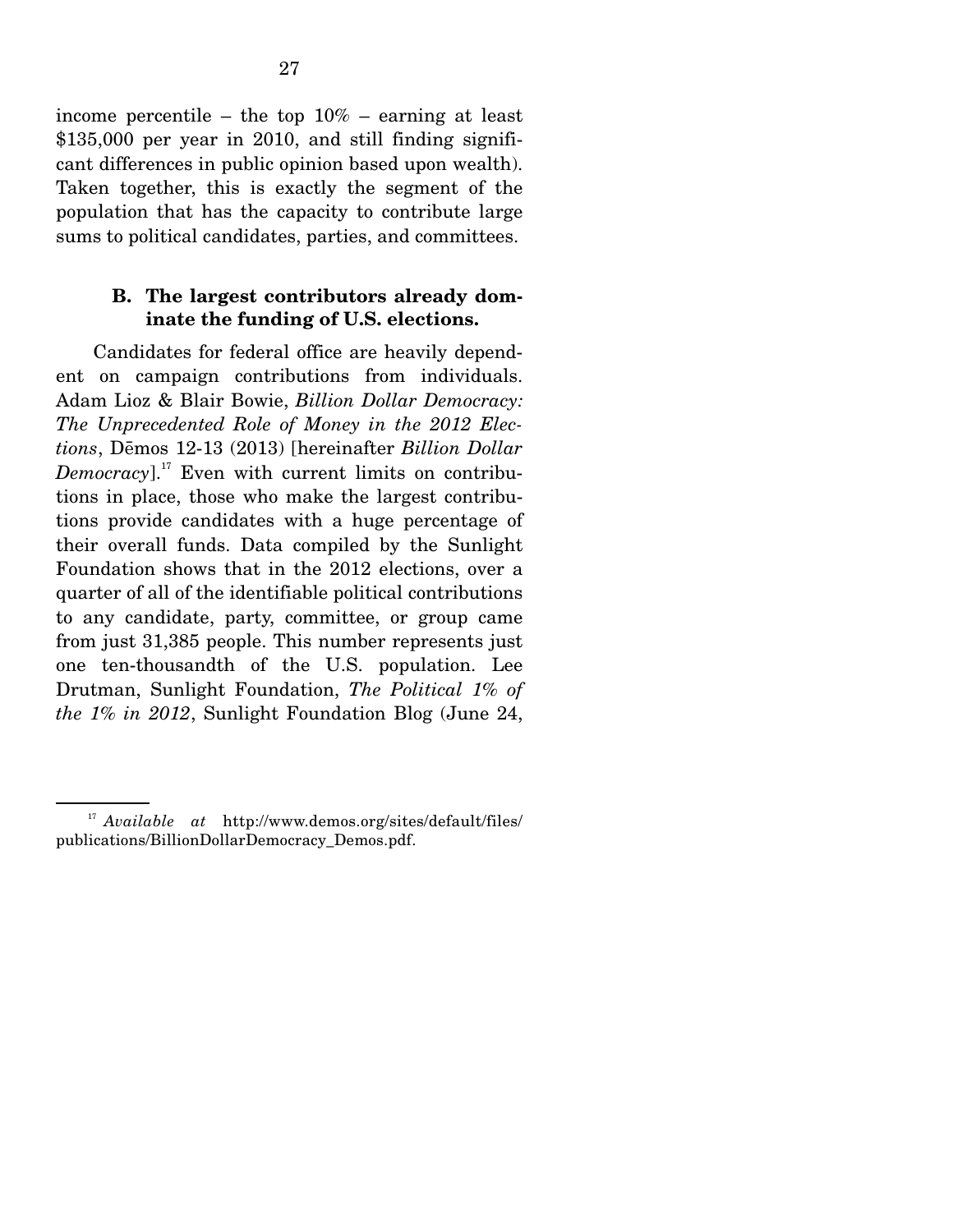$2013$ ,  $9:00$  AM).<sup>18</sup> The impact of this tiny cohort of the American public was so great that "not a single member of the House or Senate was elected without financial assistance from this group." *Id.*

 The relative influence of this elite group is clear: 84% of members elected to the House of Representatives in 2012, and more than half of the members of the Senate, received more money from the 1% of the 1% *than from all their small donors combined*. *Id.*  Other data show that candidates for the U.S. Senate in 2012 raised 64% of their funds in contributions of at least \$1,000, from just 0.04% of the U.S. population. *Billion Dollar Democracy*, *supra*, at 13 fig.17. Indeed, in the 2012 elections "candidates got more money from a smaller percentage of the population than any year for which we have data." Sunlight Foundation, *supra*.

 Survey evidence also confirms – not surprisingly – that the affluent are far more likely to make financial contributions than are other Americans. The *Policy Preferences* study described above finds that a full two-thirds (68%) of the wealthy respondents had made political contributions in the previous 12 months. *Policy Preferences*, *supra*, at 54 & 54 tbl.2. This compares with just 0.4% of the American population who made a disclosed federal contribution in 2012. Center for Responsive Politics, *Donor* 

<sup>&</sup>lt;sup>18</sup> Available at sunlightfoundation.com/blog/2013/06/24/1pct\_of\_ the\_1pct/.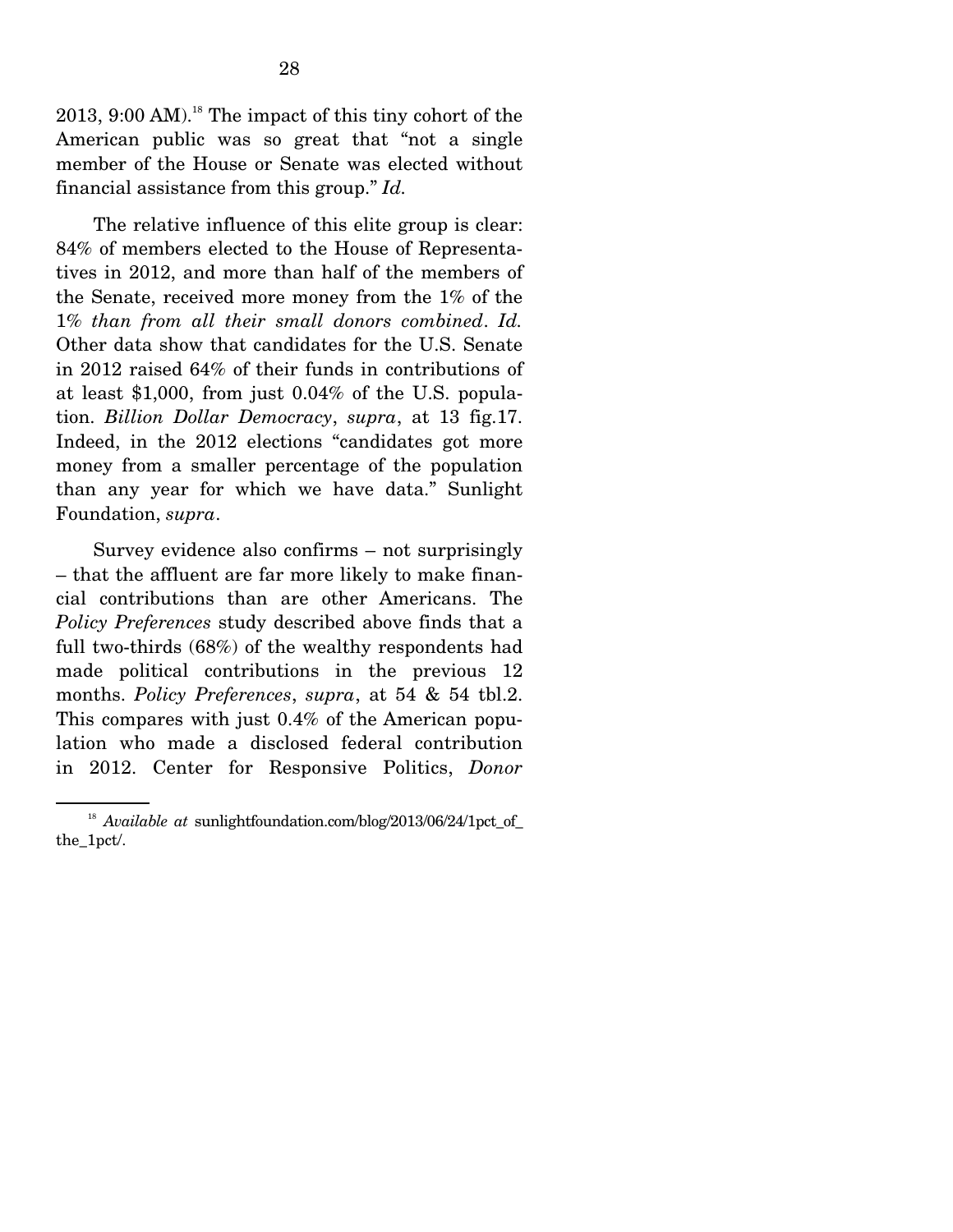*Demographics*, OpenSecrets.Org (last visited July 19,  $2013$ .<sup>19</sup> Moreover, as the authors of the study note, "A remarkable 21 percent of our wealthy respondents solicited or 'bundled' other peoples' political contributions – not an activity that is common among ordinary citizens." *Policy Preferences*, *supra*, at 54.20

 The income gap in who makes campaign donations is accompanied by a racial gap as well. A study of the 2004 Presidential election is illustrative. In that campaign, the top-contributing zip code (located on Manhattan's Upper East Side) was 86.4% white. This one zip code, home to fewer than 100,000 voting age residents, generated more campaign dollars than the 377 U.S. zip codes with the largest percentage of African Americans, home to 6.9 million voting age residents; as well as the 365 zip codes with the largest percentage of Hispanic residents, with 8.1 million adults. Public Campaign, *Color of Money: The 2004 Presidential Race* 3-4 (2004).<sup>21</sup>

<sup>19</sup> *Available* at http://www.opensecrets.org/bigpicture/ donordemographics.php?cycle=2012.

 $20$  In addition, a nationwide survey found that 81% of those who gave contributions of at least \$200 during the 1996 congressional elections reported annual family incomes greater than \$100,000. John Green, et al., *Individual Congressional Campaign Contributors: Wealthy, Conservative, and Reform-Minded*  (1998).

<sup>21</sup> *Available at* http://library.publicampaign.org/sites/default/ files/2004\_cofm\_pres\_complete.pdf.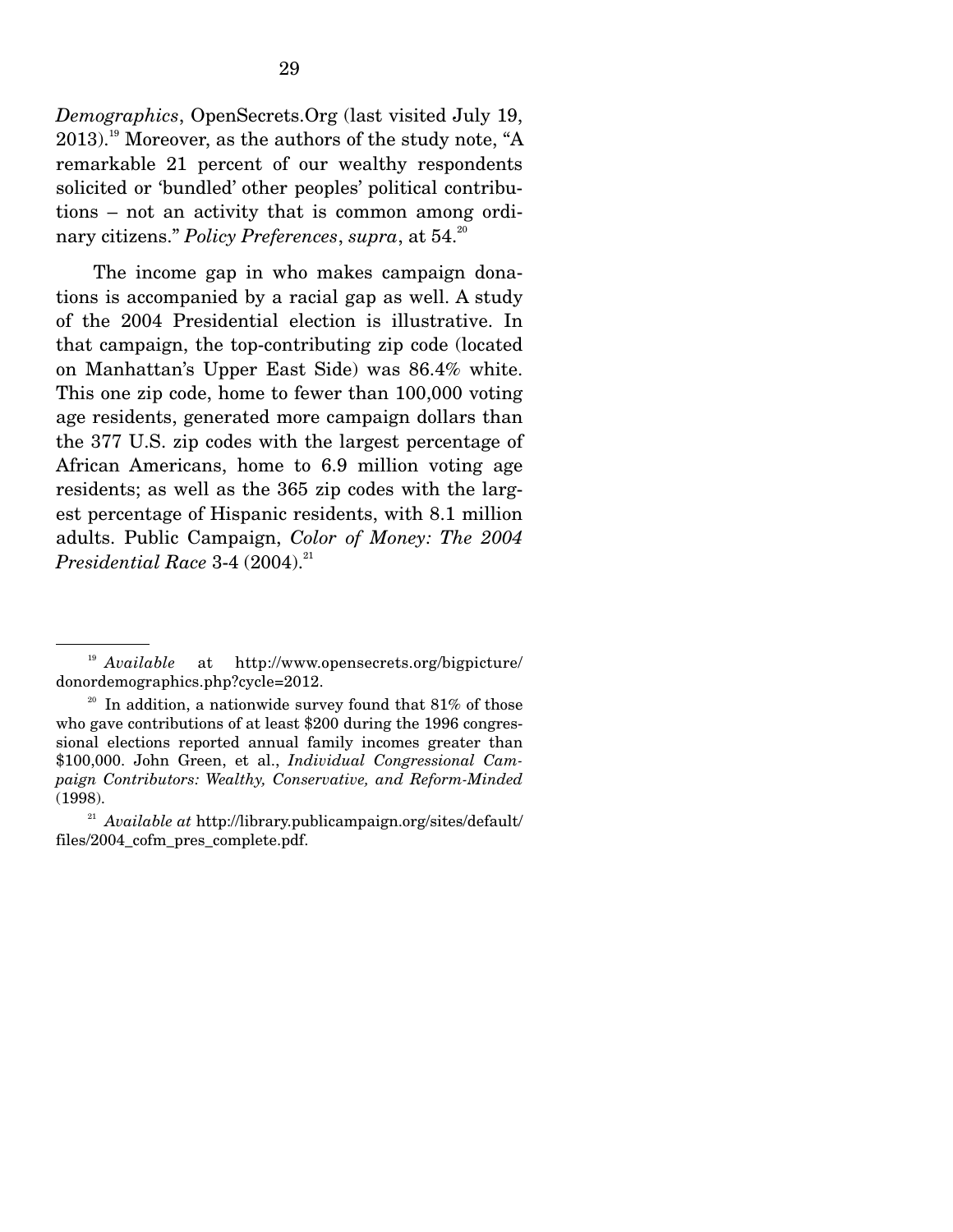Further, "[t]he nation's biggest campaign donors have little in common with average Americans. They hail predominantly from big cities, such as New York and Washington. They work for blue-chip corporations, such as Goldman Sachs and Microsoft. One in five works in the finance, insurance and real estate sector. One in ten works in law or lobbying." Sunlight Foundation, *supra*. The median aggregate contribution from this elite group was \$26,584; this is more than half the median family income in the United States. *Id.*

 U.S. Senator Chris Murphy has provided insight on how the need to solicit donations from those with ample financial resources can affect officeholders. He recently described the four to six hours per day he was required to spend calling potential donors in order to raise campaign funds and noted that when making fundraising appeals, he "would not call anyone who could not drop at least \$1,000," people he estimated make at least \$500,000 to \$1 million per year. Paul Blumenthal, *Chris Murphy: 'Soul-Crushing' Fundraising Is Bad for Congress*, Huffington Post (May 7, 2013, 5:40 PM).<sup>22</sup>

I talked a lot more about carried interest inside of that call room than I did in the supermarket . . . [The people I'm calling] have fundamentally different problems than other

<sup>22</sup> *Available at* http://www.huffingtonpost.com/2013/05/07/ chris-murphy-fundraising\_n\_3232143.html.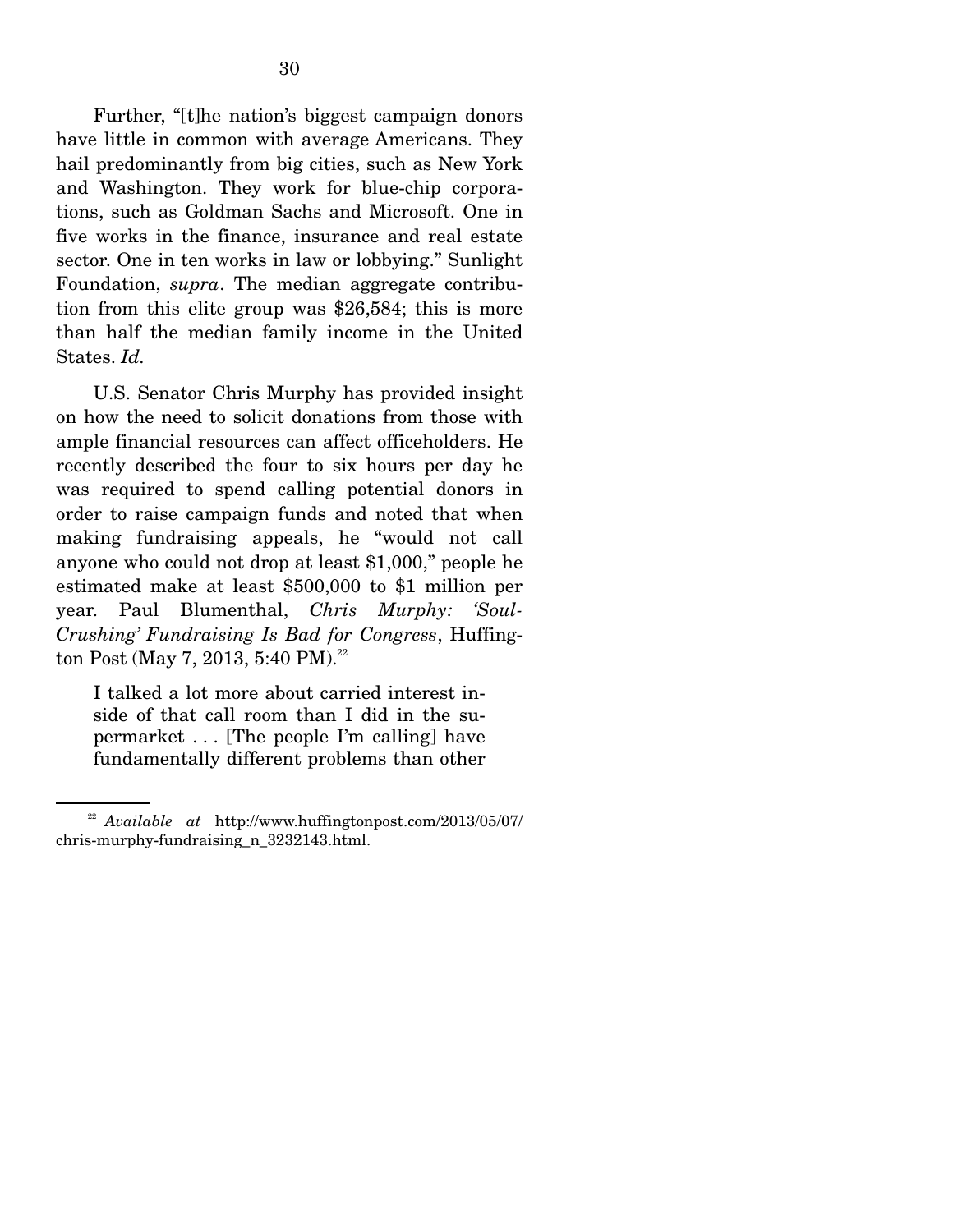people. And in Connecticut especially, you spend a lot of time on the phone with people who work in the financial markets. And so you're hearing a lot about problems that bankers have and not a lot of problems that people who work at the mill in Thomaston, Conn., have. You certainly have to stop and check yourself*.* 

#### *Id.*

 The record in *McConnell*, which addressed the soft-money system that would be largely recreated by striking the aggregate limits, was replete with similar evidence of how public policy can be shaped by the corrupting influence of such large contributions. Former Senator Alan Simpson testified that "Too often, Members' first thought is not what is right or what they believe, but how it will affect fundraising." *McConnell v. FEC*, 251 F. Supp. 2d 176, 481 (D.D.C.) (Kollar-Kotelly, J., concurring in part and dissenting in part), *aff 'd in part, rev'd in part*, 540 U.S. 93 (2003). Former Senator Paul Simon recounted how Federal Express obtained a favorable amendment to a bill without even a hearing after contributing \$1.4 million to incumbents and almost \$1 million in soft money contributions to political parties. One of his senior colleagues brushed back objections by explaining "we've got to pay attention to who is buttering our bread." *Id.* at 482.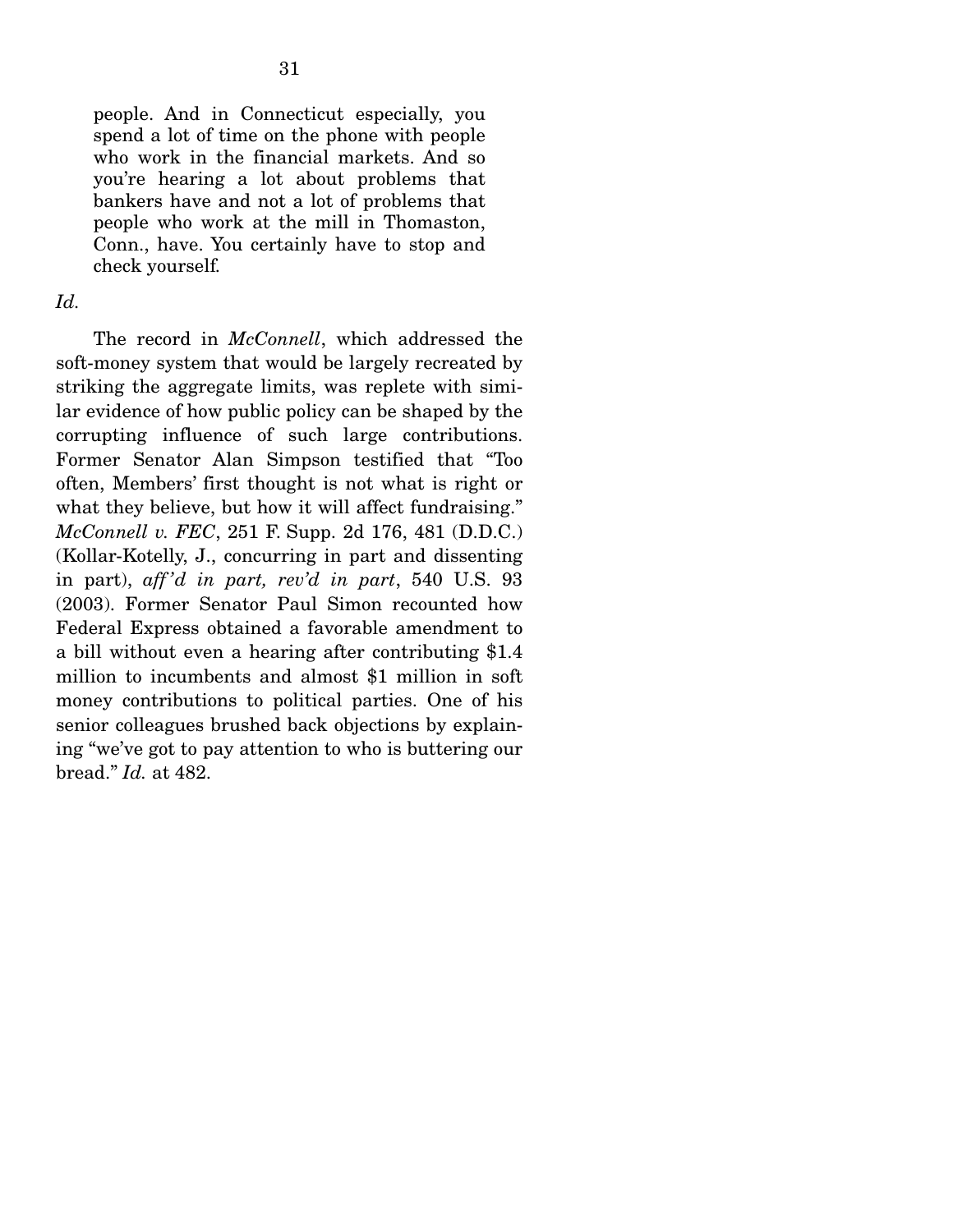### **C. Public policy outcomes in the U.S. are strongly responsive to the preferences of the affluent, even when those preferences diverge markedly from those of the general public.**

 The differing policy preferences of the wealthy as compared to the general public would not present a challenge to the democratic vision of a representative government if the actual influence of the wealthy on public policy accorded with their numbers. The top one percent – or one tenth of one percent – of Americans may desire very different outcomes than the broad public; but by definition they are a tiny segment of the electorate, and could not improperly sway policy outcomes by their numbers alone in a democracy guided by the principle of one person, one vote.

 Increasing evidence, however, challenges this core assumption of democratic governance in the U.S. It is no new observation that in fact the cohort of Americans that contribute large sums to federal campaigns exerts a strong influence on the political process and public policy outcomes. But, the degree of influence that has been documented in recent studies should be sobering to anyone concerned with the health of our democracy – and should give substantial pause in considering Appellants' demand to unleash the potential for contributions of more than \$3.5 million by a single individual in federal elections. *Cf. Citizens United*, 558 U.S. at 361 (supporting government's efforts to dispel the appearance or reality of "elected officials succumb[ing] to improper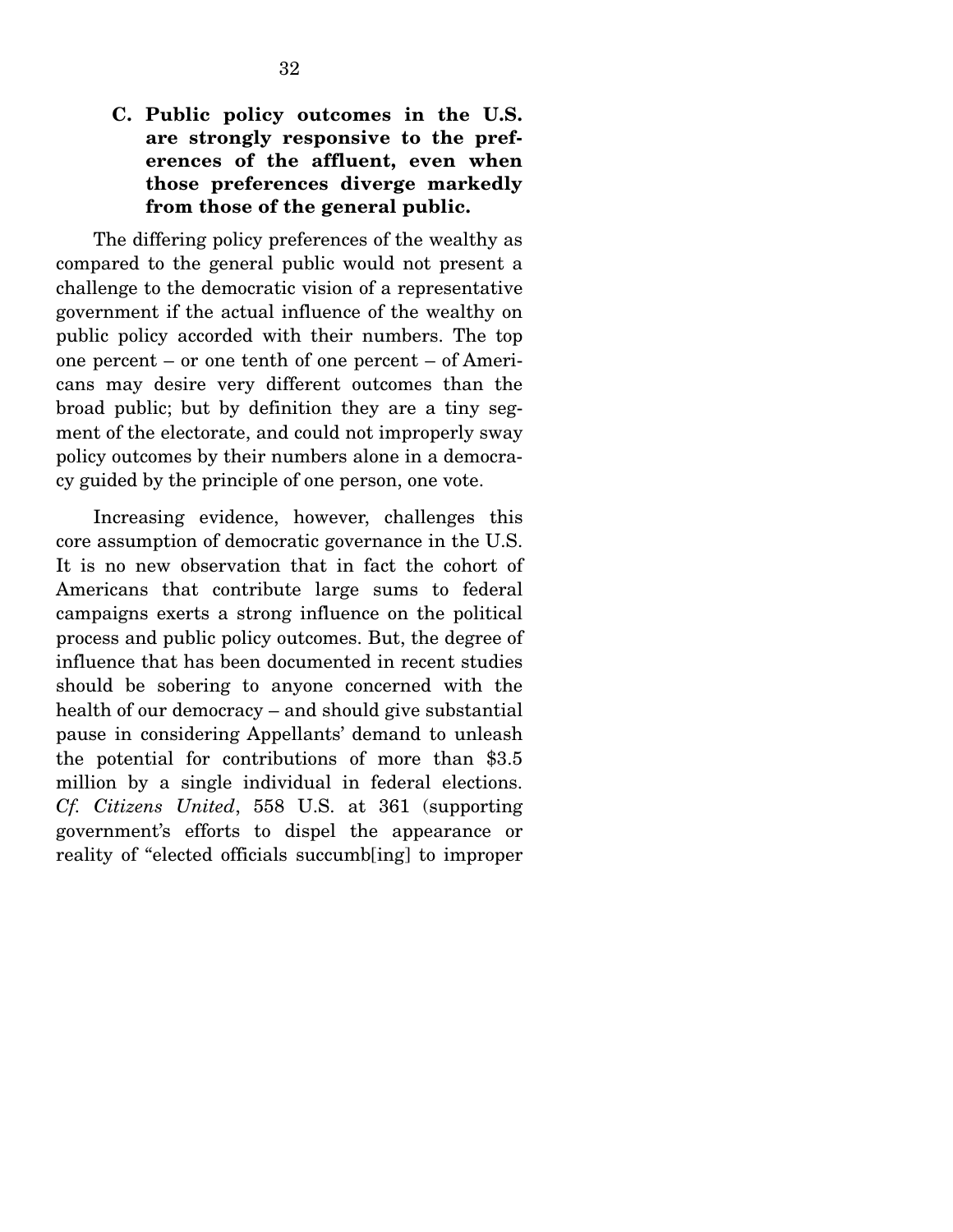influences; . . . surrender[ing] their best judgment; and . . . put[ting] expediency before principle.").

 In *Affluence and Influence*, Professor Gilens set out to measure what he calls the "preference/policy link" across the economic spectrum. Gilens, *supra*, at 70-97. His research examines the extent to which the policy preferences of different income groups are reflected in actual policy outcomes in the United States. His findings present a direct challenge to the notion that American democracy ensures policy outcomes that represent the views of the broad citizenry. Gilens writes:

The American government does respond to the public's preferences, but that responsiveness is strongly tilted toward the most affluent citizens. Indeed, under most circumstances, the preferences of the vast majority of Americans appear to have essentially no impact on which policies the government does or doesn't adopt . . . The complete lack of government responsiveness to the preferences of the poor is disturbing and seems consistent only with the most cynical views of American politics . . . median-income Americans fare no better than the poor when their policy preferences diverge from those of the well-off.

#### *Id*. at 1, 81.

 Professor Gilens continues by describing explicitly the power of the preferences of the affluent to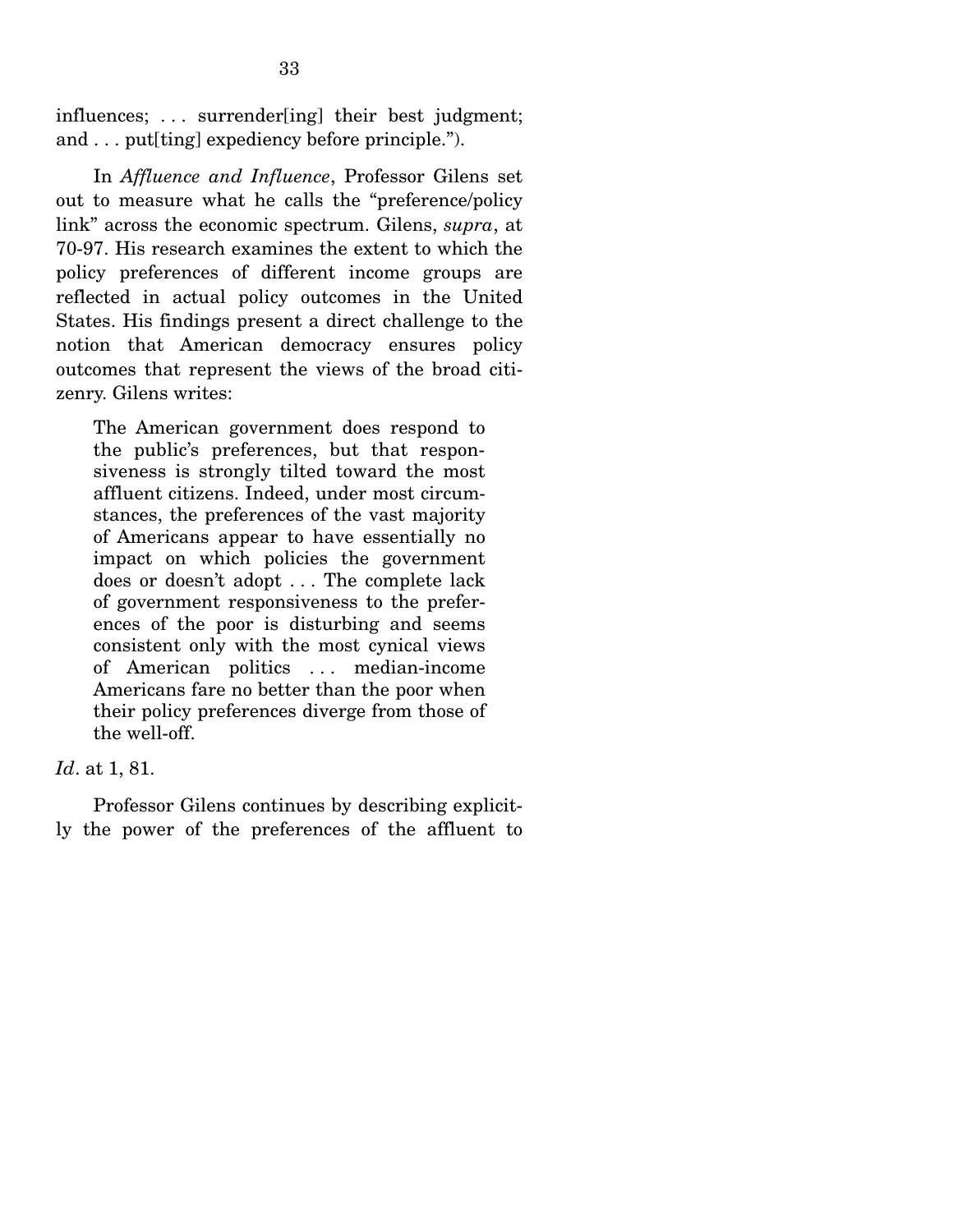override those of the much more numerous poor and middle class:

. . . for Americans below the top of the income distribution, any association between preferences and policy outcomes is likely to reflect the extent to which their preferences coincide with those of the affluent . . . We saw above that less-well-off Americans have little influence over policy outcomes when their preferences diverge from those of the affluent. [Additional data described] show that this is true not only for the poor and the middle class considered separately . . . but for those policies on which the poor and middle class are closely aligned in opposition to the affluent.

#### *Id.* at 83-84.<sup>23</sup>

 This is a remarkable finding that challenges the vision of American democracy in which government responds to the will of the majority: when the preferences of the wealthiest 10% of Americans conflict with those of the rest of the population, the 10% trumps the 90%. It underscores why Americans are so deeply concerned that campaign funding prevents

 $23$  While the preferences of the affluent are quite dominant across the board, the divergence of influence is not equal across policy domains. Professor Gilens finds that "the starkest difference in responsiveness to the affluent and the middle class occurs on economic policy, a consequence of high-income Americans' stronger opposition to taxes and corporate regulation. . . ." *Id.* at 101.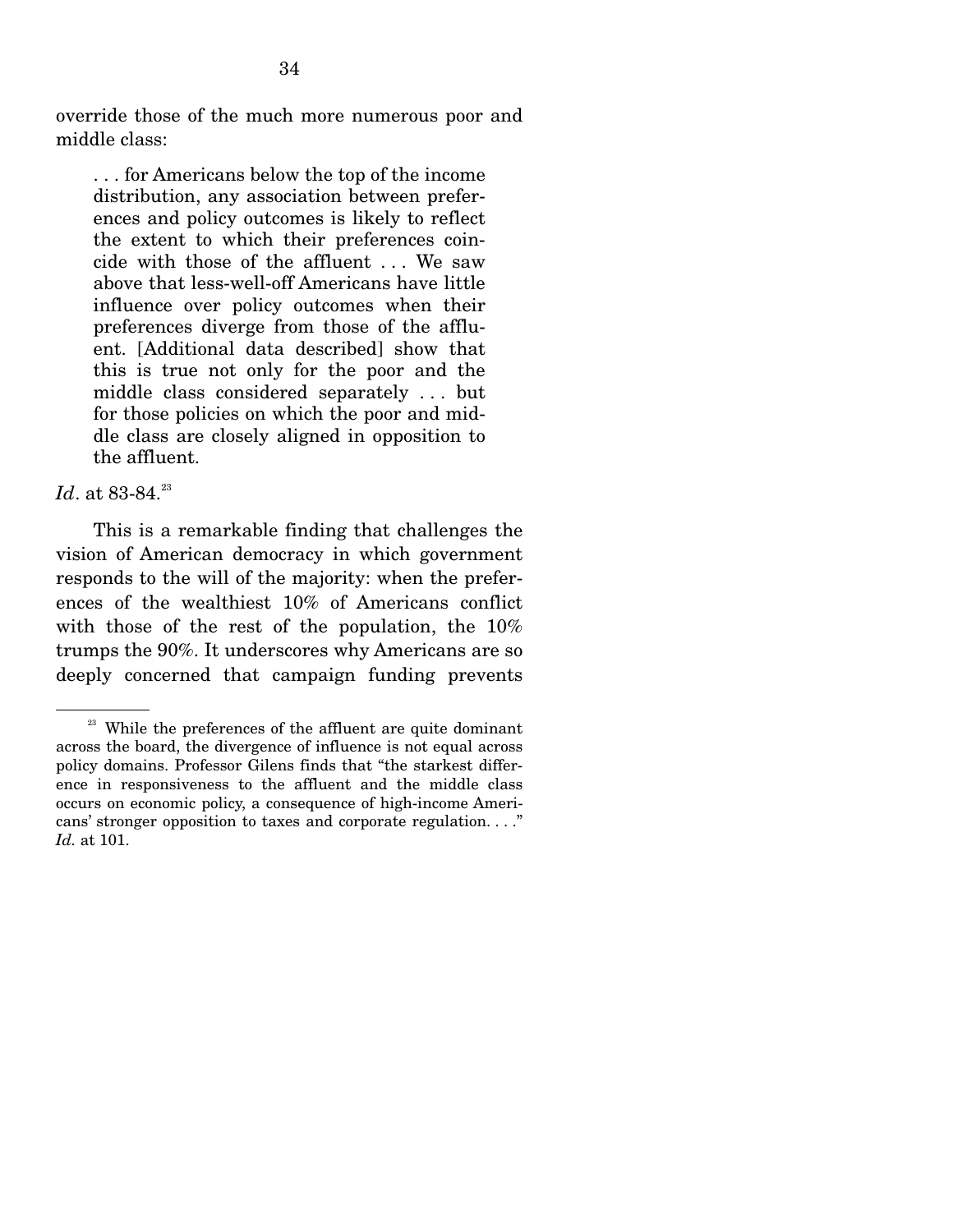their elected officials from acting in the interests of their constituents, *see supra* Section II. In the end, Professor Gilens' exhaustive study of the "preference/ policy" link in the United States leads him to some stark conclusions about the state of American democracy. He writes that "[t]he patterns of responsiveness found in previous chapters often correspond more closely to a plutocracy than to a democracy." *Id*. at 234.

 Professor Gilens is by no means alone in his conclusions. Political scientist Larry Bartels also finds that, in contrast to the affluent, low-income Americans have little influence over policy outcomes. As he writes in his 2008 study, *Unequal Democracy: The Political Economy of the New Gilded Age*: "The preferences of people in the bottom third of the income distribution have no apparent impact on the behavior of their elected officials." Larry M. Bartels, *Unequal Democracy: The Political Economy of the New Gilded Age* 285 (2008).

 Professors Gilens' and Bartels' findings are particularly troubling in light of the demographic characteristics of the bottom third of the income distribution in the U.S. As noted in a recent Demos report, over half of African American households and 45% of Latino households are in the lowest third of income distribution in the U.S. These researchers' findings thus suggest that the majority of African Americans and nearly half of Latinos earn too little for their views to have any impact on the behavior of elected officials. *See* Callahan & Cha, *supra*, at 21.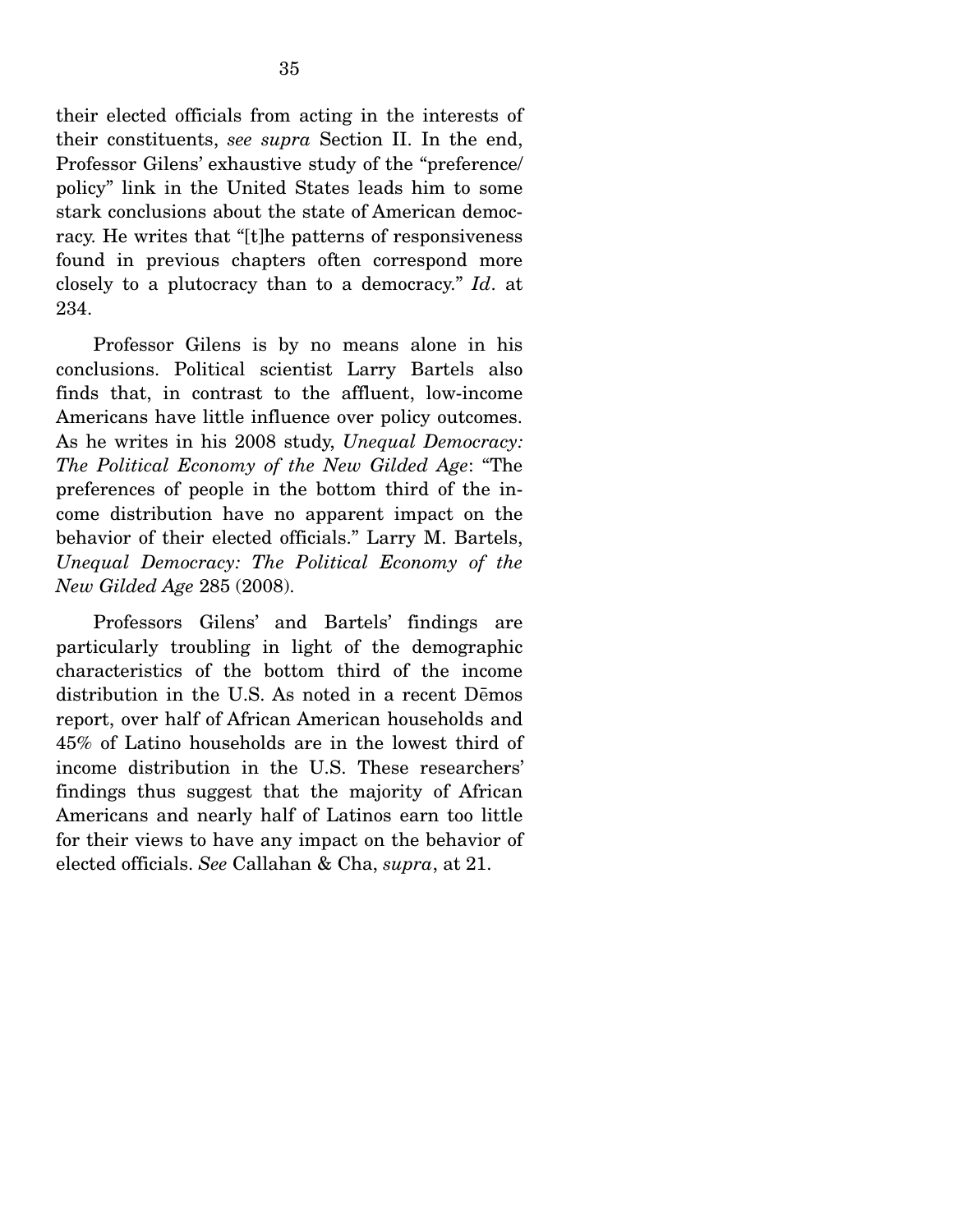Professor Gilens notes that the influence of the wealthiest Americans on policy outcomes seems to be increasing. "The analyses of change over time" he notes "do reveal an important general trend: the strengthening of policy responsiveness for affluent Americans." Gilens, *supra*, at 193. This is important because it suggests that government's skew toward the policy preferences of the affluent is not an immutable reality, but rather may be responsive to changes in opportunities for influence, as well as particular policy or economic conditions, over time. *Id*.

 The realities illuminated by the above research fuel the public perception of corruption and certainly give rise to significant fears about "real or imagined coercive influence of large financial contributions on  $\alpha$  candidates' positions.  $\dots$ ." *Buckley*, 424 U.S. at 25. $^{24}$ 

 $24$  The concern discussed in this brief regarding the potential harm of unleashing huge financial contributions in federal elections is centered wholly on the role of such contributions in increasing the potential for corruption and the public's loss of faith in the integrity of government. Appellants have argued that aggregate limits cannot be supported by a desire to protect one set of contributors "from the possibility that others will make larger contributions[,]" *Citizens Against Rent Control v. Berkeley*, 454 U.S. 290, 295 (1981) (addressing ballot measure campaigns), which they see as an impermissible demand for equalizing the voices of all donors. The argument in this brief is based on an entirely different rationale – it is based directly on the concern about the reality and appearance of corruption stemming from large contributions in candidate elections that would be unleashed by striking the aggregate limits, and how such large contributions would contribute to the erosion of citizens' faith in government.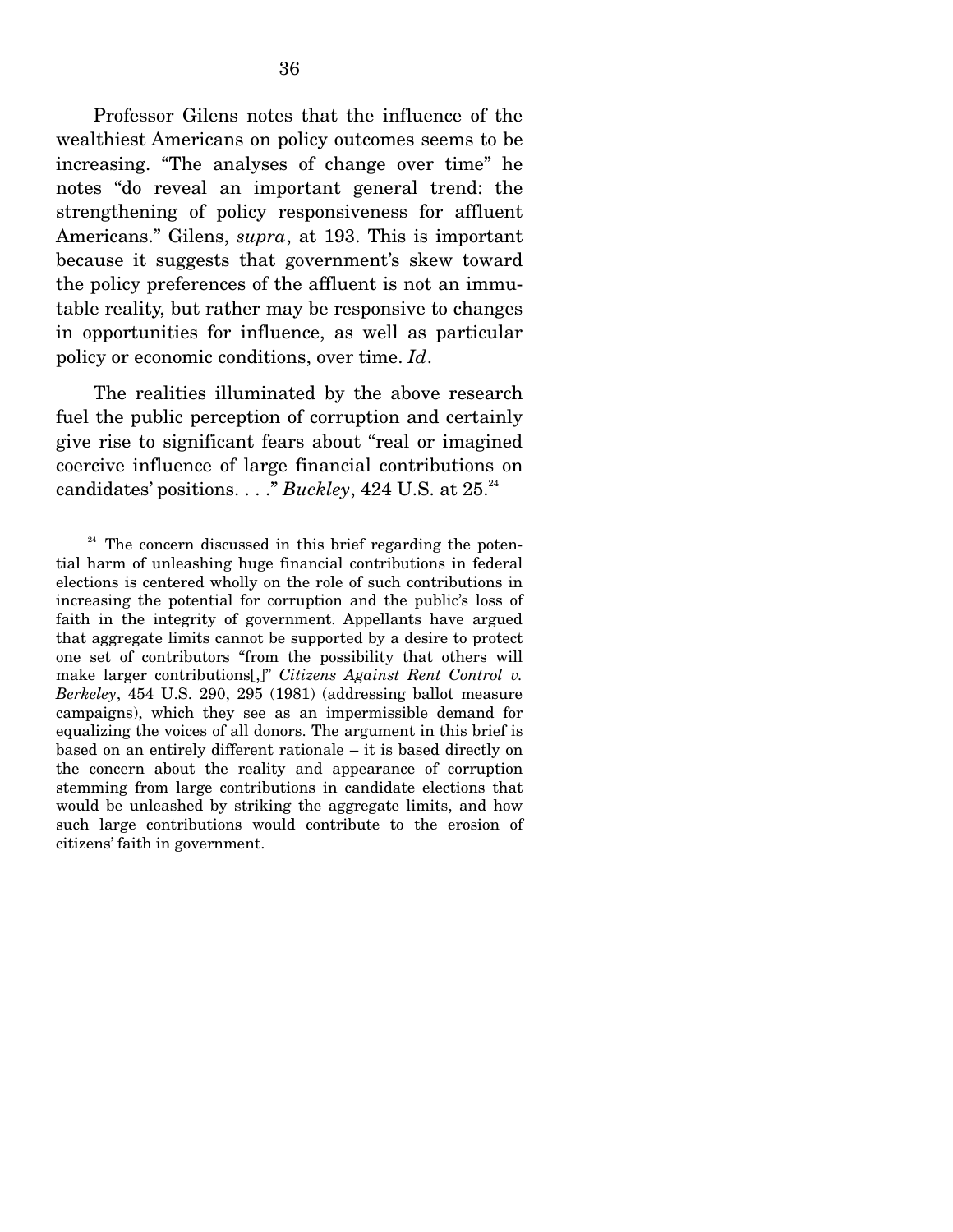#### **IV. STRIKING THE AGGREGATE LIMITS WILL INCREASE THE DANGER OF COR-RUPTION AND AGGRAVATE THE AP-PEARANCE OF CORRUPTION.**

The preceding discussion demonstrates the public's eroding confidence in the ability of government to respond to important public needs and to resist the improper influence of campaign money on policymaking. This phenomenon is driving a significant percentage of the public away from political engagement. Even in 2008, an election with record turnout, 80 million eligible persons failed to participate. Susan Page, *Why 90 Million Americans Won't Vote in November*, USA Today, Aug. 15, 2012, at A1 (reporting on Suffolk University/USA Today poll).<sup>25</sup> In a poll of eligible persons who stated that they were unlikely to vote, when asked why they did not pay attention to politics, 54% said, "[i]t is so corrupt." *Id.* As citizens lose faith in government, levers of democratic accountability are dismantled, and we lose the wisdom of the larger electorate in determining the direction of our nation.

 Striking aggregate contribution limits – which would allow a single donor to funnel more than \$3.5 million directly into federal election campaigns and allow candidates or officeholders to solicit huge sums – would alter our political system in exactly the way that is most likely to further erode confidence in

<sup>25</sup> *Available at* http://usatoday30.usatoday.com/news/politics/ story/2012-08-15/non-voters-obama-romney/57055184/1.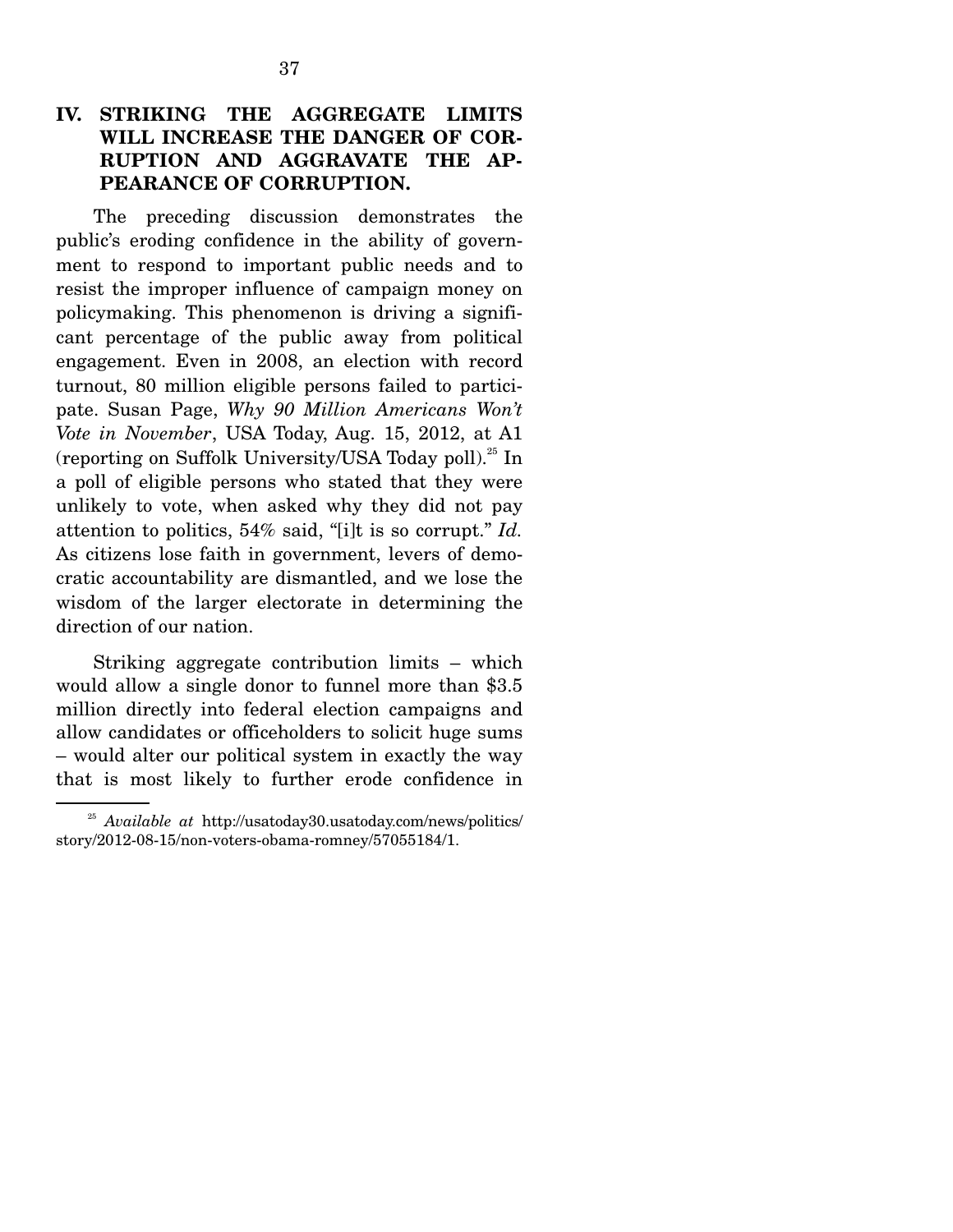government and foster the appearance of corruption, perhaps "to a disastrous extent." *Buckley*, 424 U.S. at 27 (quoting *U.S. Civil Service Comm'n v. Nat'l Ass'n of Letter Carriers, AFL-CIO*, 413 U.S. 548, 565 (1973))*.* The evidence suggests that removing these generous caps will lead to an even greater gulf between the policy choices of government and the preferences of ordinary citizens – fueling cynicism, depressing political engagement, and leading even more citizens to conclude (apparently accurately) that government is more responsive to a narrow set of donors than to the broad populace.

 Americans' current perception of corruption in government and lack of faith in public institutions such as Congress already presents a challenge to the legitimacy of our democracy. When most Americans already believe that government is run by a few big interests instead of for the benefit of all people, our democracy cannot abide further erosion of the campaign finance limits that are the government's most effective tool in deterring corruption and its appearance. *NES 2012 Dataset*, *supra*, at 454. Sixty percent of Americans already believe that "public officials do not care what the people think." Am. Nat'l Election Studies, *The ANES Guide to Public Opinion and Electoral Behavior*, tbl.5B.3 (last visited July 12,  $2013$ <sup>26</sup> How will our Republic fare if that figure continues to rise?

<sup>26</sup> *Available at* http://www.electionstudies.org/nesguide/toptable/ tab5b\_3.htm.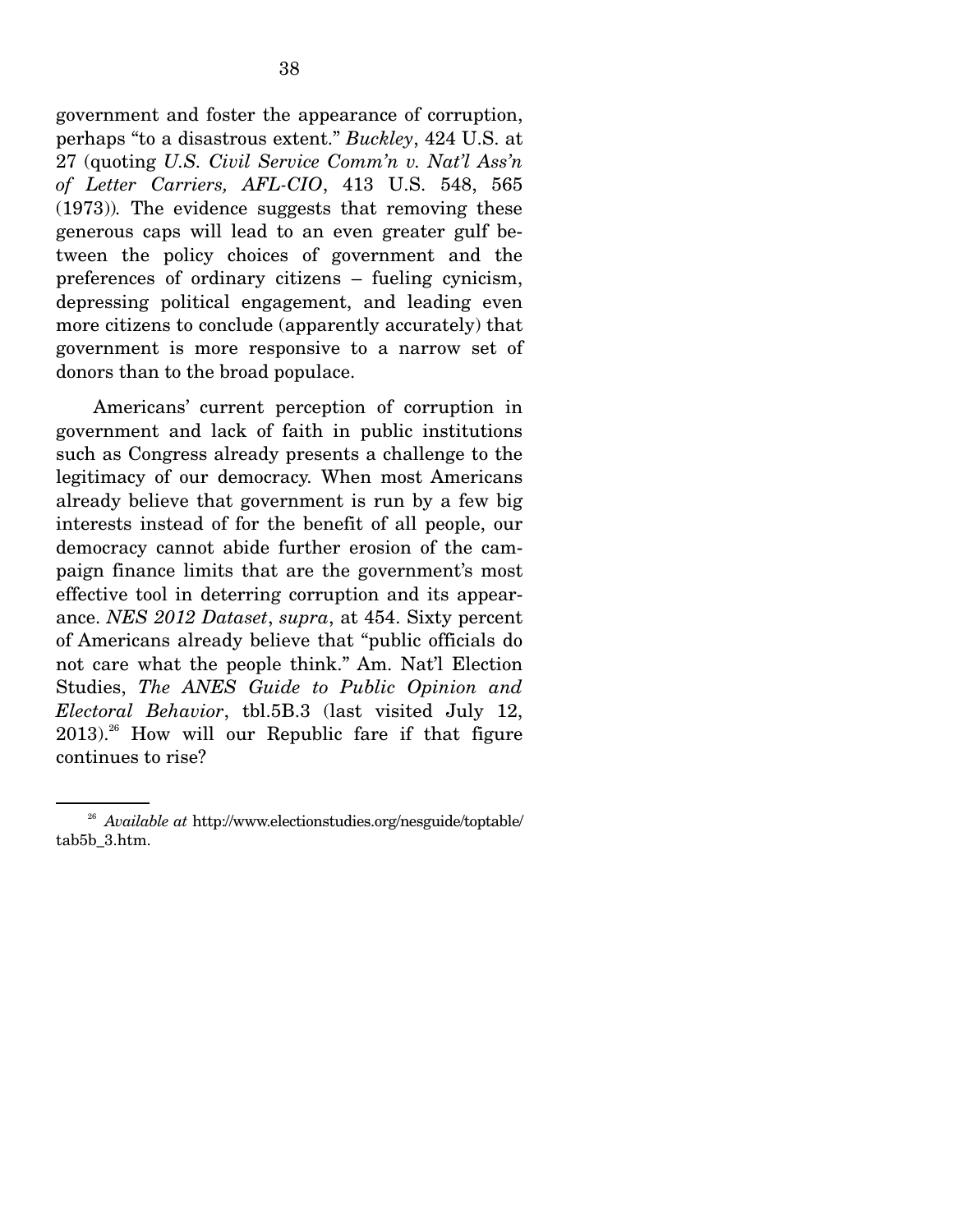Finally, in striking aggregate limits, this Court would contribute to public disenchantment with government by stripping the state of a popular and effective tool. Despite their concerns about the impact of campaign money on the integrity of their government, Americans have not given up on the belief that limiting the size of contributions is an important answer. Nearly three-quarters (73%) of all voters believe there should be common-sense limits on the amount of money people can contribute to political campaigns. *Money in Politics Survey*, *supra*, at 1. Of that group, a large majority (59%) is "intensely committed" to such limits. *Id*. A large majority (60%) says "candidates ought to tackle money in politics in order to make government work for the middle class." *Id.*

 Faith in government and its legitimacy is a first principle. In its seminal campaign finance case, this Court recognized that where the public believes that government is corrupt, we can expect to see an erosion of "confidence in the system of representative government." *See Buckley*, 424 U.S. at 26-27. We are seeing just that right now. Although the full cure for this problem lies outside the confines of this particular case, this case does present the Court with a compelling need to do no harm, to not make matters worse.

 The U.S. Government has a compelling interest and an obligation to protect its legitimacy. This Court should defer to the judgment of Congress that the aggregate limits are a necessary means to that end, and are critical to prevent further erosion of citizens'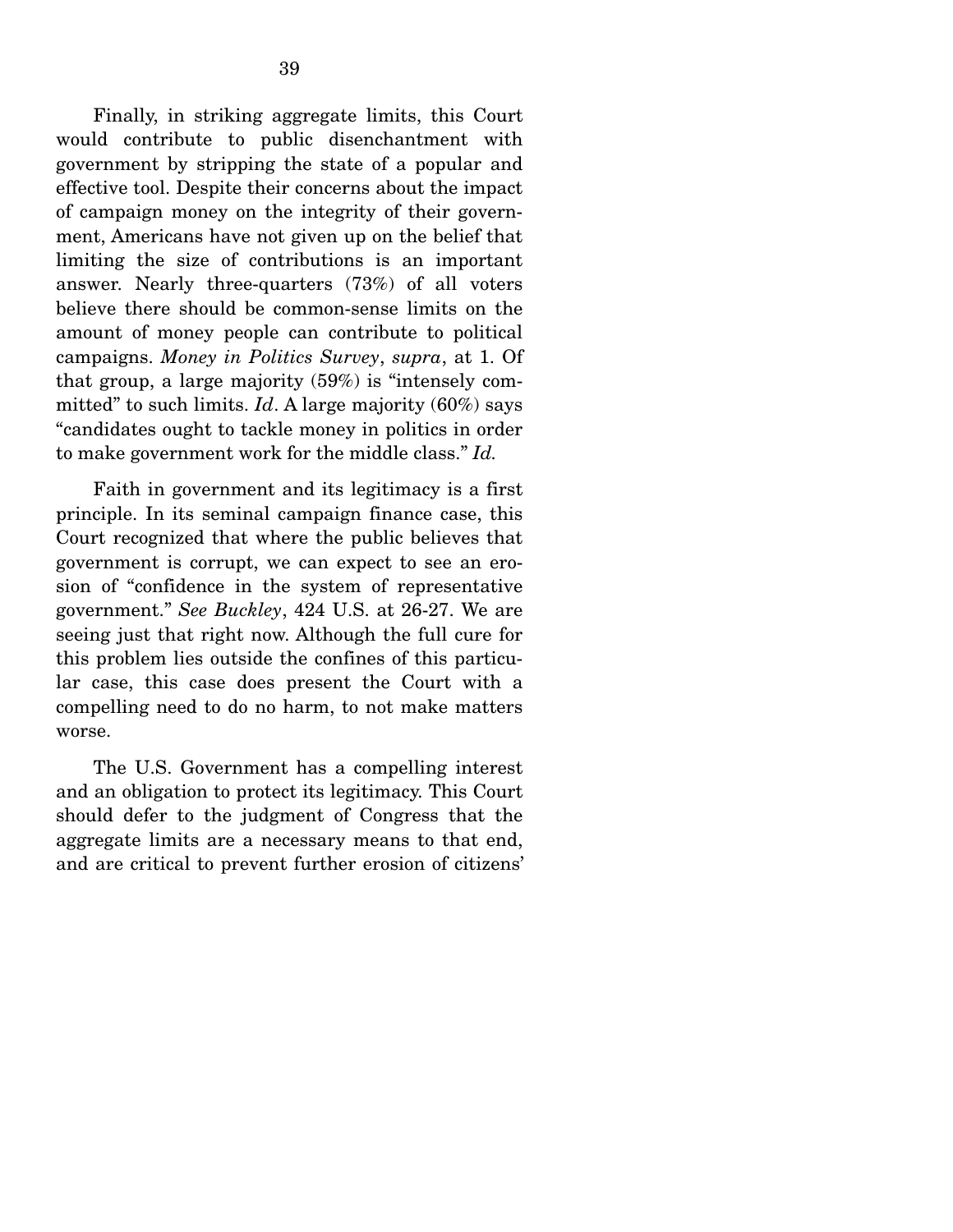confidence in government. The limits on aggregate contributions reflect Congress' well-grounded judgment that limits are necessary to deter the reality and appearance of corruption that are so corrosive to citizens' faith in government. The Court has "understood that such deference to legislative choice is warranted particularly when Congress regulates campaign contributions, carrying as they do a plain threat to political integrity and a plain warrant to counter the appearance and reality of corruption. . . ." *Beaumont*, 539 U.S. at 155 (citing *Buckley*, 424 U.S. at 26-28). This Court should respect Congress' judgment, prior precedent, and current political reality by upholding aggregate contribution limits.

 $- \bullet -$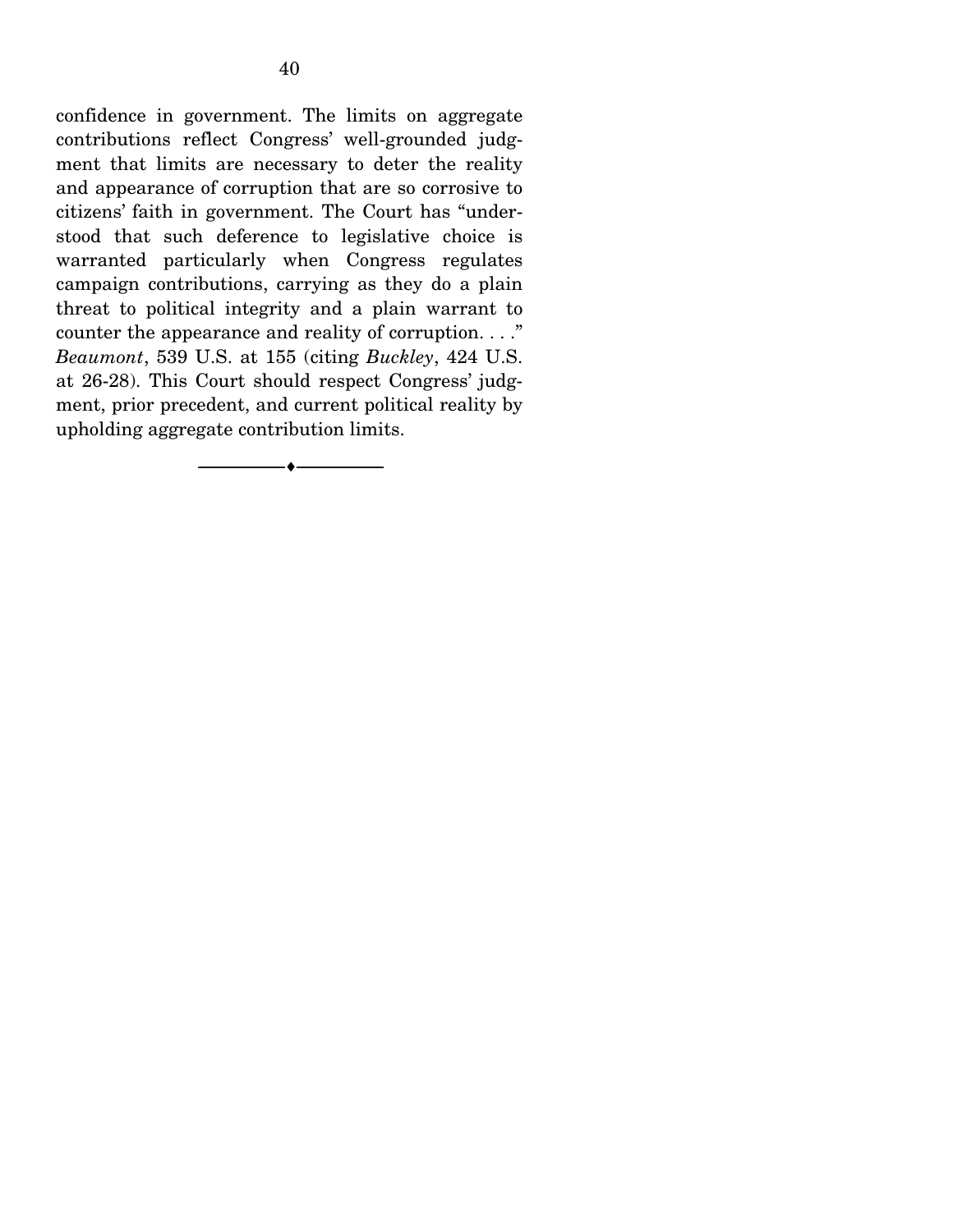### **CONCLUSION**

 For the foregoing reasons, the judgment of the court below should be affirmed.

Respectfully submitted,

BRENDA WRIGHT *Counsel of Record*  DEMOS 358 Chestnut Hill Ave. Suite 303 Brighton, MA 02135 (617) 232-5885 bwright@demos.org

ELIZABETH KENNEDY ADAM LIOZ DEMOS 220 Fifth Ave. 2nd Floor New York, NY 10001 (212) 633-1405

*Counsel for Amici Curiae*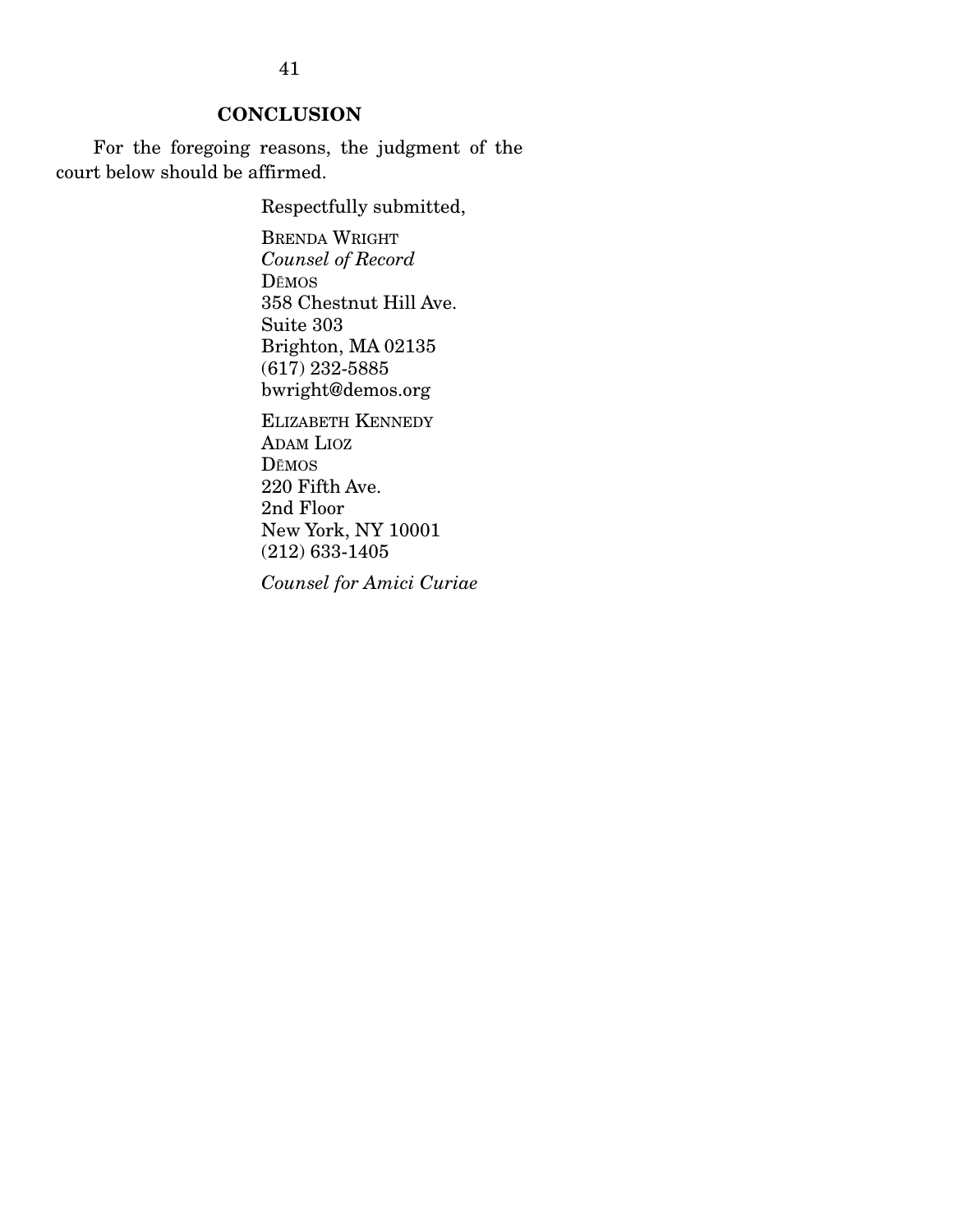#### **APPENDIX**

#### **ORGANIZATIONAL DESCRIPTIONS OF** *AMICI CURIAE*

 The Communications Workers of America, AFL-CIO ("CWA"), is an international labor organization representing over 700,000 workers and retirees throughout the United States, Puerto Rico and Canada. CWA members work in the telecommunications, print and broadcast media, airline, transportation, manufacturing, education and health care industries and in a wide variety of public sector public service jobs. CWA and the workers it represents are actively involved in efforts to achieve a more democratic and accountable government that responds to the needs of working families and ordinary citizens. CWA has been a longstanding advocate for campaign finance reform, including efforts to eliminate the inappropriate and destructive influence of large financial contributions on the democratic political process.

 Greenpeace was founded in 1971 and, with more than 300,000 financial supporters in the U.S. alone, is the largest independent global environmental organization in the world that defends the natural world and promotes peace by investigating, exposing and confronting environmental abuses in non-violent ways, while championing environmentally responsible solutions. Greenpeace has an interest in campaign finance reform because of the undemocratic influence that large polluters can wield over environmental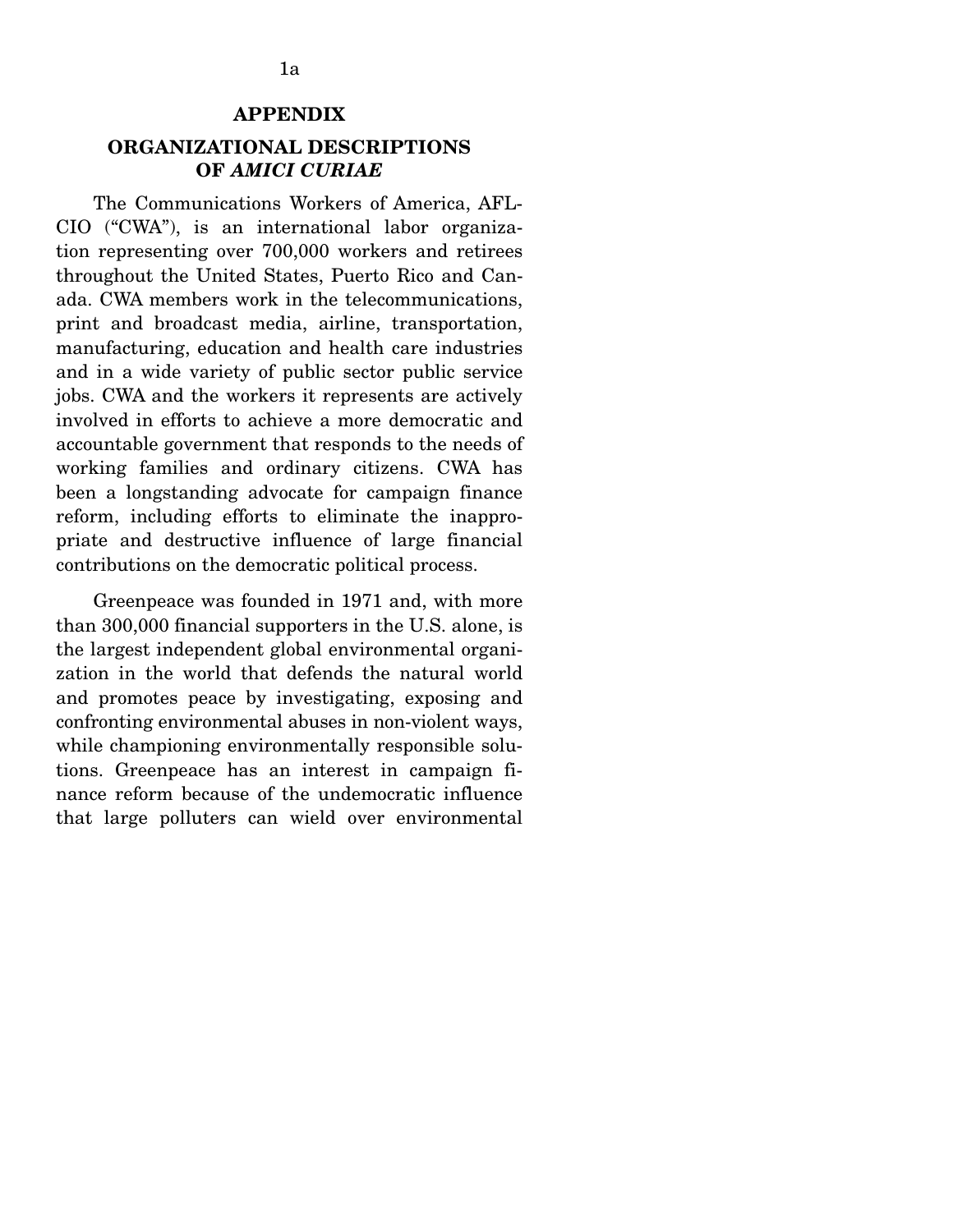policy and the election process by making large campaign contributions.

 Founded in 1909, the National Association for the Advancement of Colored People (hereinafter the "NAACP" or the "Association") is the nation's oldest and largest civil rights organization. The mission of the NAACP is to ensure the political, educational, social and economic equality of rights of all persons and to eliminate racial hatred and racial discrimination. The fundamental goal of the NAACP's voting rights advocacy is to ensure that every American will have free, open, equal, and protected access to the vote and fair representation at all levels of the political process. The NAACP has been at the forefront of the effort to increase minority non-partisan participation and civic engagement. The Association has fought to protect ordinary citizens' right to bring their interests and concerns before their elected officials. The NAACP views campaign finance as an important civil rights issue.

 The Sierra Club is a national nonprofit organization of approximately 600,000 members dedicated to exploring, enjoying, and protecting the wild places of the earth; to practicing and promoting the responsible use of the earth's ecosystems and resources; to educating and enlisting humanity to protect and restore the quality of the natural and human environment; and to using all lawful means to carry out these objectives. Sierra Club's members need a political system that is responsive to citizens to effectively advocate for policies that reflect their environmental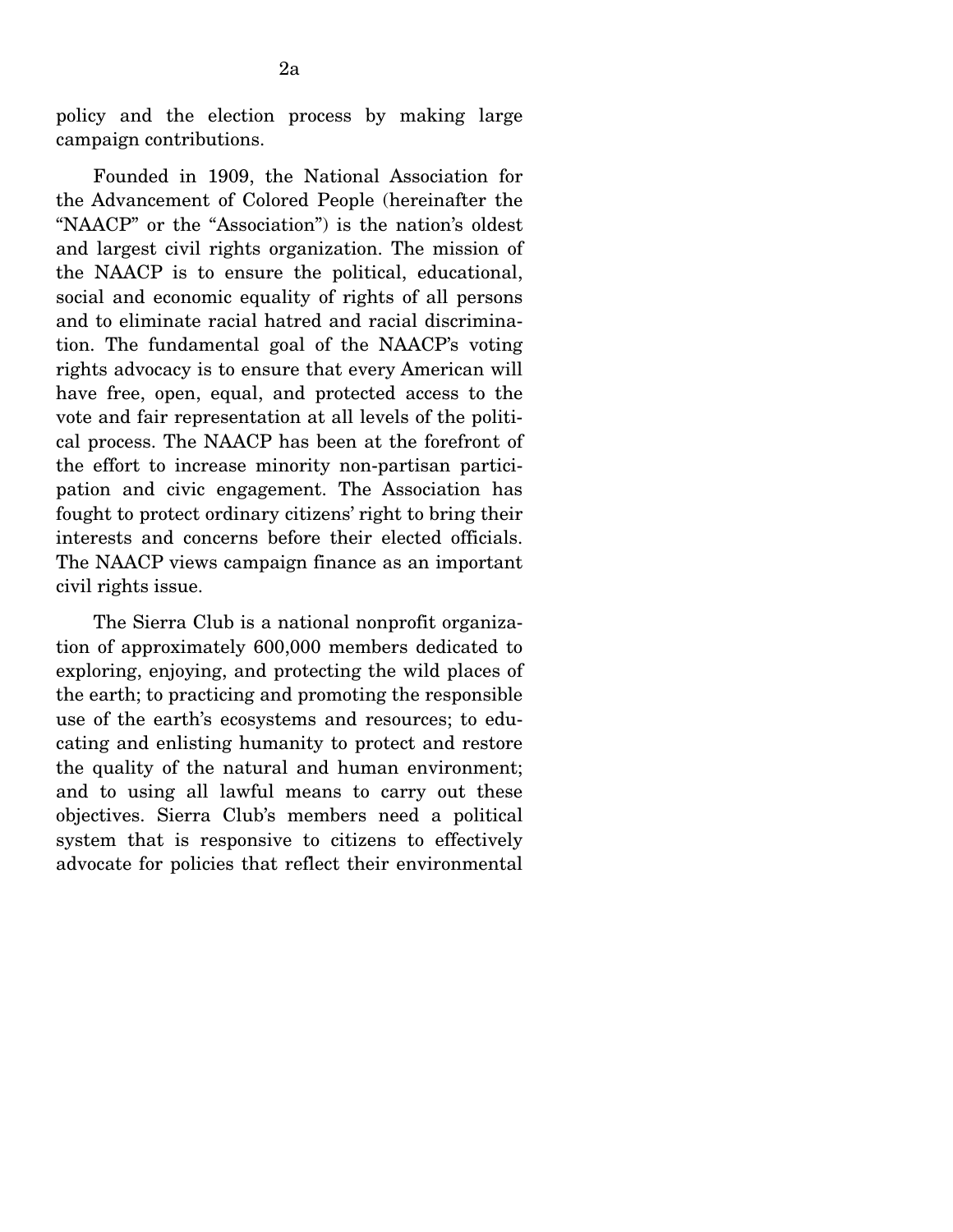priorities. The Club's particular interest in this case stems from its members' belief and concern that large financial contributions to political candidates impede their efforts and endanger our democracy.

 The American Federation of Teachers (AFT), founded in 1916, today represents more than 1.5 million educators and school personnel, healthcare and childcare providers, and other professionals. AFT is committed to advancing the principles of fairness, democracy and economic opportunity, as well as high-quality public education, healthcare and public services, through political activism, community engagement, organizing, collective bargaining and the work our members do. AFT supports strong campaign finance laws to safeguard the voices of our members, their families, and their communities through greater fairness, openness and participation in elections.

 The Main Street Alliance (MSA) is a national network of state and locally based small business coalitions that together represent over 12,000 small business owners nationwide. MSA creates opportunities for Main Street small business owners to speak for themselves on issues that impact their businesses and local economies. MSA's small business members believe allowing big contributors to dominate the funding of campaigns for public office threatens to tilt the economic playing field against small businesses, replacing honest competition – competition based on quality, value and service – with distorted markets influenced by pay to play politics. With large campaign contributions threatening to put small businesses at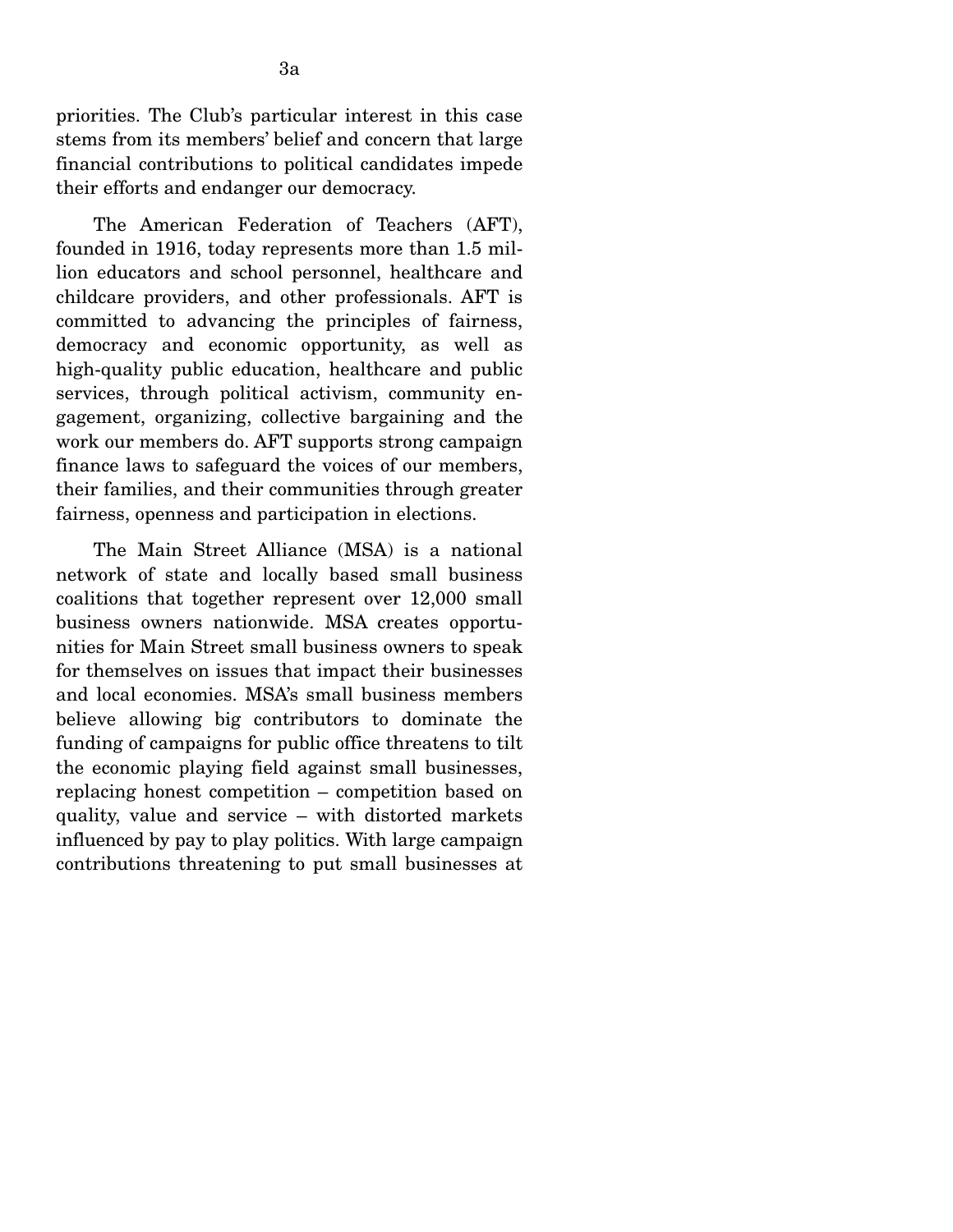a serious disadvantage in the marketplace, MSA strongly opposes efforts to strike aggregate contribution limits.

 OurTime.org is a nationwide non-partisan, nonprofit organization that leverages online organizing, new media, and popular culture to enhance the political voice of young Americans. More than one million members strong, OurTime.org leads campaigns that register voters, remove ballot barriers, and highlight relevant news and policies that will impact this generation's lives. All too frequently, young Americans are overlooked in election cycles because they lack the fiscal resources to demand the time and attention of candidates. Representing this growing demographic of voters, OurTime.org is especially concerned with keeping the democratic process fair and accountable for all citizens.

 People For the American Way Foundation ("PFAW Foundation") is a nonpartisan, non-profit citizens' organization established to promote and protect civil and constitutional rights, including First Amendment freedoms. Founded in 1981 by a group of religious, civil and educational leaders, PFAW Foundation now has over 575,000 members and supporters nationwide who are dedicated to the democratic traditions embodied in this country's Constitution. PFAWF is committed to promoting values and institutions that sustain a diverse democratic society and an informed and participatory electorate, and our efforts include defending the right to vote and opposing measures that damage a functioning democracy.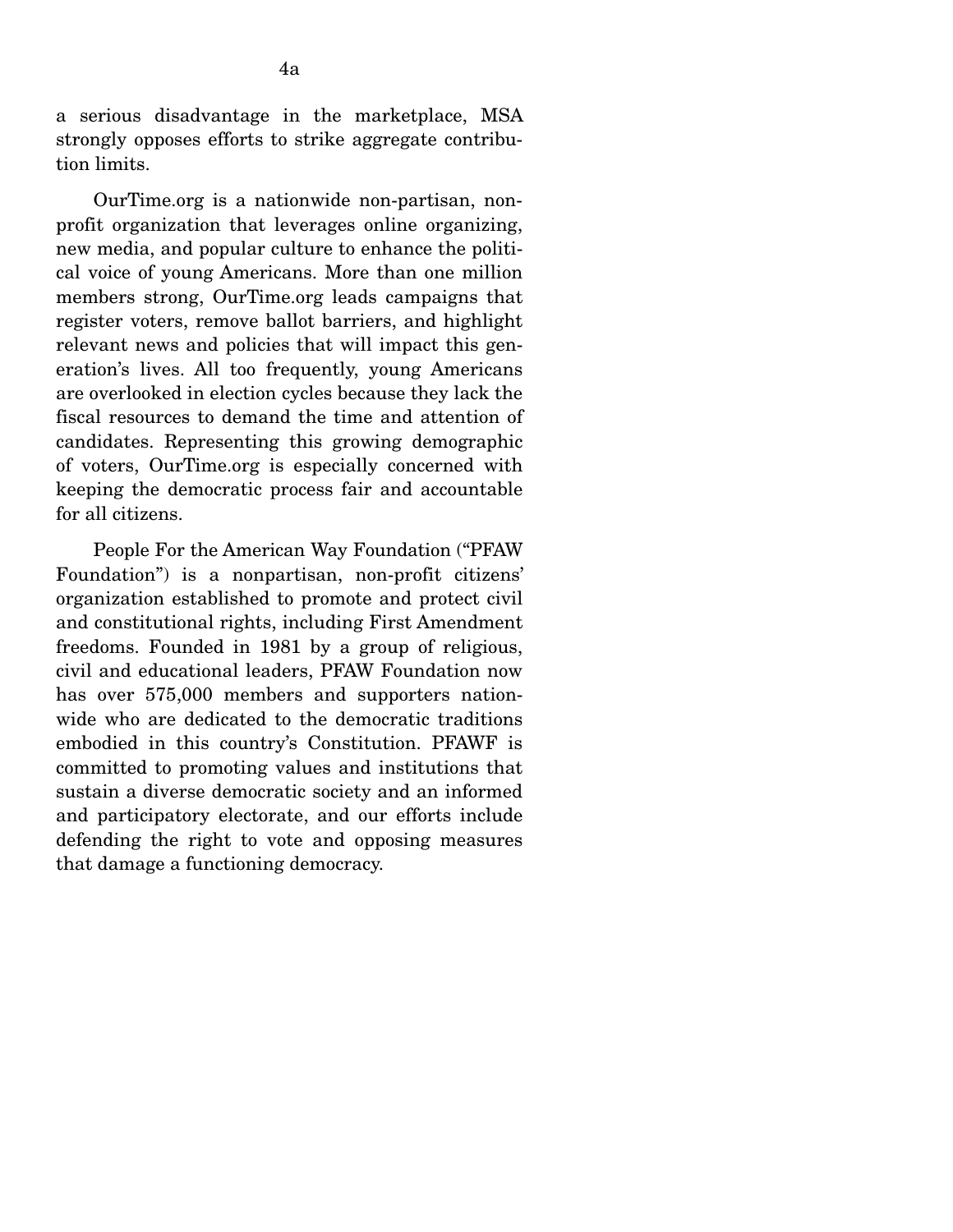Rock the Vote is a national, non-partisan organization with 1.5 million members dedicated to engaging young people ages 18-29 in our nation's democracy. For more than two decades, Rock the Vote has used pop culture, technology, and grassroots organizing to register more young people to vote than any other organization or campaign – including more than a million people in the 2012 elections. A critical part of Rock the Vote's work to increase civic engagement amongst young people is advocating for voting and campaign finance laws that restore the Millennial generation's belief that our democracy can be responsive to its people and give our members – and all Americans – faith that their interests are being represented by those they elect.

 U.S.PIRG, the federation of state Public Interest Research Groups (PIRGs), stands up to powerful special interests on behalf of the American public and our tens of thousands of members, working to win concrete results for our health and our well-being. With a strong network of researchers, advocates, organizers and students in state capitals across the country, we take on the special interests on issues such as product safety, public health, political inequality, tax and budget reform and consumer protection, where these interests stand in the way of reform and progress. U.S.PIRG has been a long-standing advocate for campaign finance reform, working to eliminate the undue influence of big money in our elections and ensure that every citizen has a meaningful voice in our democratic process.